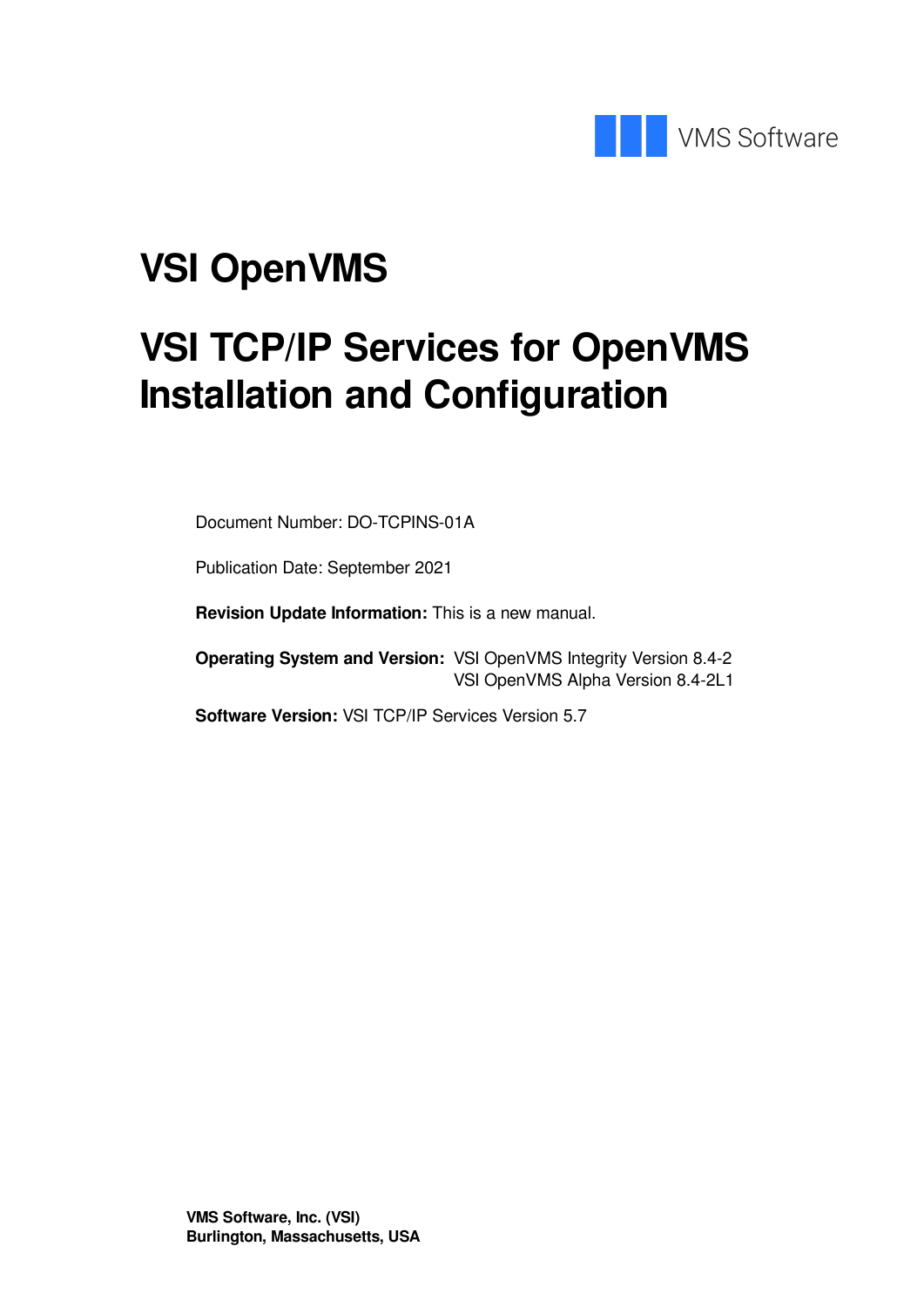### **VSI TCP/IP Services for OpenVMS Installation and Configuration**

**VMS Software** 

Copyright © 2021 VMS Software, Inc. (VSI), Burlington, Massachusetts, USA

#### **Legal Notice**

Confidential computer software. Valid license from VSI required for possession, use or copying. Consistent with FAR 12.211 and 12.212, Commercial Computer Software, Computer Software Documentation, and Technical Data for Commercial Items are licensed to the U.S. Government under vendor's standard commercial license.

The information contained herein is subject to change without notice. The only warranties for VSI products and services are set forth in the express warranty statements accompanying such products and services. Nothing herein should be construed as constituting an additional warranty. VSI shall not be liable for technical or editorial errors or omissions contained herein.

HPE, HPE Integrity, HPE Alpha, and HPE Proliant are trademarks or registered trademarks of Hewlett Packard Enterprise.

Intel, Itanium and IA-64 are trademarks or registered trademarks of Intel Corporation or its subsidiaries in the United States and other countries.

UNIX is a registered trademark of The Open Group.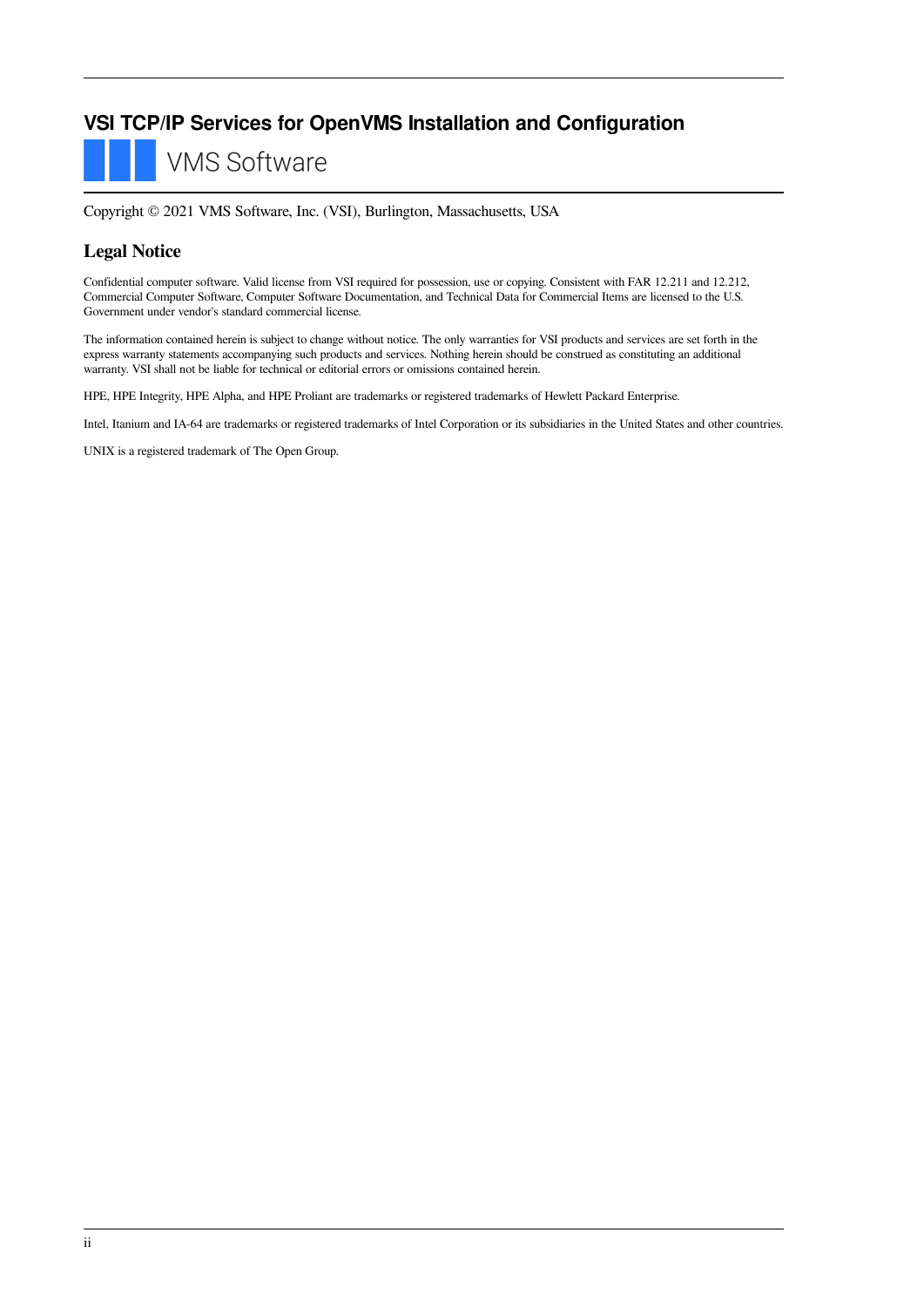| 3.2.2. Configuring TCP/IP Services Before Adding the System to the Cluster  15    |  |
|-----------------------------------------------------------------------------------|--|
| 3.3. Automatic Configuration of TCP/IP Services Using DHCP Client  15             |  |
|                                                                                   |  |
| 3.4.1. Converting Existing TCP/IP Services Configuration Files (Upgrade Only)  18 |  |
|                                                                                   |  |
|                                                                                   |  |
|                                                                                   |  |
|                                                                                   |  |
|                                                                                   |  |
|                                                                                   |  |
|                                                                                   |  |
|                                                                                   |  |
|                                                                                   |  |
|                                                                                   |  |
|                                                                                   |  |
|                                                                                   |  |
|                                                                                   |  |
|                                                                                   |  |
| 3.5. Using TCPIP\$CONFIG Option Commands to Bypass TCPIP\$CONFIG Menus  35        |  |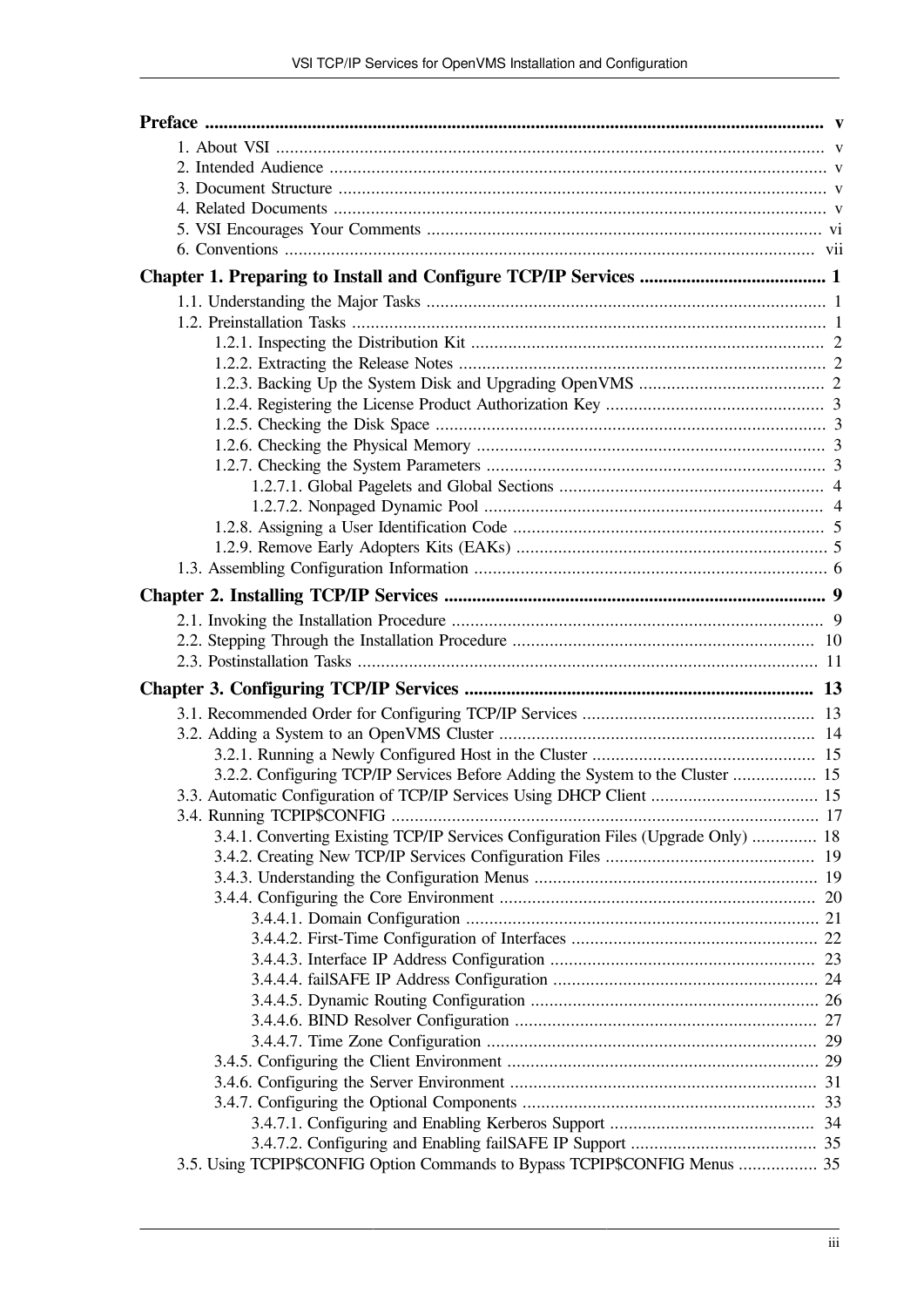| 3.9.1. Running the IVP from the TCPIP\$CONFIG Command Procedure  40               |  |
|-----------------------------------------------------------------------------------|--|
|                                                                                   |  |
|                                                                                   |  |
|                                                                                   |  |
|                                                                                   |  |
|                                                                                   |  |
|                                                                                   |  |
|                                                                                   |  |
|                                                                                   |  |
|                                                                                   |  |
| 3.12. Specifying TCP/IP Services as the Transport for DECwindows Applications  44 |  |
|                                                                                   |  |
|                                                                                   |  |
|                                                                                   |  |
|                                                                                   |  |
| Appendix A. Sample New TCP/IP Services Installation and Configuration  61         |  |
|                                                                                   |  |
|                                                                                   |  |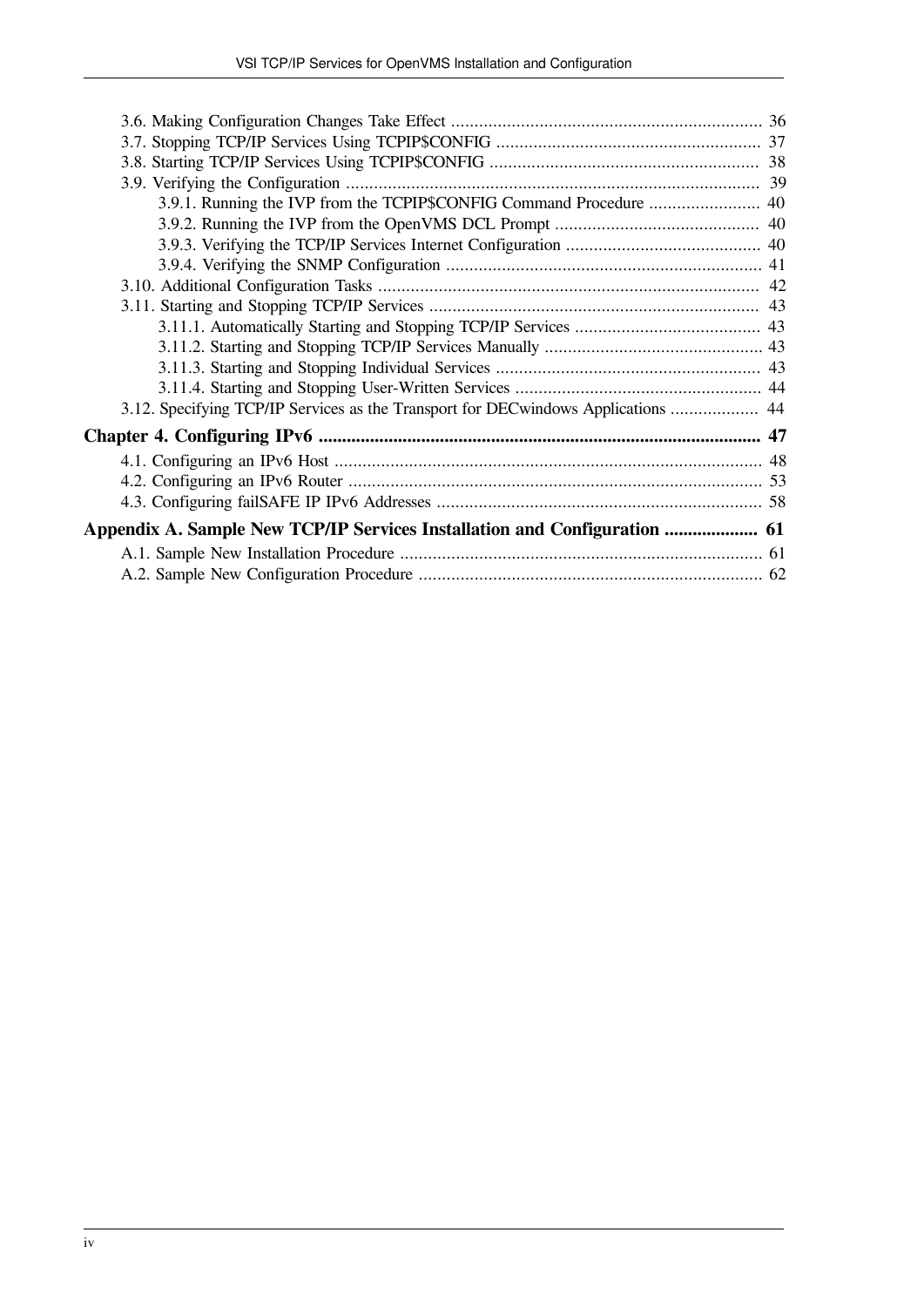# <span id="page-4-0"></span>**Preface**

The VSI TCP/IP Services for OpenVMS product is the VSI implementation of the TCP/IP networking protocol suite and internet services for OpenVMS Alpha and I64 systems.

TCP/IP Services provides a comprehensive suite of functions and applications that support industrystandard protocols for heterogeneous network communications and resource sharing.

This manual explains how to install and configure the VSI TCP/IP Services for OpenVMS (TCP/ IP Services) networking software on an OpenVMS system. This manual reflects the installation and configuration procedures for Version 5.6 of the TCP/IP Services product. For information about lastminute changes to these procedures, refer to the *VSI TCP/IP Services for OpenVMS Release Notes*.

## <span id="page-4-1"></span>**1. About VSI**

VMS Software, Inc. (VSI) is an independent software company licensed by Hewlett Packard Enterprise to develop and support the OpenVMS operating system.

VSI seeks to continue the legendary development prowess and customer-first priorities that are so closely associated with the OpenVMS operating system and its original author, Digital Equipment Corporation.

## <span id="page-4-2"></span>**2. Intended Audience**

This manual is for experienced OpenVMS and UNIX system managers and assumes a working knowledge of OpenVMS system management, TCP/IP networking, and TCP/IP terminology.

## <span id="page-4-3"></span>**3. Document Structure**

This manual contains three chapters and one appendix:

- [Chapter](#page-8-0) 1 explains how to prepare for installing and configuring TCP/IP Services.
- [Chapter](#page-16-0) 2 describes how to install TCP/IP Services on an OpenVMS system using the POLYCENTER Software Installation utility.
- [Chapter](#page-20-0) 3 provides guidelines on how to configure the TCP/IP Services components after installation.
- [Chapter](#page-54-0) 4 explains how to configure the IPv6 software.
- [Appendix](#page-68-0) A provides a sample installation and configuration display as might appear on an OpenVMS system upon which TCP/IP Services has not been installed previously. The display examples in [Chapter](#page-20-0) 3 show what might be seen when you upgrade TCP/IP Services software.

## <span id="page-4-4"></span>**4. Related Documents**

[Table](#page-4-5) 1 lists the documents available with this version of TCP/IP Services.

<span id="page-4-5"></span>

| Manual                                                   | <b>Contents</b>                                                                                                                             |
|----------------------------------------------------------|---------------------------------------------------------------------------------------------------------------------------------------------|
| VSI TCP/IP Services for OpenVMS Concepts and<br>Planning | This manual provides conceptual information<br>about TCP/IP networking on OpenVMS systems,<br>including general planning issues to consider |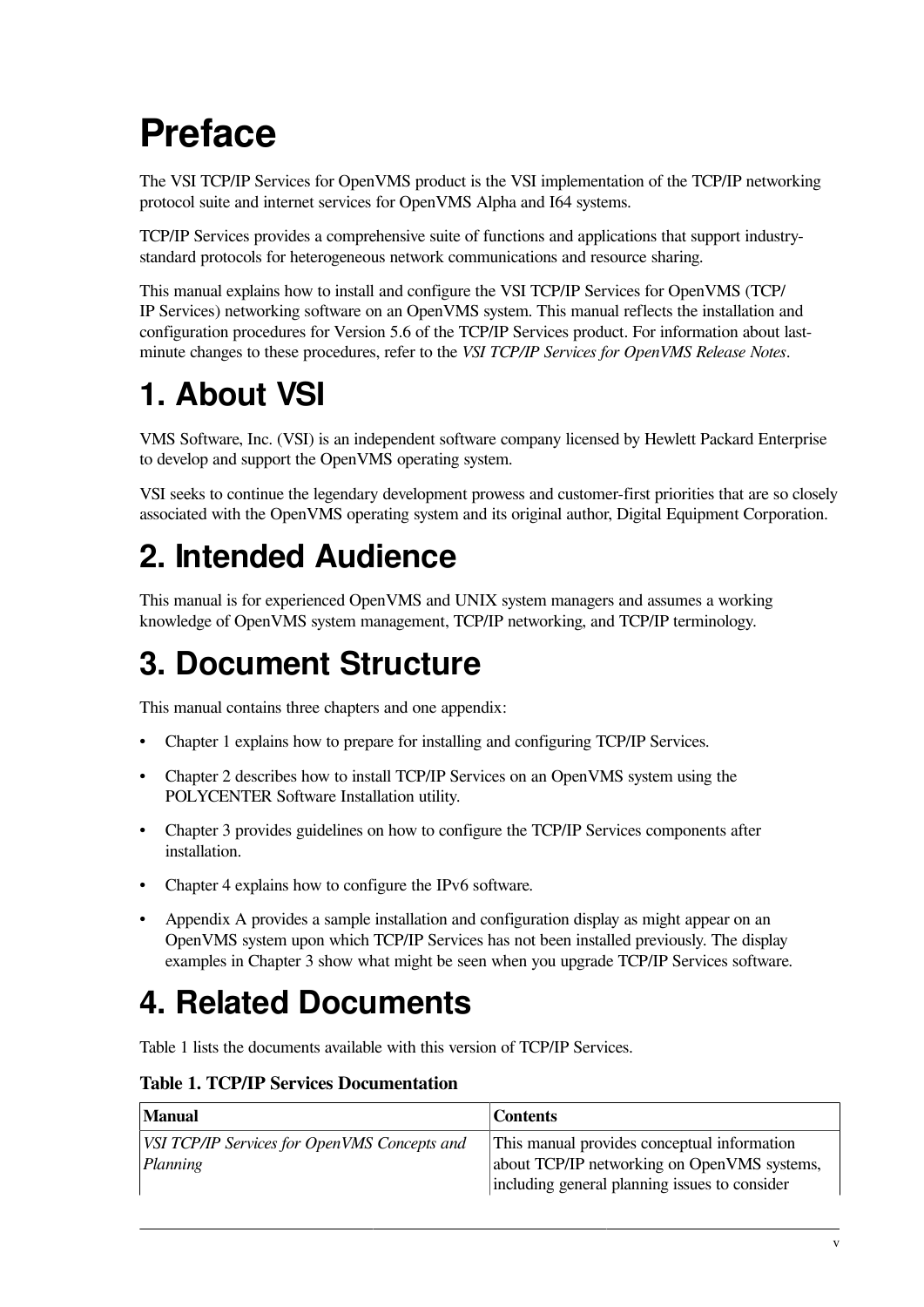| <b>Manual</b>                                                                         | <b>Contents</b>                                                                                                                                                                                                                                                                                                                                                                                                           |
|---------------------------------------------------------------------------------------|---------------------------------------------------------------------------------------------------------------------------------------------------------------------------------------------------------------------------------------------------------------------------------------------------------------------------------------------------------------------------------------------------------------------------|
|                                                                                       | before configuring your system to use the TCP/IP<br>Services software.                                                                                                                                                                                                                                                                                                                                                    |
|                                                                                       | This manual also describes the manuals in the<br>TCP/IP Services documentation set and provides<br>a glossary of terms and acronyms for the TCP/IP<br>Services software product.                                                                                                                                                                                                                                          |
| VSI TCP/IP Services for OpenVMS Installation and<br>Configuration                     | This manual explains how to install and configure<br>the TCP/IP Services product.                                                                                                                                                                                                                                                                                                                                         |
| VSI TCP/IP Services for OpenVMS User's Guide                                          | This manual describes how to use the applications<br>available with TCP/IP Services such as remote file<br>operations, email, TELNET, TN3270, and network<br>printing.                                                                                                                                                                                                                                                    |
| VSI TCP/IP Services for OpenVMS Management                                            | This manual describes how to configure and<br>manage the TCP/IP Services product.                                                                                                                                                                                                                                                                                                                                         |
| VSI TCP/IP Services for OpenVMS Management<br>Command Reference                       | This manual describes the TCP/IP Services<br>management commands.                                                                                                                                                                                                                                                                                                                                                         |
| VSI TCP/IP Services for OpenVMS ONC RPC<br>Programming                                | This manual presents an overview of high-level<br>programming using open network computing<br>remote procedure calls (ONC RPCs). This manual<br>also describes the RPC programming interface<br>and how to use the RPCGEN protocol compiler to<br>create applications.                                                                                                                                                    |
| VSI TCP/IP Services for OpenVMS Sockets API and<br><b>System Services Programming</b> | This manual describes how to use the Berkeley<br>Sockets API and OpenVMS system services to<br>develop network applications.                                                                                                                                                                                                                                                                                              |
| VSI TCP/IP Services for OpenVMS SNMP<br>Programming and Reference                     | This manual describes the Simple Network<br>Management Protocol (SNMP) and the SNMP<br>application programming interface (eSNMP). It<br>describes the subagents provided with TCP/IP<br>Services, utilities provided for managing subagents,<br>and how to build your own subagents.                                                                                                                                      |
| VSI TCP/IP Services for OpenVMS Guide to IPv6                                         | This manual describes the IPv6 environment, the<br>roles of systems in this environment, the types and<br>function of the different IPv6 addresses, and how<br>to configure TCP/IP Services to access the IPv6<br>network. Note that the configuration information in<br>VSI TCP/IP Services for OpenVMS Guide to IPv6 is<br>superseded by the IPv6 configuration information<br>now provided in Chapter 4 of this guide. |

For a comprehensive overview of the TCP/IP protocol suite, refer to the book *Internet working with TCP/ IP: Principles, Protocols, and Architecture*, by Douglas Comer.

## <span id="page-5-0"></span>**5. VSI Encourages Your Comments**

You may send comments or suggestions regarding this manual or any VSI document by sending electronic mail to the following Internet address: <docinfo@vmssoftware.com>. Users who have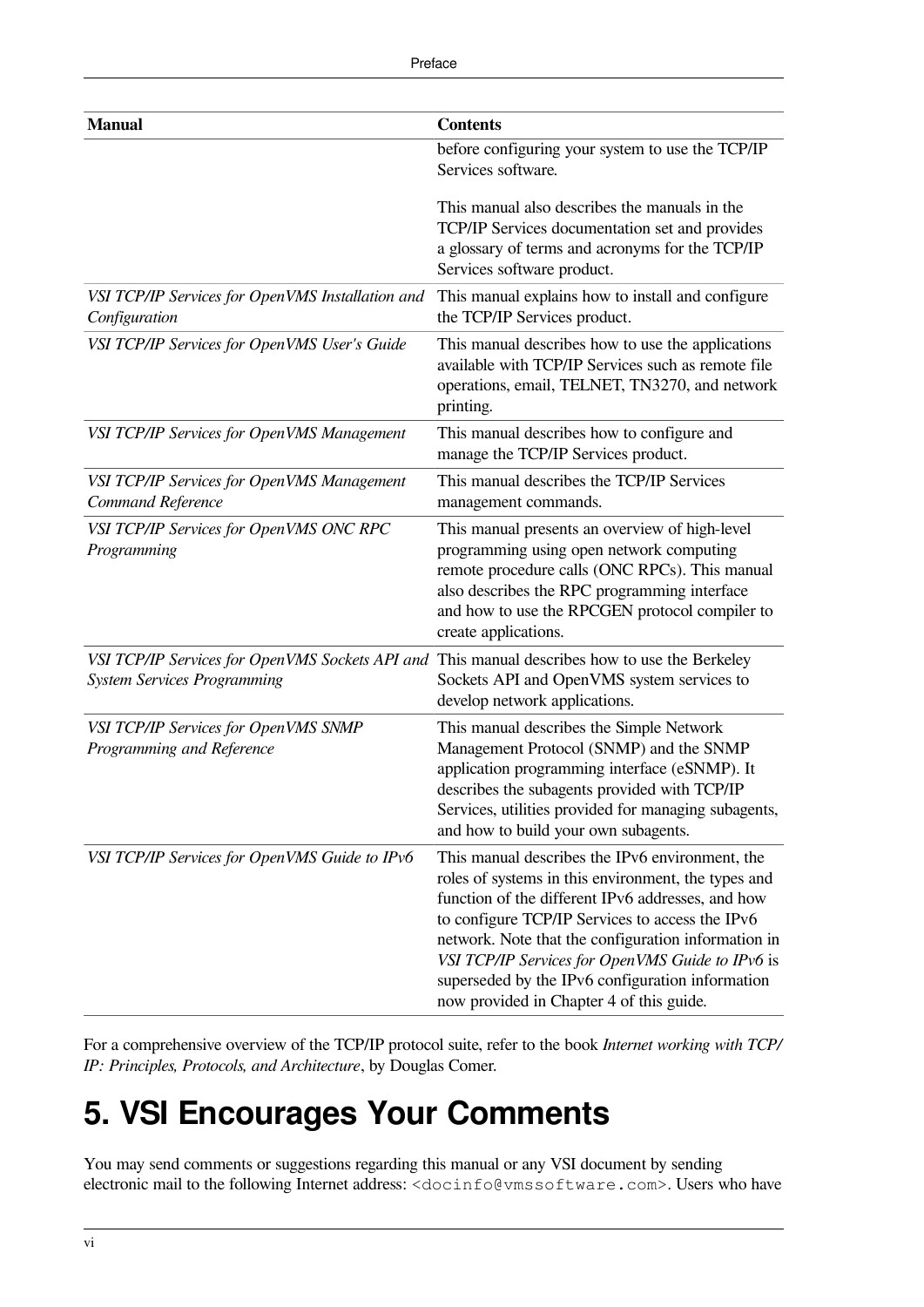OpenVMS support contracts through VSI can contact <support@vmssoftware.com> for help with this product.

## <span id="page-6-0"></span>**6. Conventions**

The following conventions may be used in this manual:

| <b>Convention</b>               | <b>Meaning</b>                                                                                                                                                                                                                                                                                                                          |
|---------------------------------|-----------------------------------------------------------------------------------------------------------------------------------------------------------------------------------------------------------------------------------------------------------------------------------------------------------------------------------------|
| Ctrl/ $x$                       | A sequence such as $\text{Ctrl}/x$ indicates that you must hold down the key labeled $\text{Ctrl}$<br>while you press another key or a pointing device button.                                                                                                                                                                          |
| PF1 x                           | A sequence such as $PF1 x$ indicates that you must first press and release the key<br>labeled PF1 and then press and release another key or a pointing device button.                                                                                                                                                                   |
| <b>Return</b>                   | In examples, a key name enclosed in a box indicates that you press a key on the<br>keyboard. (In text, a key name is not enclosed in a box.)                                                                                                                                                                                            |
|                                 | A horizontal ellipsis in examples indicates one of the following possibilities:                                                                                                                                                                                                                                                         |
|                                 | Additional optional arguments in a statement have been omitted.<br>$\bullet$                                                                                                                                                                                                                                                            |
|                                 | The preceding item or items can be repeated one or more times.<br>٠                                                                                                                                                                                                                                                                     |
|                                 | Additional parameters, values, or other information can be entered.                                                                                                                                                                                                                                                                     |
|                                 | A vertical ellipsis indicates the omission of items from a code example or<br>command format; the items are omitted because they are not important to the<br>topic being discussed.                                                                                                                                                     |
| $\left( \ \right)$              | In command format descriptions, parentheses indicate that you must enclose the<br>options in parentheses if you choose more than one.                                                                                                                                                                                                   |
| $\left[ \ \right]$              | In command format descriptions, brackets indicate optional choices. You can<br>choose one or more items or no items. Do not type the brackets on the command<br>line. However, you must include the brackets in the syntax for OpenVMS directory<br>specifications and for a substring specification in an assignment statement.        |
| $[ \ ]$                         | In command format descriptions, vertical bars separate choices within brackets or<br>braces. Within brackets, the choices are options; within braces, at least one choice<br>is required. Do not type the vertical bars on the command line.                                                                                            |
| $\{\ \}$                        | In command format descriptions, braces indicate required choices; you must<br>choose at least one of the items listed. Do not type the braces on the command<br>line.                                                                                                                                                                   |
| bold text                       | This typeface represents the introduction of a new term. It also represents the<br>name of an argument, an attribute, or a reason.                                                                                                                                                                                                      |
| <i>italic</i> text              | Italic text indicates important information, complete titles of manuals, or variables.<br>Variables include information that varies in system output (Internal error number),<br>in command lines (/PRODUCER= <i>name</i> ), and in command parameters in text<br>(where <i>dd</i> represents the predefined code for the device type). |
| <b>UPPERCASE</b><br><b>TEXT</b> | Uppercase text indicates a command, the name of a routine, the name of a file, or<br>the abbreviation for a system privilege.                                                                                                                                                                                                           |
| Monospace<br>type               | Monospace type indicates code examples and interactive screen displays.<br>In the C programming language, monospace type in text identifies the following<br>elements: keywords, the names of independently compiled external functions and                                                                                             |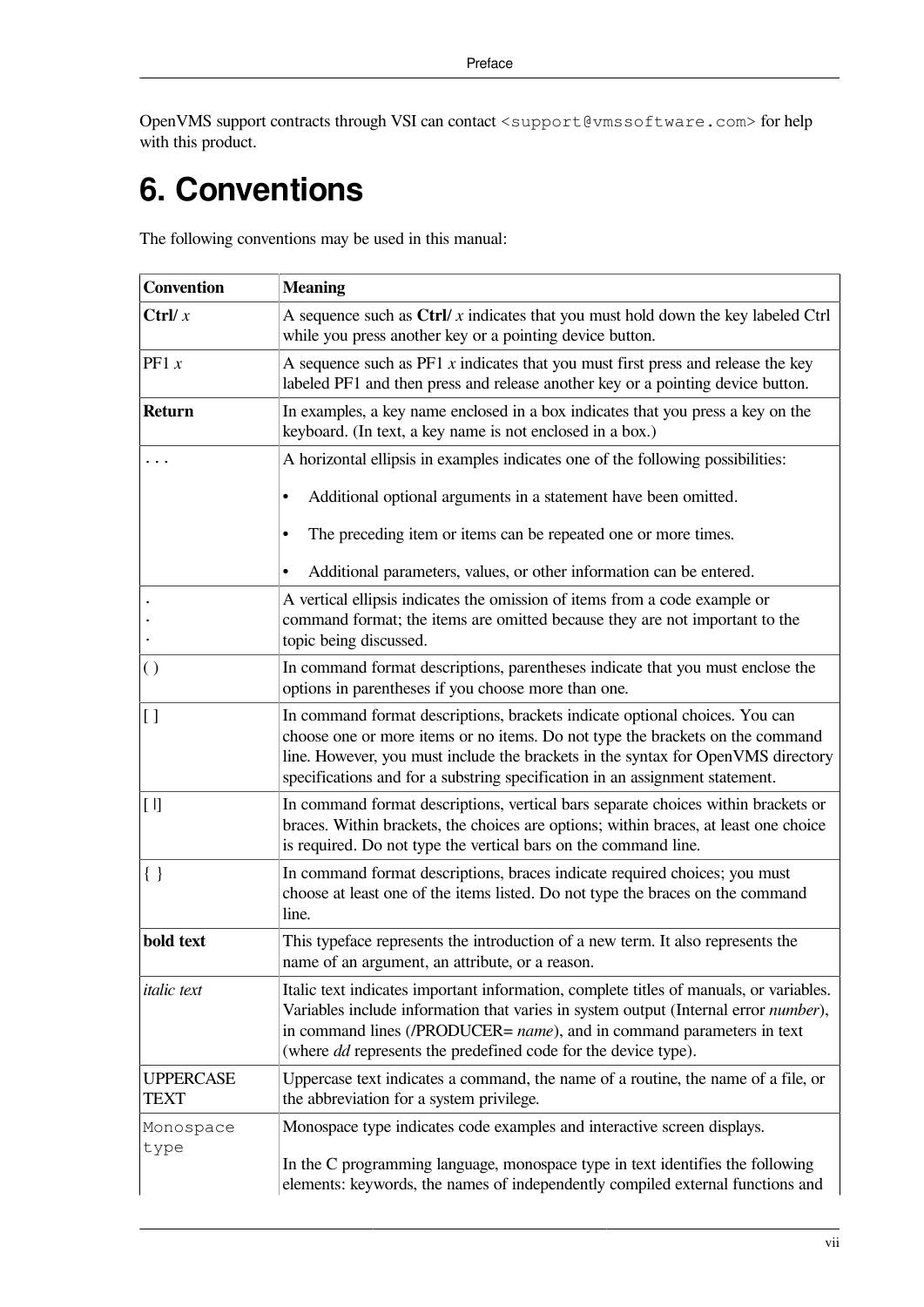| Convention | <b>Meaning</b>                                                                                                                                              |
|------------|-------------------------------------------------------------------------------------------------------------------------------------------------------------|
|            | files, syntax summaries, and references to variables or identifiers introduced in an<br>example.                                                            |
|            | A hyphen at the end of a command format description, command line, or code line<br>indicates that the command or statement continues on the following line. |
| numbers    | All numbers in text are assumed to be decimal unless otherwise noted. Nondecimal<br>radixes—binary, octal, or hexadecimal—are explicitly indicated.         |

Other conventions are:

- All numbers are decimal unless otherwise noted.
- All Ethernet addresses are hexadecimal.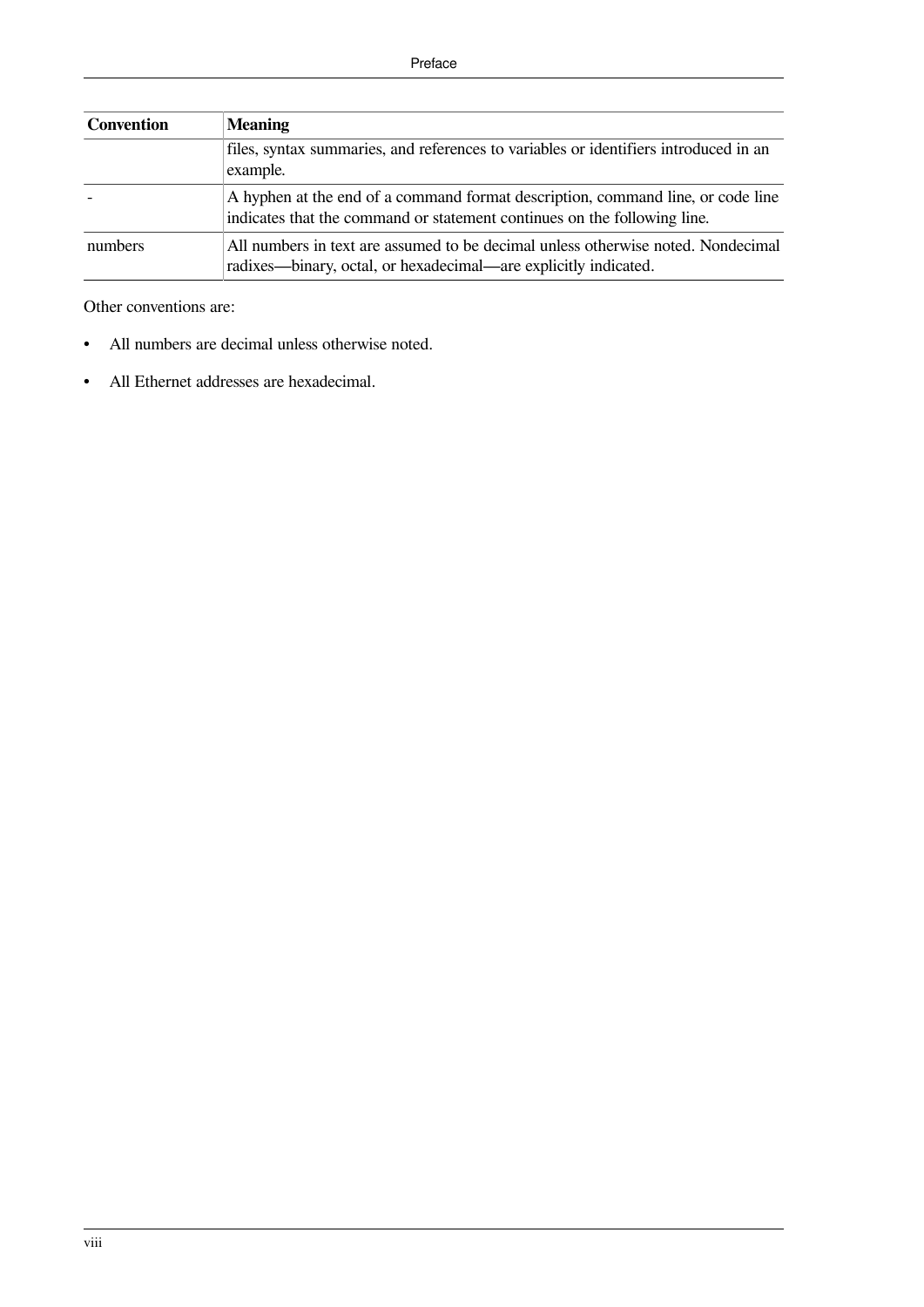# <span id="page-8-0"></span>**Chapter 1. Preparing to Install and Configure TCP/IP Services**

This chapter explains how to prepare for installing and configuring VSI TCP/IP Services for OpenVMS software.

## <span id="page-8-1"></span>**1.1. Understanding the Major Tasks**

Installing the TCP/IP Services software takes just a few minutes to complete. You can install the software during the OpenVMS operating system installation procedure or as a layered product.

After you install TCP/IP Services, you need to enable the services and verify the configuration through the menu-driven TCPIP\$CONFIG configuration procedure. This step may take about 15 minutes to complete.

[Table](#page-8-3) 1.1 lists the major tasks involved in installing and configuring TCP/IP Services and the sections that describe these tasks.

| <b>Step</b>    | Task to perform                                                                 | Described in         |
|----------------|---------------------------------------------------------------------------------|----------------------|
|                | Prepare for installation and<br>configuration.                                  | Sections 1.2 and 1.3 |
| $\overline{2}$ | Shut down any previous versions<br>of TCP/IP Services running on<br>the system. | Section 2.1          |
| 3              | Install TCP/IP Services.                                                        | Chapter 2            |
| $\overline{4}$ | Configure TCP/IP Services<br>according to your network needs.                   | Chapter 3            |
| 5              | Start TCP/IP Services.                                                          | Section 3.6          |
| 6              | Verify the configuration.                                                       | Section 3.9          |
| 7              | Complete additional<br>configuration and setup tasks, as<br>appropriate.        | Section 3.10         |
| 8              | Configure the system as an IPv6<br>host or IPv6 router.                         | Chapter 4            |

#### <span id="page-8-3"></span>**Table 1.1. Major Tasks: Installing and Configuring**

## <span id="page-8-2"></span>**1.2. Preinstallation Tasks**

[Table](#page-8-4) 1.2 lists the tasks you should complete before you install TCP/IP Services on your system, and the sections that describe these tasks.

<span id="page-8-4"></span>

|  |  | <b>Table 1.2. Preinstallation Tasks</b> |  |
|--|--|-----------------------------------------|--|
|--|--|-----------------------------------------|--|

| Step | Task to perform                                        | Described in  |
|------|--------------------------------------------------------|---------------|
|      | Inspect the distribution kit.                          | Section 1.2.1 |
|      | Extract and read the TCP/IP<br>Services release notes. | Section 1.2.2 |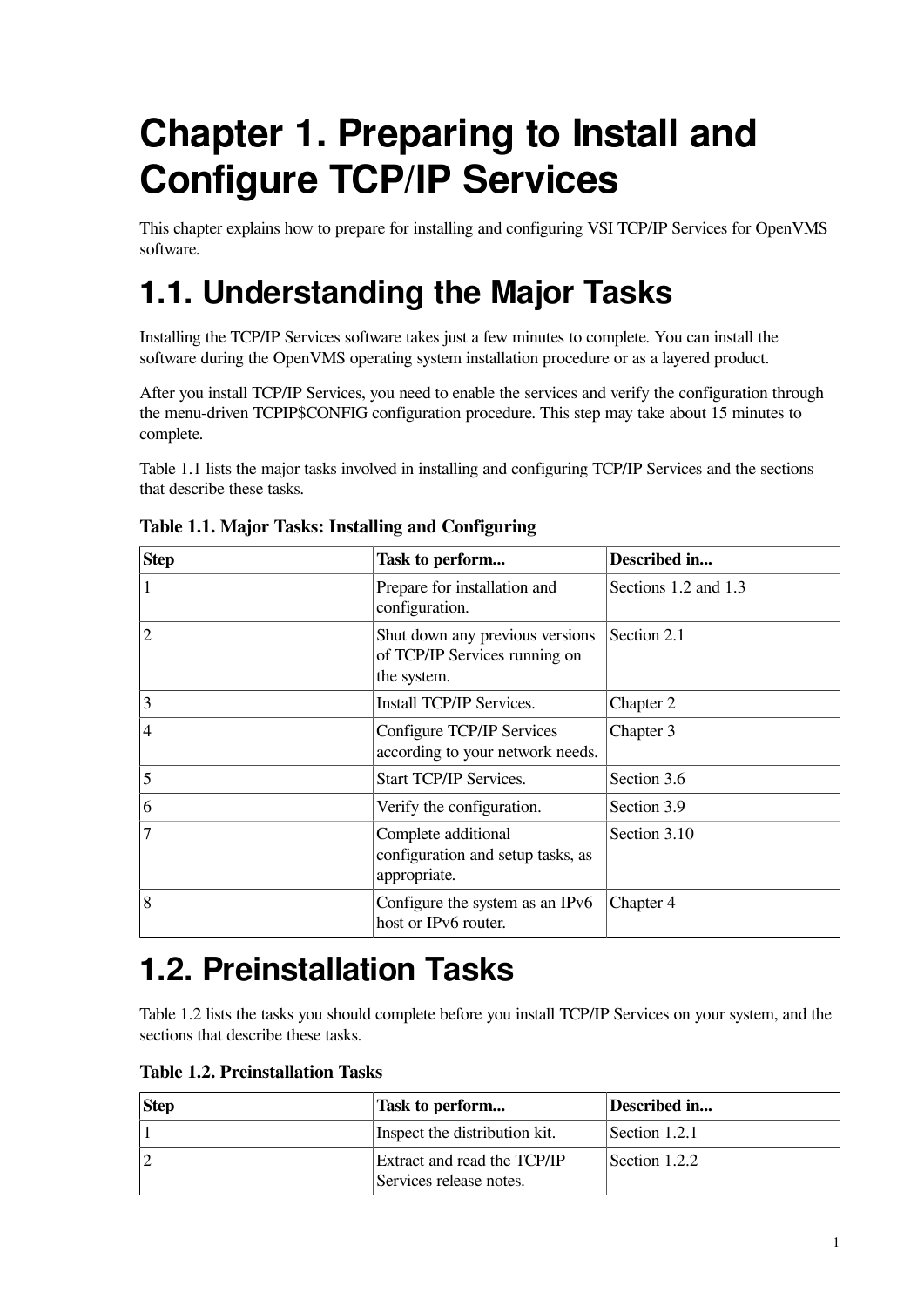| Step           | Task to perform                                                                               | Described in                 |
|----------------|-----------------------------------------------------------------------------------------------|------------------------------|
| $\overline{3}$ | Back up the system disk.                                                                      | Section 1.2.3                |
| $\overline{4}$ | Perform an OpenVMS operating<br>system upgrade, if applicable.                                | Section 1.2.3                |
| 5              | Register the TCP/IP Services<br>license PAK.                                                  | Section 1.2.4                |
| 6              | Check the disk space, memory,<br>and system parameters.                                       | Sections 1.2.5 through 1.2.7 |
| $\overline{7}$ | Assign a user identification code<br>(UIC), if necessary.                                     | Section 1.2.8                |
| 8              | Assemble information for<br>configuration.                                                    | Section 1.3                  |
| $\mathbf Q$    | Remove any Version 5.0 IPv6<br>and Version 5.3 SSH or failSAFE<br>Early Adopters Kits (EAKs). | Section 1.2.9                |

### <span id="page-9-0"></span>**1.2.1. Inspecting the Distribution Kit**

Make sure you have a complete software distribution kit. If you have the OpenVMS consolidated distribution CD kit, also known as the Software Products Library (SPL), check the CD master index for the location of the TCP/IP Services for OpenVMS kit. If you have an individual CD, supply the device name (such as DKA *n*) for the media when you issue the command to install TCP/IP Services.

Check that the kit contains everything listed on the Bill of Materials (BOM). If anything is missing or damaged, contact your VSI representative.

### <span id="page-9-1"></span>**1.2.2. Extracting the Release Notes**

The *VSI TCP/IP Services for OpenVMS Release Notes* document contains important information you should know before you install the product.

You can have the POLYCENTER Software Installation utility extract the release notes as either a text file or a PostScript file. To extract the release notes as a text file, enter the following POLYCENTER Software Installation utility command:

\$ PRODUCT EXTRACT FILE TCPIP/SELECT=TCPIP055.RELEASE NOTES

To extract the release notes as a PostScript file, enter the following:

\$ PRODUCT EXTRACT FILE TCPIP/SELECT=TCPIP055 RELEASE NOTES.PS

### <span id="page-9-2"></span>**1.2.3. Backing Up the System Disk and Upgrading OpenVMS**

Before you install TCP/IP Services, VSI recommends that you back up the system disk using the backup procedures established at your site. After the backup operation is complete, you should upgrade the OpenVMS operating system, if applicable.

For information about backing up a system disk, refer to the *VSI OpenVMS System Manager's Manual, Volume 1: Essentials*.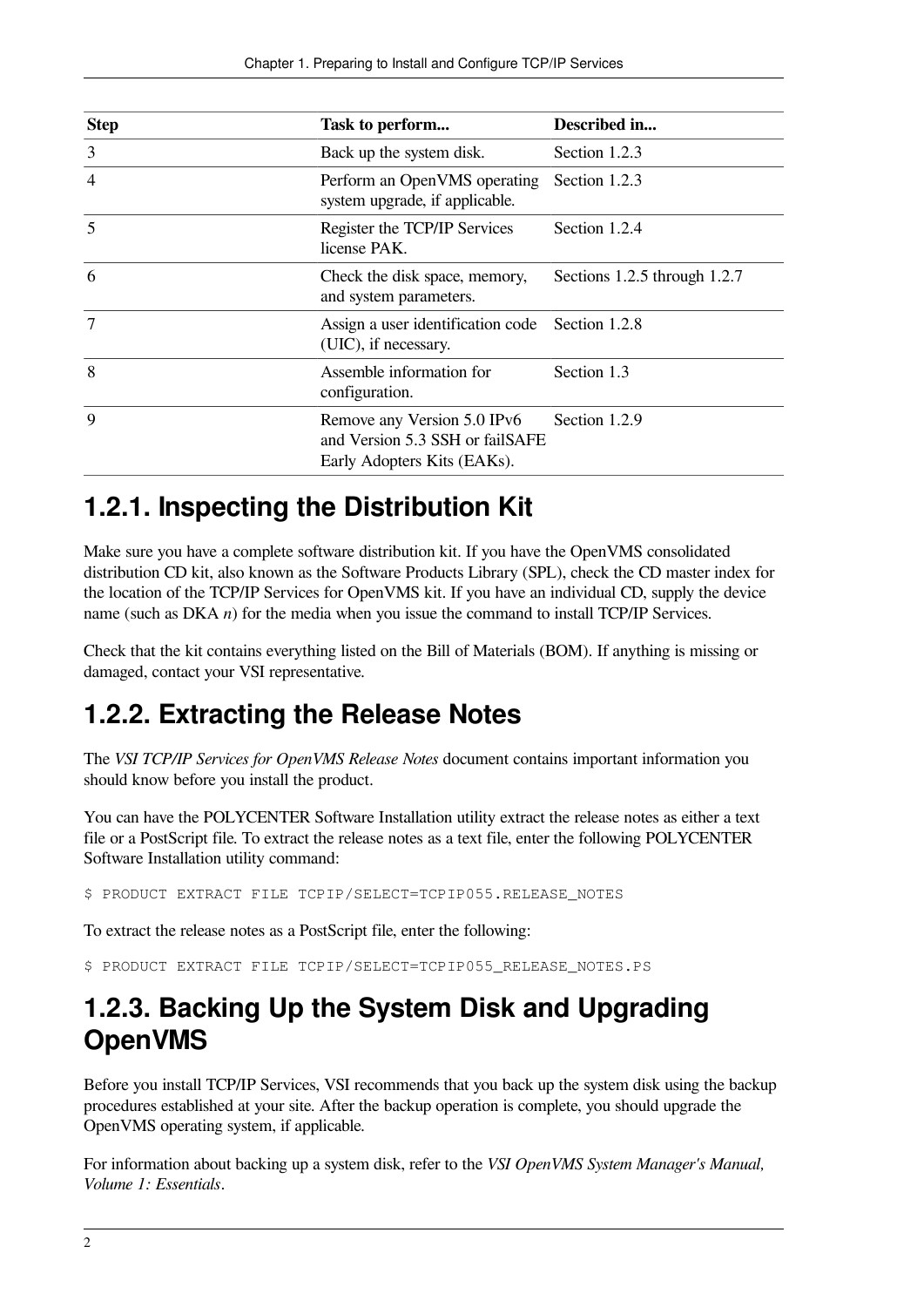For information about how to upgrade OpenVMS, refer to the appropriate OpenVMS upgrade and installation manual.

### <span id="page-10-0"></span>**1.2.4. Registering the License Product Authorization Key**

Before you install TCP/IP Services on a newly licensed node or cluster, you must register a License Product Authorization Key (PAK) using the OpenVMS License Management Facility (LMF). Without a PAK, you can use only DECwindows TCP/IP Transport software.

On OpenVMS I64 systems, an OpenVMS Operating Environment (OE) PAK must be installed. The license for TCP/IP Services for OpenVMS is contained within each of the OE licenses.

If you are upgrading TCP/IP Services on a node or cluster that is licensed for this software, you have already completed the License PAK registration requirements.

If you ordered the license and the media together, the PAK is included with your distribution kit. Otherwise, the PAK is shipped separately to the location specified on the license order.

If you are also installing prerequisite or optional software, review the PAK status and install the PAKs for any prerequisite or optional software before you install TCP/IP Services.

To register a license, log in to the SYSTEM account and do one of the following:

- Run the SYS\$UPDATE:VMSLICENSE.COM file and enter the data from your License PAK.
- At the DCL prompt, enter the LICENSE REGISTER command and the appropriate qualifiers.

You must register a license for each node in an OpenVMS Cluster.

For complete information about LMF, refer to the *VSI OpenVMS License Management Utility Guide*.

### <span id="page-10-1"></span>**1.2.5. Checking the Disk Space**

Make sure your system has at least 150,000 blocks of disk space available. The actual disk space needed varies depending on the system environment, configuration, and software options.

To find out how many free blocks exist on the system disk, enter:

\$ SHOW DEVICE SYS\$SYSDEVICE

### <span id="page-10-2"></span>**1.2.6. Checking the Physical Memory**

The minimum physical memory required for TCP/IP Services for OpenVMS is the same as that required for the OpenVMS operating system. For OpenVMS physical memory requirements, refer to the Software Product Description for the OpenVMS operating system (SPD 82.35.xx).

To check the memory on your system, enter:

\$ SHOW MEMORY/FULL

### <span id="page-10-3"></span>**1.2.7. Checking the System Parameters**

Most systems have adequate system resources readily available to include the TCP/IP Services software. However, you should check the system parameters outlined in the following sections. Make any necessary changes to the MODPARAMS.DAT file, then run AUTOGEN, and reboot your system.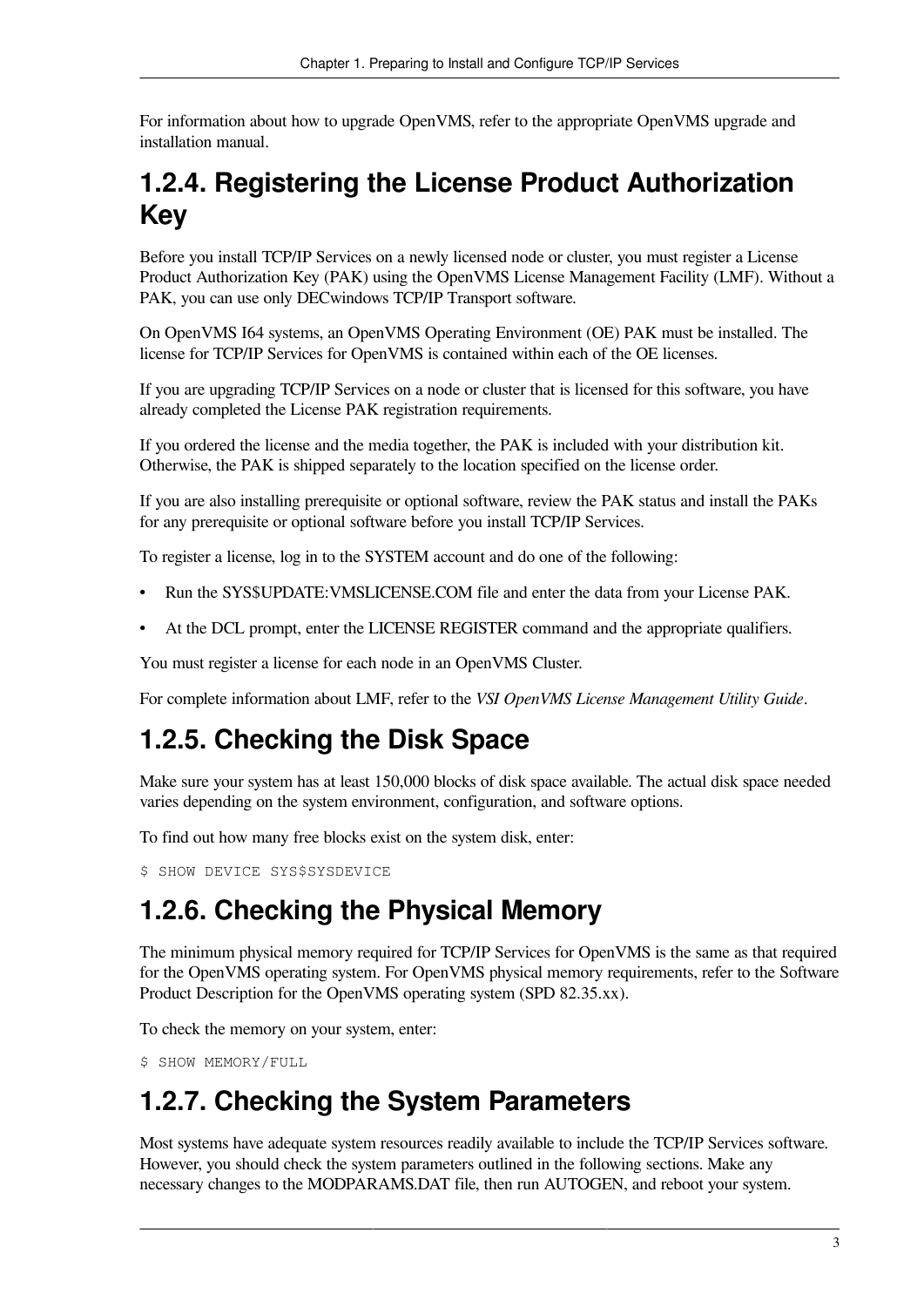#### **Note**

Booting OpenVMS with MIN, INST, or UPGRADE is not supported. The product configuration and startup command procedures (TCPIP\$CONFIG.COM and TCPIP\$STARTUP.COM) fail if you perform any kind of boot other than a full boot.

The following recommendations apply to minimal configurations. Requirements will increase as you add services and inbound or outbound connections.

#### <span id="page-11-0"></span>**1.2.7.1. Global Pagelets and Global Sections**

The TCP/IP Services software requires at least 160 global sections and 12,000 global pagelets be available. The minimum requirement is affected by the number of services you enable.

To check the number of available global pagelets and global sections, enter WRITE commands with the F\$GETSYI lexical functions. The following is an example from an OpenVMS Alpha system:

```
$ WRITE SYS$OUTPUT F$GETSYI("FREE_GBLPAGES")
143576
$ WRITE SYS$OUTPUT F$GETSYI("FREE_GBLSECTS")
249
```
To increase the global pagelets and global sections, add statements to the SYS \$SYSTEM:MODPARAMS.DAT file that increase the values of the system parameters GBLPAGES and GBLSECTIONS, as in the following example:

```
ADD_GBLPAGES = 7500
ADD_GBLSECTIONS = 75
```
#### <span id="page-11-1"></span>**1.2.7.2. Nonpaged Dynamic Pool**

Add at least 500,000 bytes of available nonpaged dynamic pool for the software, as follows:

- 1. Log in to the SYSTEM account.
- 2. Identify the amount of additional nonpaged pool your system requires. Use the estimated value of 500,000 bytes, and then increase the value depending on the maximum amount of sockets you have. For each socket, allow a value of 2,000 bytes.

#### **Note**

On a system that uses FDDI, the default sizes for the TCP/IP socket buffer quotas are increased automatically. This increases throughput across the FDDI for local TCP connections.

3. Refer to the following example, and then edit MODPARAMS.DAT to reflect the appropriate value for the NPAGEDYN and NPAGEVIR parameters:

```
! Add nonpaged pool for HP TCP/IP Services for OpenVMS.
!
ADD_NPAGEDYN=500000
ADD_NPAGEVIR=500000
```
For more information about nonpaged dynamic pool, refer to the *VSI OpenVMS System Manager's Manual, Volume 1: Essentials*.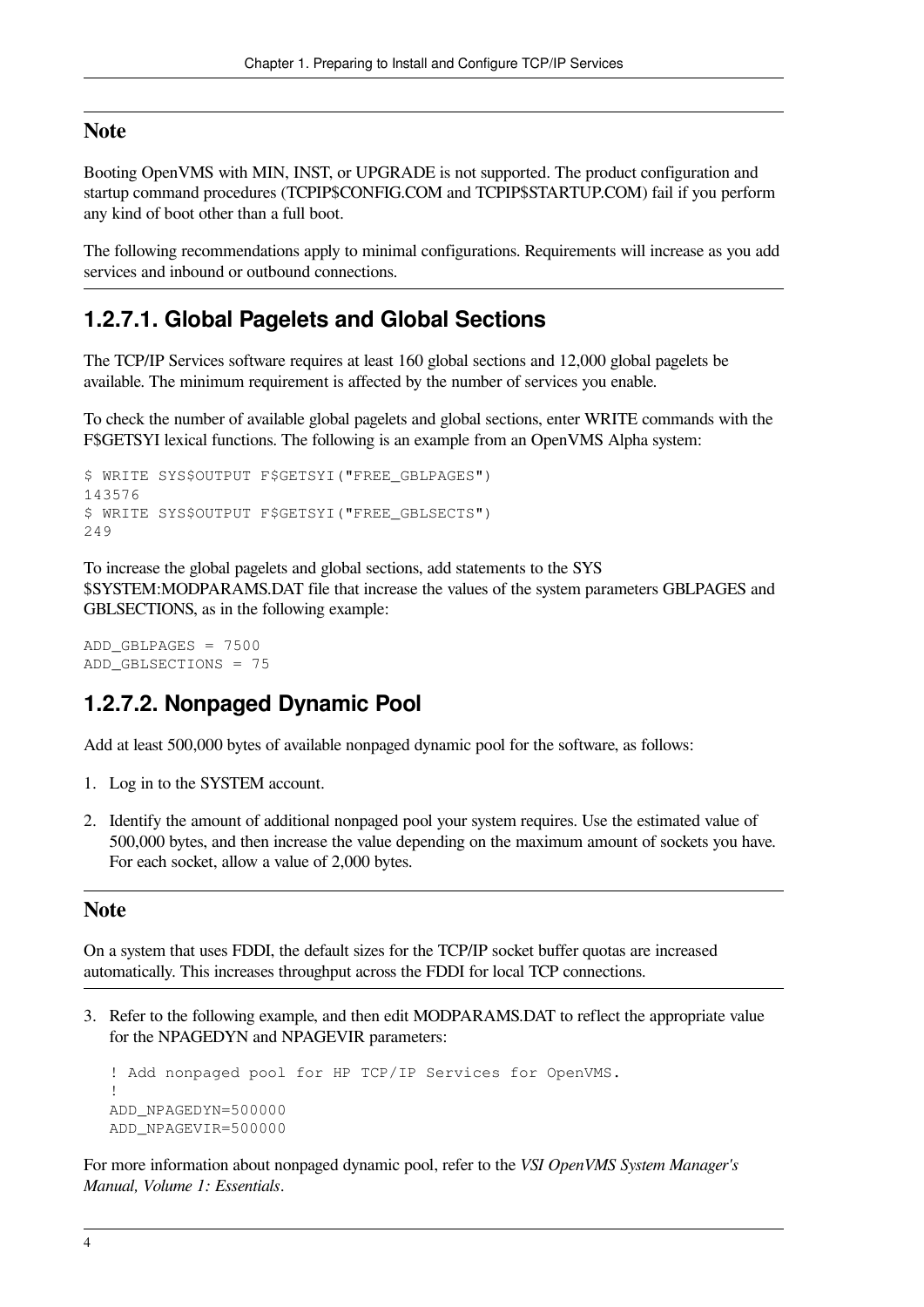### <span id="page-12-0"></span>**1.2.8. Assigning a User Identification Code**

An OpenVMS user or group of users is identified by a unique, assigned user identification code (UIC) in the format [ *group,member*], where *group* and *member* are numeric, alphanumeric, or alphabetic characters. For example, a UIC can be either [306,210], [GROUP1, JONES], or simply JONES. The UIC is linked to a system-defined rights database that determines user and group privileges.

The TCPIP\$CONFIG configuration procedure uses a group UIC to create accounts for services. If a user-specified UIC is not in place from a previous configuration, the procedure creates the following UIC group numbers:

| <b>Default UIC Group Number</b> | <b>Description</b>                                                                                                                                                                                                     |
|---------------------------------|------------------------------------------------------------------------------------------------------------------------------------------------------------------------------------------------------------------------|
| 3655                            | The default UIC group number for service<br>accounts. If this is an initial product configuration<br>but the procedure detects that number 3655 is in<br>use, TCPIP\$CONFIG prompts you for a new UIC<br>group number. |
| 3375                            | The default UIC group number for the TCPIP<br>\$NOBODY user account.                                                                                                                                                   |
| 3376                            | The default UIC group number for the<br>ANONYMOUS account.                                                                                                                                                             |

Before you assign a new group UIC, check that the number you chose is not already in use by entering the following commands:

```
$ RUN SYS$SYSTEM:AUTHORIZE
UAF> SHOW /BRIEF [your-group-number,*]
UAF> SHOW /IDENTIFIER /VALUE=UIC:[your-group-number,*]
```
To force TCPIP\$CONFIG to allow you to specify a new UIC group number, assign the value TRUE to the logical name TCPIP\$ASK\_GROUP\_UIC, as in the following example. When you configure TCP/IP Services, TCPIP\$CONFIG prompts you for the group UIC.

```
$ DEFINE TCPIP$ASK_GROUP_UIC TRUE
```
### <span id="page-12-1"></span>**1.2.9. Remove Early Adopters Kits (EAKs)**

If you have installed one or more of the following EAKs, you must use the PCSI REMOVE command to remove the EAKs before you install TCP/IP Services Version 5.5:

• Version 5.0 IPv6 EAK

#### **Note**

After you remove the Version 5.0 IPv6 EAK, you must do the following:

- 1. Run the TCPIP\$IP6\_SETUP.COM command procedure. For more information, see [Chapter](#page-54-0) 4.
- 2. After you install the current version of TCP/IP Services, recompile and relink your applications.
- Version 5.3 SSH for OpenVMS EAK
- Version 5.3 failSAFE IP EAK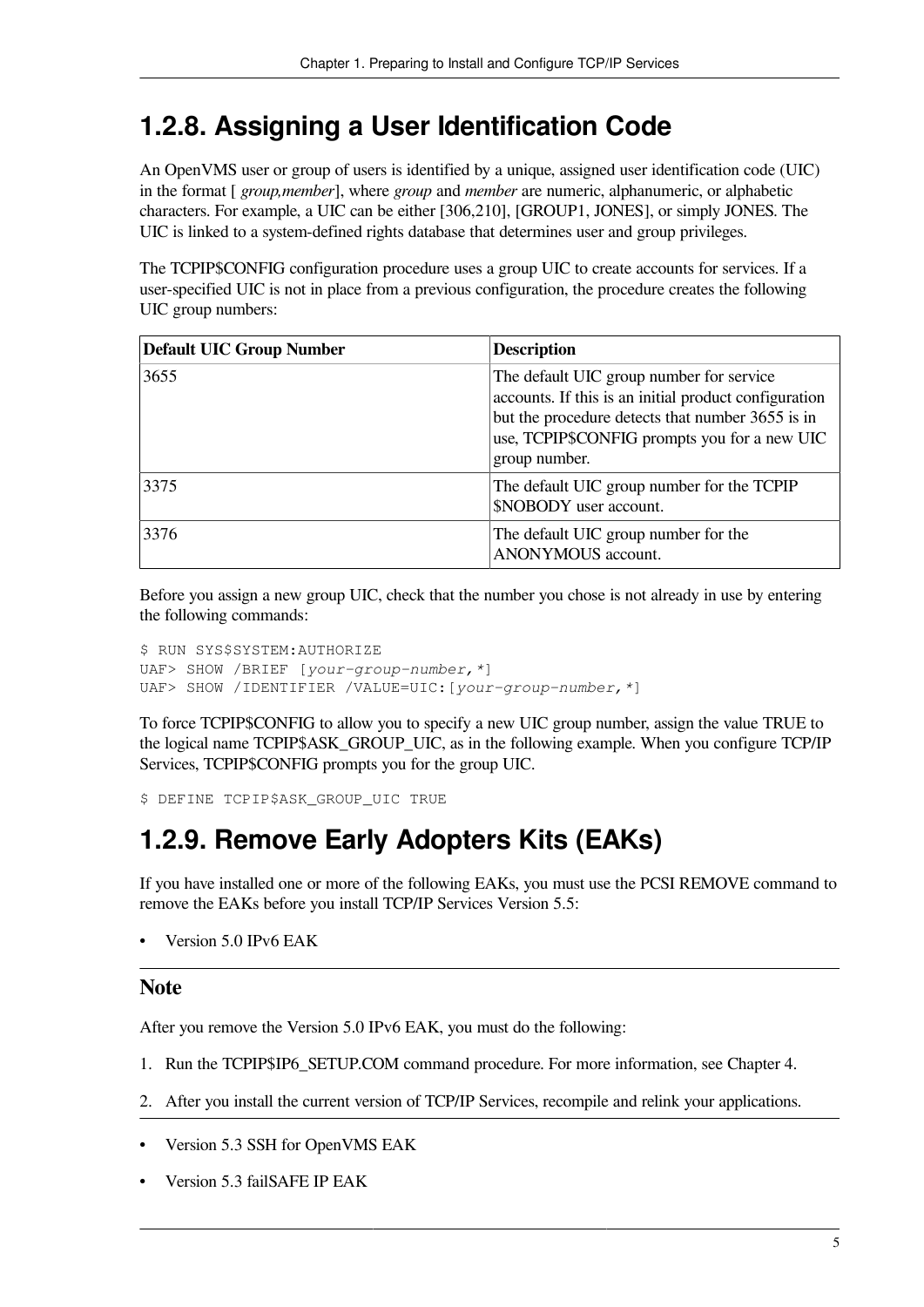## <span id="page-13-0"></span>**1.3. Assembling Configuration Information**

Use the worksheet in [Table](#page-13-1) 1.3 to assemble configuration information.

If you are configuring TCP/IP Services on the system for the first time, the TCPIP\$CONFIG configuration procedure prompts you for the information listed in [Table](#page-13-1) 1.3. If you are reconfiguring after a product upgrade, the procedure uses the previous configuration information as the default for the new configuration.

For information to help you answer the questions on the configuration worksheet, refer to the appropriate chapters in the *VSI TCP/IP Services for OpenVMS Management* manual.

<span id="page-13-1"></span>**Table 1.3. Configuration Planning Worksheet**

|                                                                                                                                                                                                                                                                                                                                                | When the configuration<br>procedure asks                        | Your answer will be |
|------------------------------------------------------------------------------------------------------------------------------------------------------------------------------------------------------------------------------------------------------------------------------------------------------------------------------------------------|-----------------------------------------------------------------|---------------------|
| What is the system's host name (for example, MYNODE)?                                                                                                                                                                                                                                                                                          |                                                                 |                     |
| What is the system's Internet domain name (for example,<br>widgets.com)?                                                                                                                                                                                                                                                                       |                                                                 |                     |
| Do you plan to have your IP interface under control of the DHCP<br>client? If so, the next items on this worksheet (the system's addresses<br>and masks, and the system's network interface), might be configured<br>automatically by the DHCP server, in which case you do not need to<br>specify them. Ask your network manager for details. |                                                                 |                     |
| What are the system's addresses and masks? $1$                                                                                                                                                                                                                                                                                                 |                                                                 |                     |
| *                                                                                                                                                                                                                                                                                                                                              | IP address (for example,<br>19.112.139.14)                      |                     |
| *                                                                                                                                                                                                                                                                                                                                              | Subnet (network mask) address<br>(for example, $255.0.0.0$ )    |                     |
| *                                                                                                                                                                                                                                                                                                                                              | Broadcast address (for example,<br>19.255.255.255)              |                     |
| What is the system's network interface (for example, WEO)? $1$                                                                                                                                                                                                                                                                                 |                                                                 |                     |
|                                                                                                                                                                                                                                                                                                                                                |                                                                 |                     |
|                                                                                                                                                                                                                                                                                                                                                |                                                                 |                     |
| For failSAFE IP, what are the interfaces that will be used for the IP<br>address's standby?                                                                                                                                                                                                                                                    |                                                                 |                     |
|                                                                                                                                                                                                                                                                                                                                                |                                                                 |                     |
|                                                                                                                                                                                                                                                                                                                                                |                                                                 |                     |
| What is the UIC group number for TCP/IP Services (see<br>Section 1.2.8)? For example, 3655.                                                                                                                                                                                                                                                    |                                                                 |                     |
| Which type of routing is appropriate for the network, Static or<br>Dynamic?                                                                                                                                                                                                                                                                    |                                                                 |                     |
|                                                                                                                                                                                                                                                                                                                                                | Static — For simple networks<br>where routes do not change      |                     |
|                                                                                                                                                                                                                                                                                                                                                | If static, enter the default<br>gateway's host name and address |                     |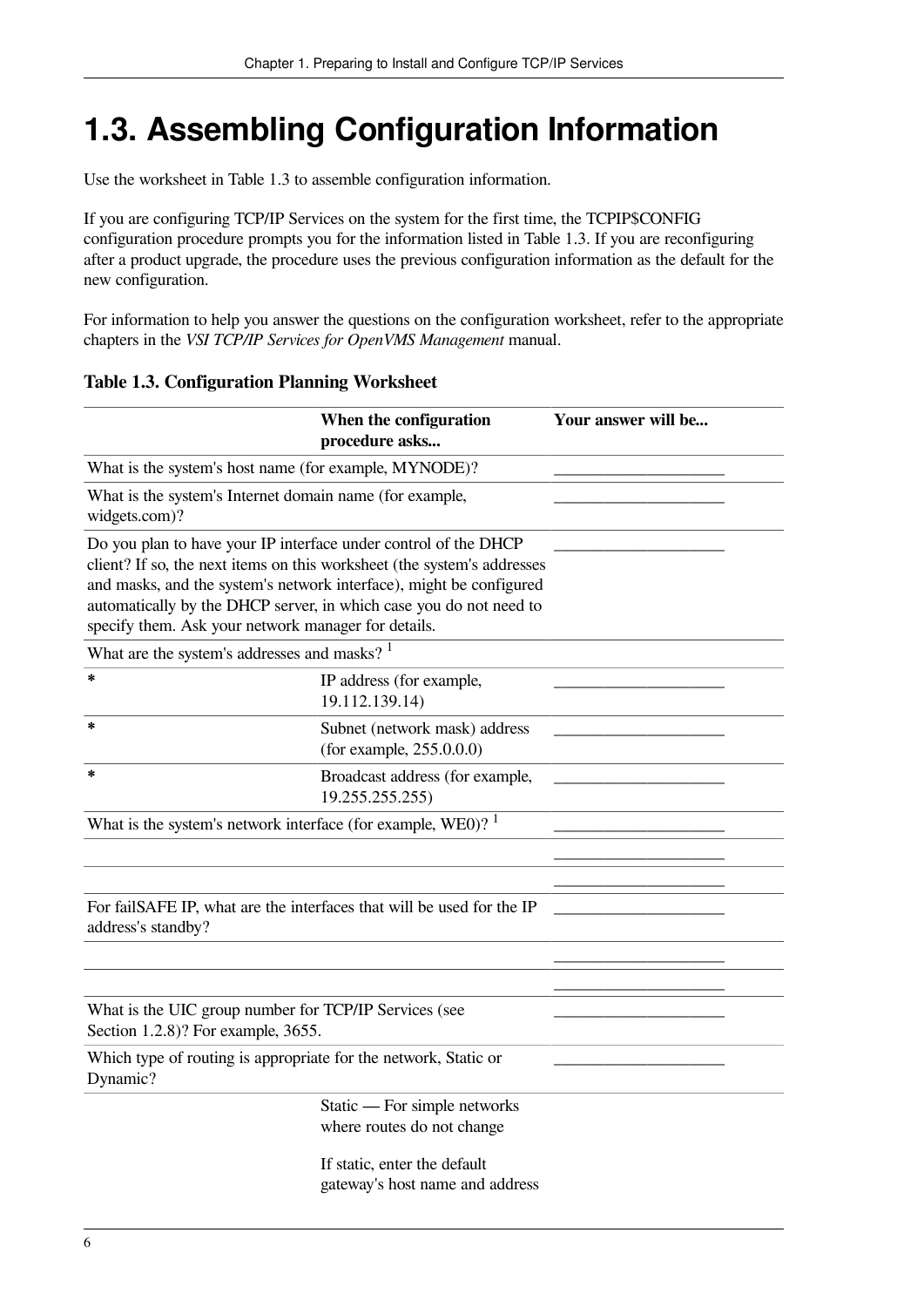|                                                 | When the configuration                                                                                                                                   | Your answer will be |
|-------------------------------------------------|----------------------------------------------------------------------------------------------------------------------------------------------------------|---------------------|
|                                                 | procedure asks                                                                                                                                           |                     |
|                                                 | (for example, GATWY1;<br>19.112.0.65).                                                                                                                   |                     |
|                                                 | Dynamic — For complex<br>networks where flexibility is<br>required                                                                                       |                     |
|                                                 | If dynamic, you must specify<br>either ROUTED or GATED<br>routing.                                                                                       |                     |
| Do you plan to enable the BIND resolver? If so: |                                                                                                                                                          |                     |
| *                                               | What is the name of the BIND<br>server you want the resolver to<br>use (for example, MAINSV)?                                                            |                     |
| *                                               | What is the IP address of the<br>BIND server (for example,<br>19.112.139.10)?                                                                            |                     |
| *                                               | What is the domain name (for<br>example, mainsv.widgets.com)?                                                                                            |                     |
| Do you plan to enable SNMP? If yes:             |                                                                                                                                                          |                     |
| *                                               | Do you want to allow SNMP<br>management clients to modify<br>the MIBs by issuing set<br>requests?                                                        |                     |
| *                                               | Do you want to enable<br>authentication traps when<br>the master agent receives an<br>SNMP request that specifies an<br>unauthorized community string?   |                     |
| ∗                                               | What is the name of the system's<br>contact person? Specify text as<br>in the following example: Sam<br>Spade.                                           |                     |
| *                                               | What is the location of the<br>system? Specify one or two fields<br>of text as in the following three<br>examples:                                       |                     |
|                                                 | - Falcon Building, Los Angeles<br>- Boston, MA<br>- Northwest                                                                                            |                     |
| *                                               | Do you want to allow any<br>network manager to remotely<br>monitor your system? If so,<br>you need to specify a public<br>community name. The default is |                     |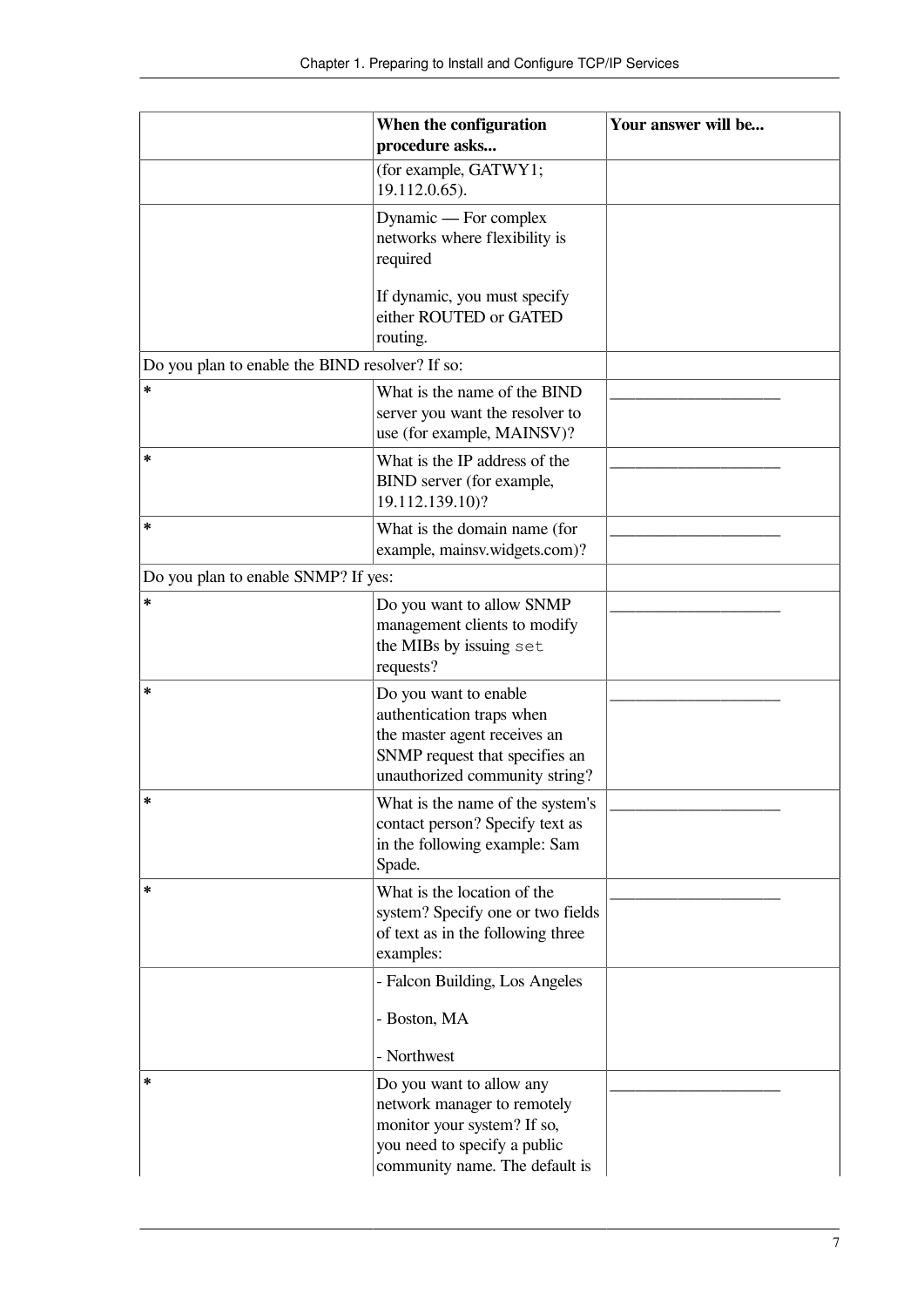|        | When the configuration<br>procedure asks                                                                                                                                                      | Your answer will be |
|--------|-----------------------------------------------------------------------------------------------------------------------------------------------------------------------------------------------|---------------------|
|        | public. Specify a string consisting<br>of alphanumeric characters only.<br>Do not enclose the string in<br>quotes; the case is preserved as<br>entered. Example: Rw2.                         |                     |
| $\ast$ | Do you want to provide<br>additional community names and<br>addresses (for implementing traps)<br>and allowing access beyond the<br>default read-only provided by the<br>"public" community)? |                     |

<sup>1</sup>If the IP interface runs under control of the DHCP client, this information might be configured automatically. Check with your network manager. For more information, refer to the DHCP client documentation.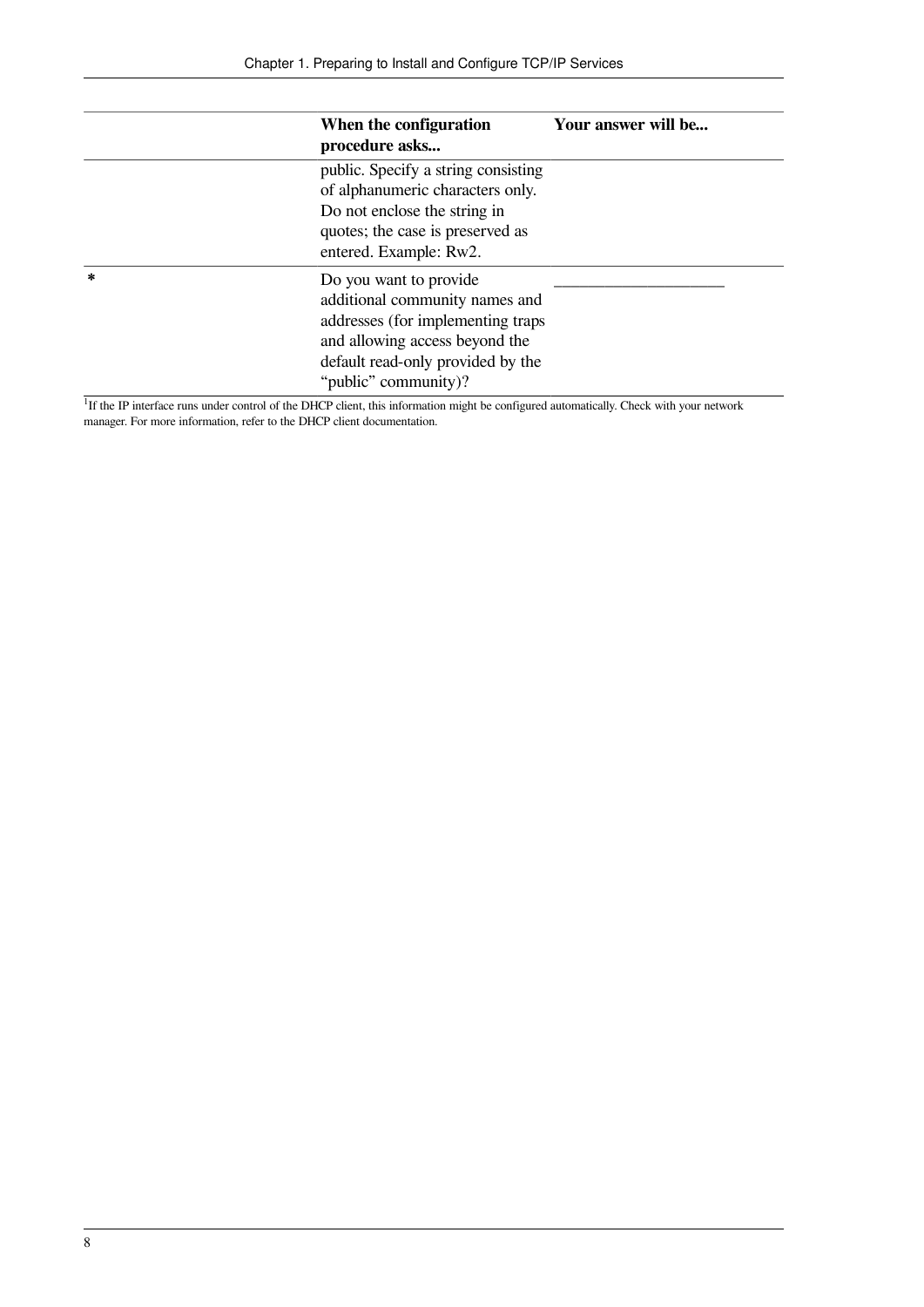# <span id="page-16-0"></span>**Chapter 2. Installing TCP/IP Services**

This chapter explains how to install the VSI TCP/IP Services for OpenVMS software as a layered product using the POLYCENTER Software Installation utility. The instructions are appropriate for an initial installation or an upgrade.

For information about how to install the product directly from the OpenVMS operating system CD/DVD menu, refer to the *VSI OpenVMS Upgrade and Installation Manual*.

For information about the POLYCENTER Software Installation utility, refer to the *VSI OpenVMS System Manager's Manual, Volume 1: Essentials*.

## <span id="page-16-1"></span>**2.1. Invoking the Installation Procedure**

When you have completed the recommended preinstallation tasks outlined in [Chapter](#page-8-0) 1 and have read the release notes [\(Section](#page-9-1) 1.2.2), you are ready to upgrade or install TCP/IP Services.

During a product upgrade, existing configuration files are preserved in case you want to use them when you configure this version of the software.

To install the TCP/IP Services software on an OpenVMS Alpha or I64 system, proceed as follows:

- 1. Log in to the SYSTEM account.
- 2. Check to make sure that other users are not logged in to the system.
- 3. Edit the SYS\$STARTUP:SYSTARTUP\_VMS.COM file and check to see if the command @SYS \$STARTUP:UCX\$STARTUP is defined. If this command is defined, edit the line, replacing the command definition with @SYS\$STARTUP:TCPIP\$STARTUP so that the current version of the product starts automatically when the system starts up.
- 4. If a previous version of the TCP/IP Services software is installed on the system, shut it down by using the appropriate command:

| If the software version is | Use this command                  |
|----------------------------|-----------------------------------|
| Version 4. $x$             | @SYS\$MANAGER:UCX\$SHUTDOWN.COM   |
| Version 5. $x$             | @SYS\$STARTUP:TCPIP\$SHUTDOWN.COM |

5. VSI recommends that you log the installation procedure. If you have DECnet configured on your system, you can create a log of the installation procedure by entering the following command and then log in to the system account again:

\$ SET HOST 0/LOG=*file-specification*

In this command, *file-specification* is the name of the file to which you want the log written. The log file is written to the current directory.

If you do not have DECnet but have the LAT protocol (Version 5.0 or later), you can use the following command:

\$ SET HOST /LAT /LOG=*file-specification*

6. Start the POLYCENTER Software Installation utility by entering the PRODUCT INSTALL command with the directory path appropriate for your system. For example: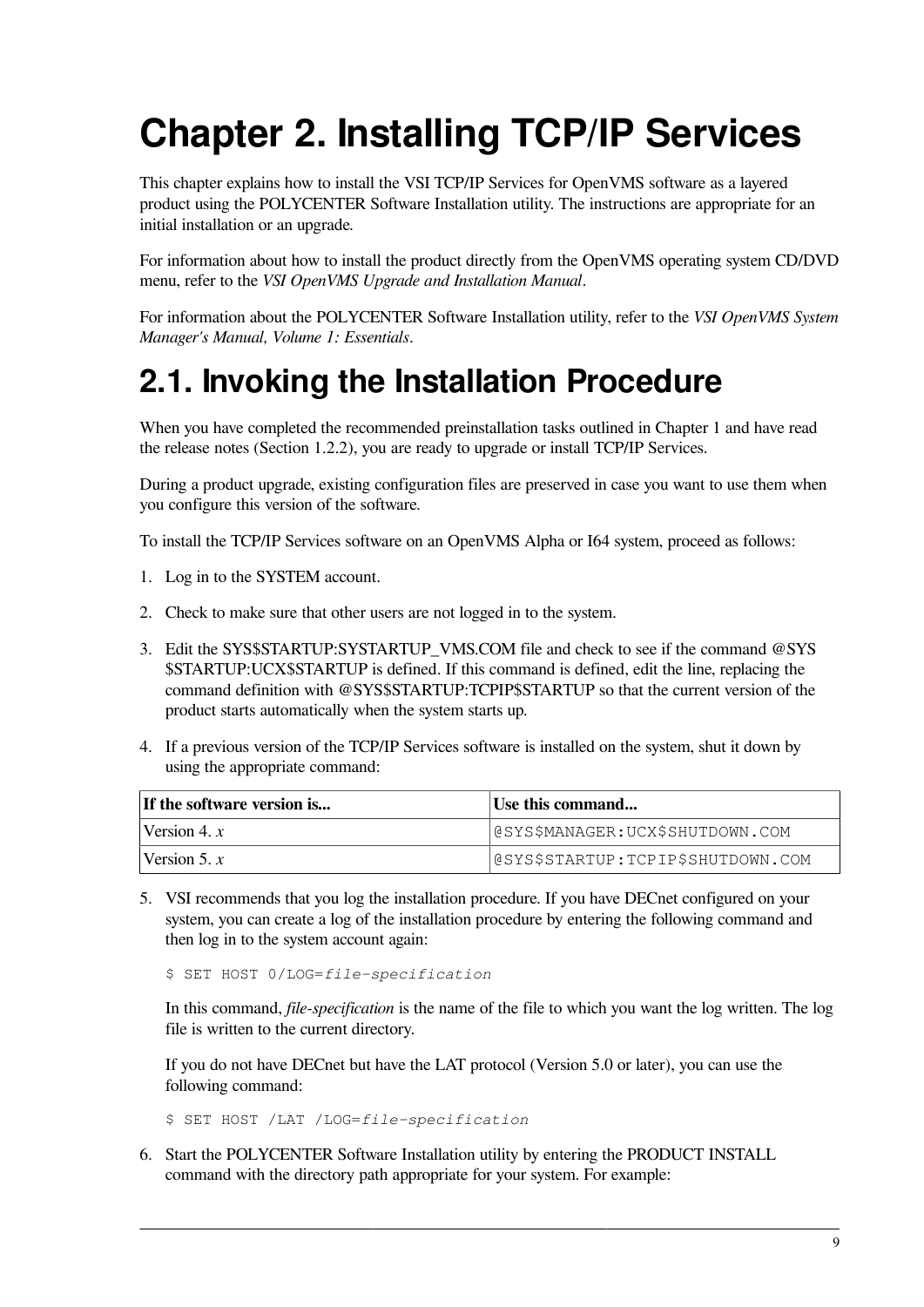```
$ PRODUCT INSTALL TCPIP /SOURCE=directory-path
```
In this command, *directory-path* specifies the disk and directory name for the source drive that holds the TCP/IP Services kit. For example, /SOURCE=DKA400:[TCPIPAXP055].

If you do not specify the source qualifier, the POLYCENTER Software Installation utility searches the location defined by the logical name PCSI\$SOURCE. If not defined, the utility searches the current default directory.

## <span id="page-17-0"></span>**2.2. Stepping Through the Installation Procedure**

After you invoke the installation procedure, you are prompted for information. [Example](#page-17-1) 2.1 shows a sample installation on an OpenVMS Alpha system that has an earlier version of TCP/IP Services installed on it. Additional explanatory information follows each portion of the installation procedure. For a sample installation on a system on which the product has never been installed, see [Appendix](#page-68-0) A.

The actual installation output that is displayed on your system might vary, depending on your current configuration and the operating system (Alpha or I64).

#### **Note**

To stop the installation at any time, press Ctrl/Y. The installation procedure deletes any files that were created, then exits.

The symbols *xx* in the following example and elsewhere in this document represent the product's twodigit update version number.

The following example shows an installation on an OpenVMS Alpha system. Output for installations on OpenVMS I64 systems are similar. One difference is the TCP/IP Services product name: on OpenVMS I64 systems it is I64VMS TCPIP, while on OpenVMS Alpha systems it is DEC AXPVMS TCPIP, as shown in [Example](#page-17-1) 2.1.

#### <span id="page-17-1"></span>**Example 2.1. TCP/IP Services Installation: Sample POLYCENTER Software Installation Utility Procedure**

|  |            | $1$ - DEC AXPVMS TCPIP V5.5- $xx$ |  |  | Layered Product |  |
|--|------------|-----------------------------------|--|--|-----------------|--|
|  |            | 2 - DEC AXPVMS TCPIP V5.1-15      |  |  | Lavered Product |  |
|  |            | $3 - DEC$ AXPVMS TCPIP V5.0-11    |  |  | Lavered Product |  |
|  |            | 4 - All products listed above     |  |  |                 |  |
|  | $5 - Exit$ |                                   |  |  |                 |  |
|  |            |                                   |  |  |                 |  |

Choose one or more items from the menu separated by commas: 1 **Return**

The initial menu that is displayed includes the latest TCP/IP Services product and any versions of the product that are in place on the system. Install the latest version (option 1).

| The following product has been selected: |                 |
|------------------------------------------|-----------------|
| DEC AXPVMS TCPIP V5.5-xx                 | Layered Product |

Do you want to continue? [YES] **Return**

Pressing Return allows the procedure to continue.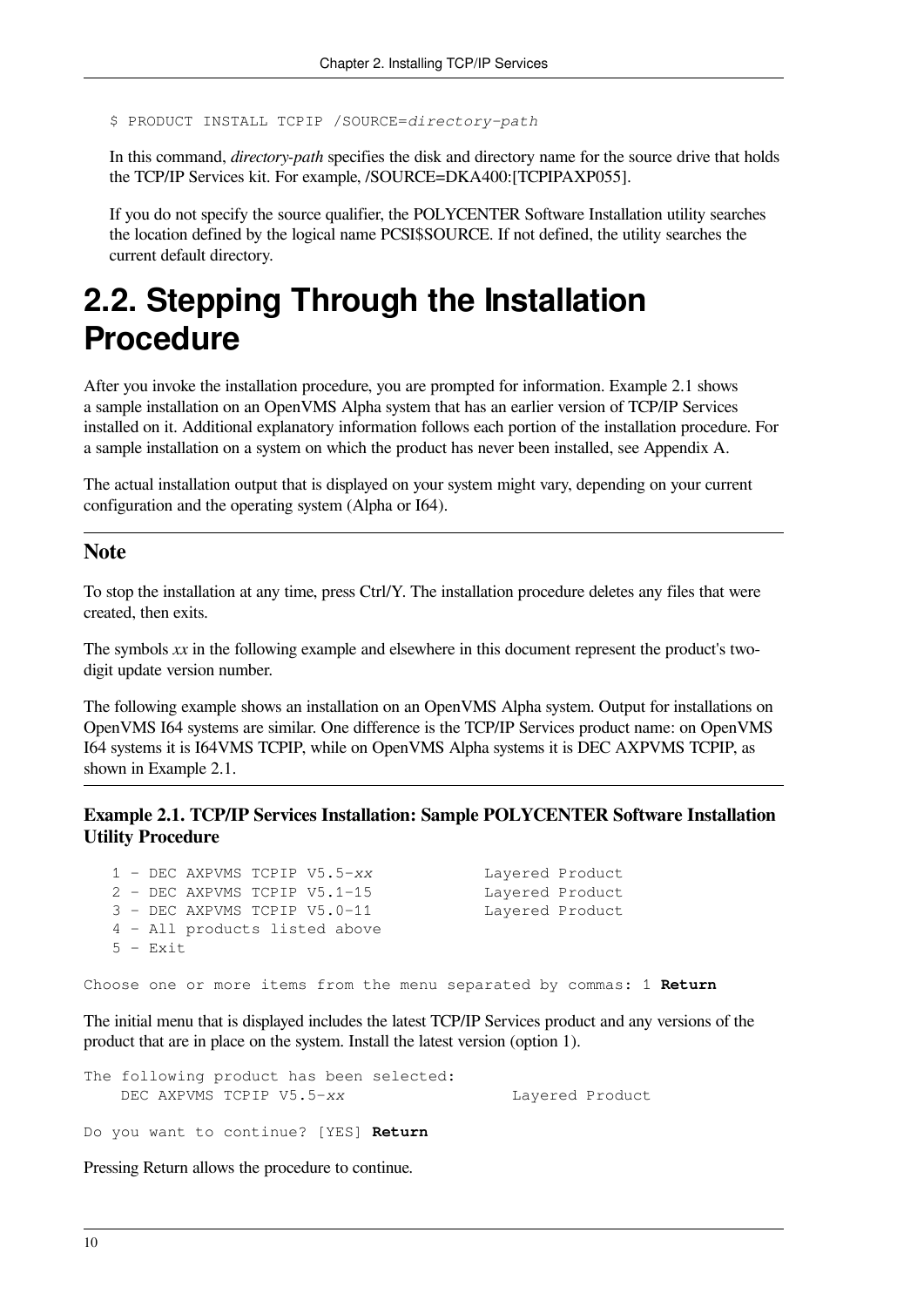Configuration phase starting ... You will be asked to choose options, if any, for each selected product and for any products that may be installed to satisfy software dependency requirements. DEC AXPVMS TCPIP V5.5 *xx*: HP TCP/IP Services for OpenVMS. Copyright 1976, 2004 Hewlett-Packard Development Company, L.P. Hewlett-Packard Development Company, L.P. HP TCP/IP Services for OpenVMS offers several license options. Do you want the defaults for all options? [YES] **Return**

Press Return (or enter YES) to choose the POLYCENTER Software Installation utility defaults for the options, or enter NO to choose other options.

Do you want to review the options? [NO] **Return**

Enter YES to review the POLYCENTER Software Installation utility options. Press Return (or enter NO) to continue with the final phase of the installation.

In this example, the options are not reviewed. If you enter YES to review the options, the procedure displays the options and asks whether you are satisfied with the options. To accept the options as listed, press Return. To change the options, enter NO.

```
Execution phase starting ...
The following product will be installed to destination:
    DEC AXPVMS TCPIP V5.5-xx DISK$ALPHASYS:[VMS$COMMON.]
The following product will be removed from destination:
   DEC AXPVMS TCPIP V5.1-15 DISK$ALPHASYS:[VMS$COMMON.]
Portion done: 0%...10%...20%...30%...40%...50%...60%...70%...80%...90%
```
The following message appears only if an earlier version of TCP/IP Services was configured on your system. A similar message, verifying the product name and version, appears if you are installing for the first time.

```
%PCSI-I-PRCOUTPUT, output from subprocess follows ...
% TCPIP-W-PCSI_INSTALL
% - BG device exists.
% To use the version of HP TCP/IP Services that was just installed,
% system must be rebooted.
\mathbf{Q}Portion done: 100%
The following product has been installed:
   DEC AXPVMS TCPIP V5.5-xx Layered Product
The following product has been removed:
   DEC AXPVMS TCPIP V5.1-15 Layered Product
DEC AXPVMS TCPIP V5.5-xx: HP TCP/IP Services for OpenVMS.
    Check the release notes for current status of the product.
```
## <span id="page-18-0"></span>**2.3. Postinstallation Tasks**

After the installation completes, perform the following steps: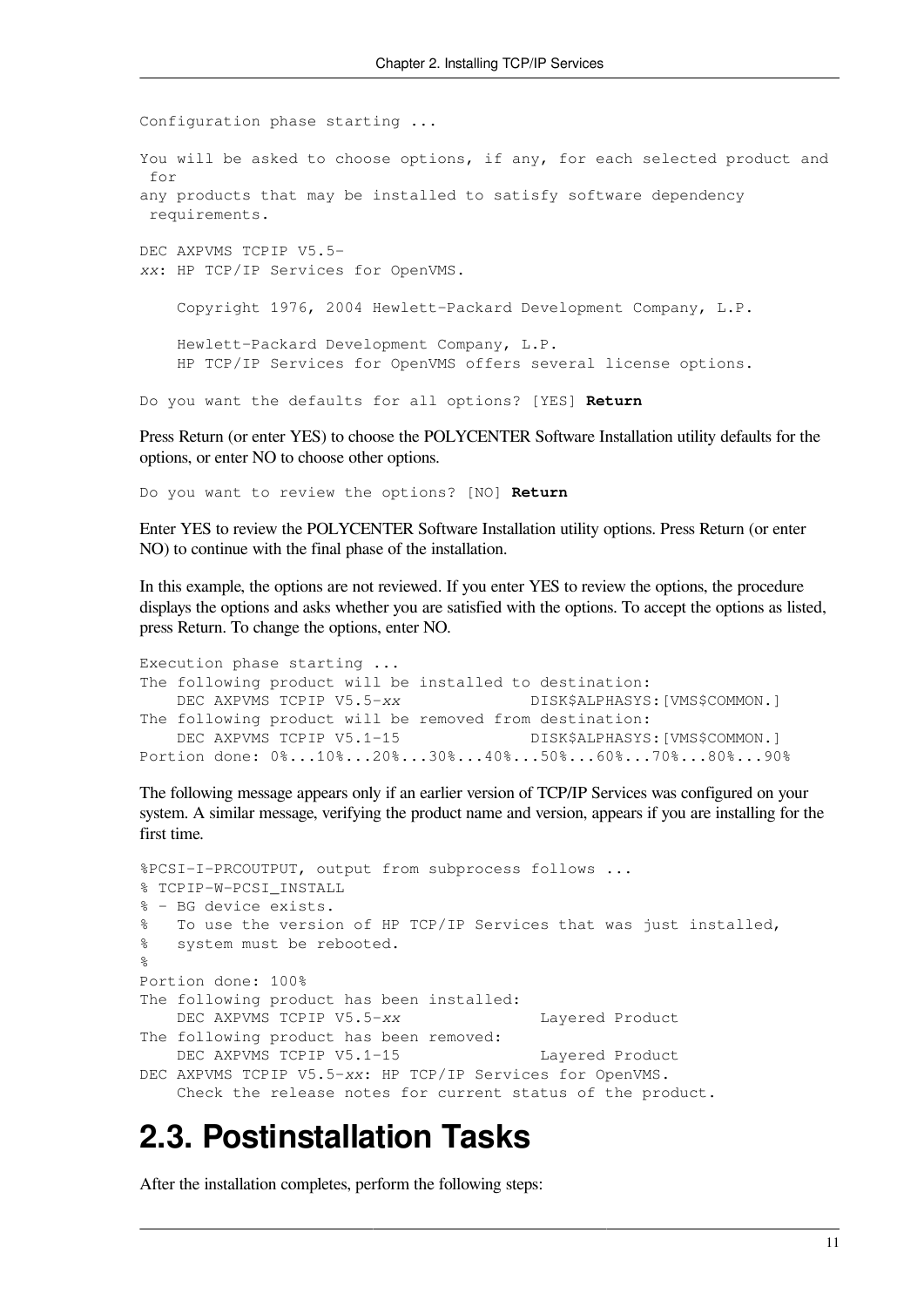- 1. Optionally, you can:
	- Read the *VSI TCP/IP Services for OpenVMS Release Notes* on line or print the file from SYS \$HELP:TCPIP056\_RELEASE\_NOTES.PS or SYS\$HELP:TCPIP056.RELEASE\_NOTES.
	- Display a list of the TCP/IP Services files that were installed. Enter the following command:

```
$ PRODUCT LIST TCPIP /SOURCE=directory-path
```
In this command, *directory-path* specifies the disk and directory name for the source drive that holds the TCP/IP Services kit (for example, /SOURCE=DKA400: [TCPIPAXP055]). If you do not specify the source qualifier, the POLYCENTER Software Installation utility searches the location defined by the logical name PCSI\$SOURCE. If not defined, the utility searches the current default directory.

2. If you had a previous version of TCP/IP Services configured on your system and the software was previously started, reboot your system for the new TCP/IP Services software to take effect.

#### **Important**

Do not delete any files that remain from the previous version of the product. Many of these files are used by TCPIP\$CONFIG for converting your existing configuration to the new configuration (described in [Chapter](#page-20-0) 3).

When rebooting OpenVMS, perform only a full boot. Any other kind of boot causes the product configuration and startup command procedures (TCPIP\$CONFIG.COM and TCPIP\$STARTUP.COM) to fail.

3. Proceed to [Chapter](#page-20-0) 3 to configure TCP/IP Services.

#### **Note**

With previous versions of TCP/IP Services, you were required to log out of the SYSTEM account and then log back in to the SYSTEM account to establish the TCPIP command environment. Starting with Version 5.4 of TCP/IP Services, this is no longer required.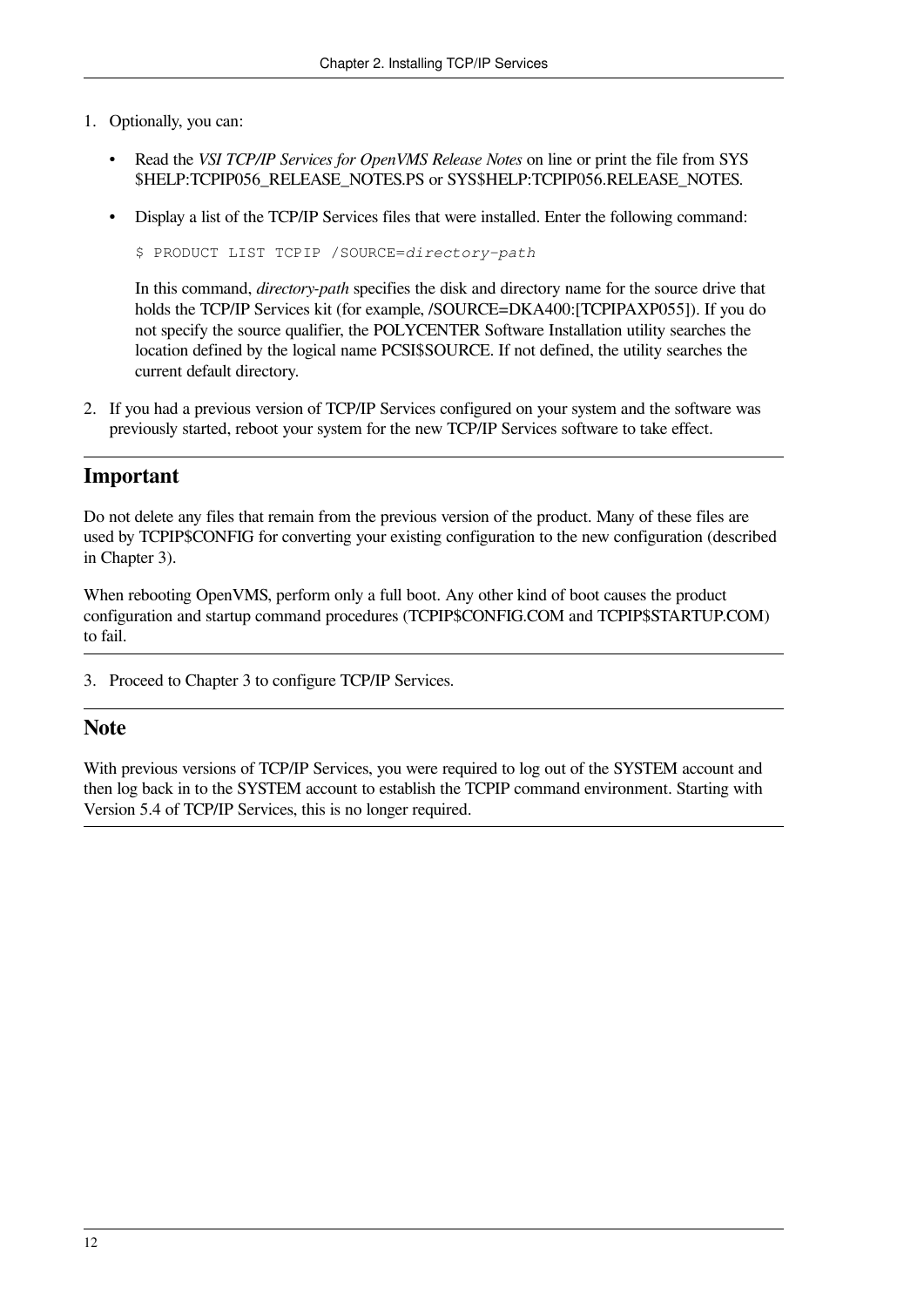# <span id="page-20-0"></span>**Chapter 3. Configuring TCP/IP Services**

After you install VSI TCP/IP Services for OpenVMS, you need to enable the components and characteristics you require for your particular system using the menu-driven TCPIP\$CONFIG configuration procedure.

This chapter explains the TCPIP\$CONFIG menus, provides sample installation output, and summarizes additional configuration and setup tasks.

#### **Note**

Before configuring TCP/IP services for OpenVMS, make sure you do the following:

- Create a System Authorization File (SYSUAF) database and a RIGHTSLIST database. The TCPIP \$CONFIG.COM configuration procedure fails on systems that do not have these databases.
- Create and start the queue manager. The queue manager must be running. This is important especially if you plan to enable services that use queues, such as SMTP and LPD.

The queue manager is normally enabled by default. To determine whether it is running, enter the following command at the OpenVMS DCL prompt, as shown: \$ SHOW QUEUE/MANAGER

If the queue manager is running, the display is as follows (where the local node is named ACME):

Queue manager SYS\$QUEUE MANAGER, running, on ACME::

If the following is displayed instead, the required queue files have not yet been created. The files do not exist after an initial installation of OpenVMS and must be created.

-RMS-E-FNF, file not found

To create these files, enter the following OpenVMS DCL command:

\$ START/QUEUE/MANAGER/NEW.

For more information, refer to the *VSI OpenVMS System Manager's Manual, Volume 1: Essentials*. Information is also available in the SYS\$MANAGER:SYSTARTUP\_VMS.TEMPLATE file.

## <span id="page-20-1"></span>**3.1. Recommended Order for Configuring TCP/IP Services**

[Table](#page-20-2) 3.1 lists the tasks involved in configuring TCP/IP Services, and the sections that describe these tasks.

#### <span id="page-20-2"></span>**Table 3.1. Configuring TCP/IP Services**

| <b>Step</b> | Task to perform                                                         | Described in |
|-------------|-------------------------------------------------------------------------|--------------|
|             | Assemble system information<br>to prepare for running TCPIP<br>SCONFIG. | Section 1.3  |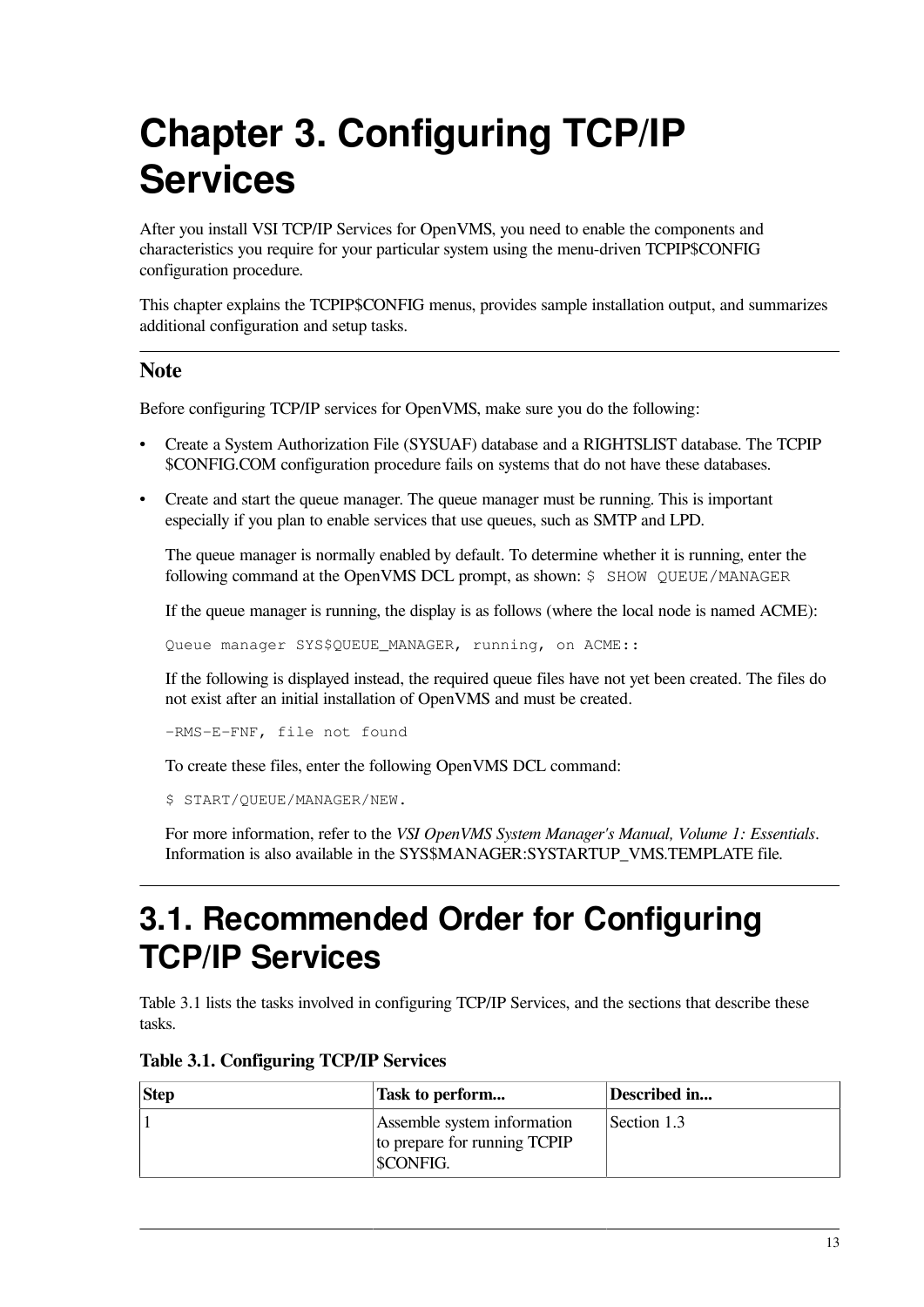| <b>Step</b>      | Task to perform                                                                                                                                                                                                                                                             | Described in                 |
|------------------|-----------------------------------------------------------------------------------------------------------------------------------------------------------------------------------------------------------------------------------------------------------------------------|------------------------------|
| $\overline{2}$   | If applicable, add your system to<br>the OpenVMS Cluster to perform<br>as a TCP/IP host                                                                                                                                                                                     | Section 3.2                  |
| 3                | Run TCPIP\$CONFIG.<br>(Alternatively, have TCP/<br>IP Services configured<br>automatically, as explained in<br>step 4.) If you have a TCP/IP<br>Services V4. $x$ configuration on<br>your system, answer prompts to<br>convert existing databases or to<br>create new ones. | Section 3.4                  |
| $\overline{4}$   | If you prefer, have TCP/IP<br>Services software configured<br>automatically by a DHCP server.                                                                                                                                                                               | Section 3.3                  |
| 5                | Manually configure the TCP/<br>IP Services core environment,<br>clients, and servers using TCPIP<br>\$CONFIG.                                                                                                                                                               | Sections 3.4.4 through 3.4.6 |
| 6                | Configure the optional<br>components using TCPIP<br>\$CONFIG, as applicable.                                                                                                                                                                                                | Section 3.4.7                |
| $\boldsymbol{7}$ | <b>Start TCP/IP Services.</b>                                                                                                                                                                                                                                               | Section 3.6                  |
| 8                | Verify the configuration.                                                                                                                                                                                                                                                   | Section 3.9                  |
| 9                | Complete additional<br>configuration tasks, as<br>appropriate.                                                                                                                                                                                                              | Section 3.10                 |

#### **Note**

Configuration changes made to the TCP/IP Services software do not take effect until you start or restart the software. See [Section](#page-43-0) 3.6.

## <span id="page-21-0"></span>**3.2. Adding a System to an OpenVMS Cluster**

Beginning with Version 5.5, the TCPIP\$CONFIG.COM configuration procedure for TCP/IP Services can create OpenVMS accounts using larger system parameter values than in previous versions. Only new accounts get these larger values. These values are useful on OpenVMS Alpha systems but essential on OpenVMS I64 systems.

To have your OpenVMS I64 system join an OpenVMS Cluster as a TCP/IP host, VSI recommends adding the system to the cluster before you configure TCP/IP Services. The guidelines in [Section](#page-22-0) 3.2.1 assume you have followed this recommendation.

If you configure TCP/IP Services before you add the system to a cluster, see [Section](#page-22-1) 3.2.2.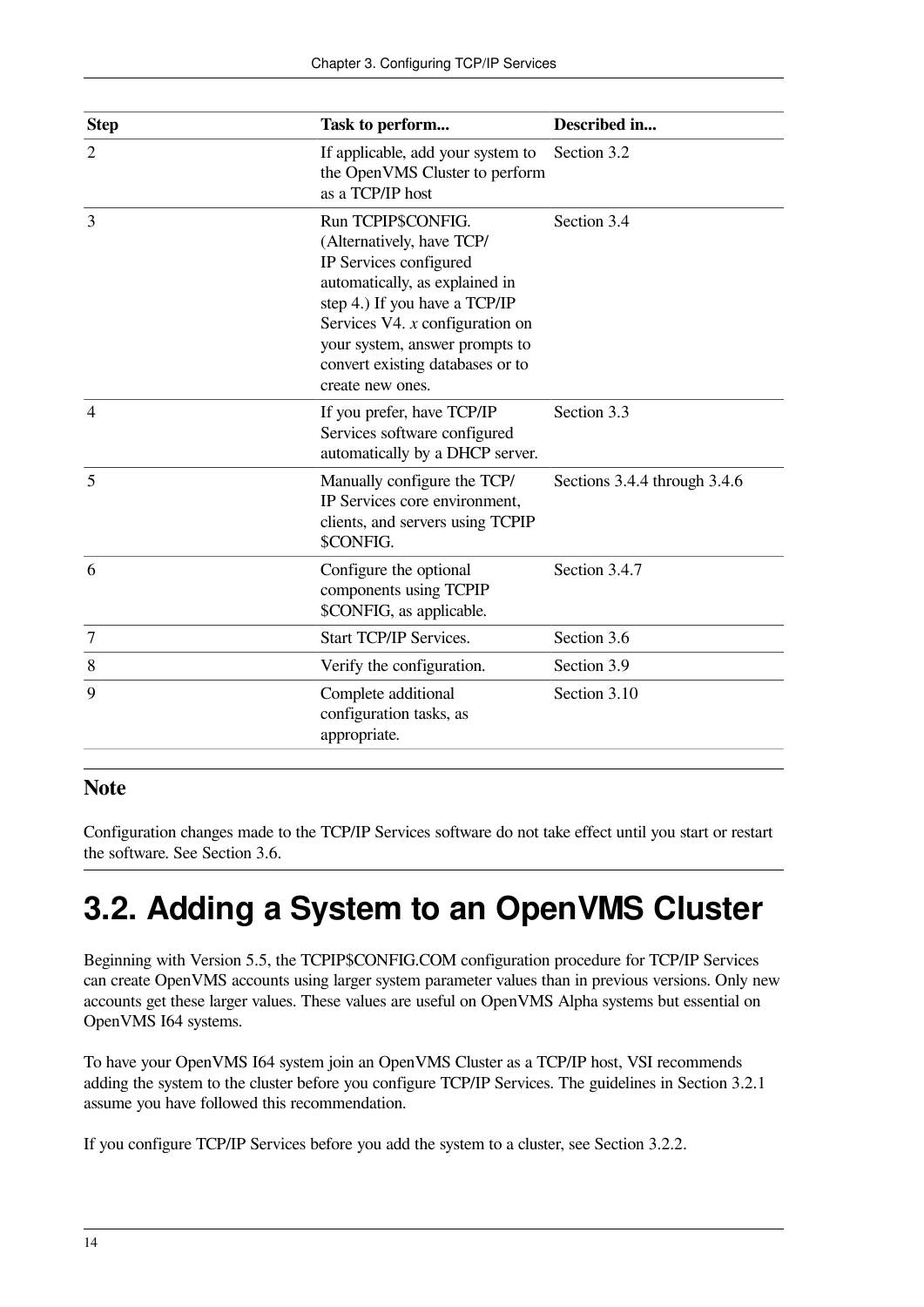## <span id="page-22-0"></span>**3.2.1. Running a Newly Configured Host in the Cluster**

The following recommendations assume you are configuring TCP/IP Services on the system after having added the system to the OpenVMS Cluster.

If TCP/IP Services has previously been installed on a node in the cluster and you encounter problems running a TCP/IP component on the system, modify the cluster SYSUAF to increase the parameter values for the account used by the affected component. The minimum recommended values are listed in [Table](#page-22-3) 3.2.

| <b>Parameter</b>       | <b>Minimum Value</b> |
|------------------------|----------------------|
| <b>ASTLM</b>           | 100                  |
| <b>BIOLM</b>           | 400                  |
| <b>BYTLM</b>           | 108000               |
| <b>DIOLM</b>           | 50                   |
| <b>ENQLM</b>           | 100                  |
| <b>FILLM</b>           | 100                  |
| PGFLQUOTA <sup>1</sup> | 50000                |
| <b>TQELM</b>           | 50                   |
| <b>WSEXTENT</b>        | 4000                 |
| <b>WSQUOTA</b>         | 1024                 |

<span id="page-22-3"></span>**Table 3.2. Minimum Values for SYSUAF Parameters**

<sup>1</sup>This parameter's value setting is especially critical.

The IMAP, DHCP, and XDM components can exhibit account parameter problems if the value assigned to PGFLQUOTA or to any of the other listed parameters is too low. Use the OpenVMS AUTHORIZE utility to modify SYSUAF parameters. For more information, refer to the *VSI OpenVMS System Management Utilities Reference Manual, Volume 1: A-L*.

### <span id="page-22-1"></span>**3.2.2. Configuring TCP/IP Services Before Adding the System to the Cluster**

If you configure TCP/IP Services before you add the system to a cluster, when you add the system to the cluster the owning UIC for each of the TCP/IP service SYS\$LOGIN directories (TCPIP\$ *service-name*, where *service-name* is the name of the service) may be incorrect. Use the OpenVMS AUTHORIZE utility to correct these UICs.

## <span id="page-22-2"></span>**3.3. Automatic Configuration of TCP/IP Services Using DHCP Client**

Beginning with Version 5.5, TCP/IP Services supports the DHCP client, which allows you to have your system configured automatically by a DHCP server. You can achieve this in one of two ways:

• If TCP/IP Services has never been configured on your system, you can run the TCP/IP Services startup procedure, SYS\$STARTUP:TCPIP\$STARTUP.COM. The startup procedure detects the fact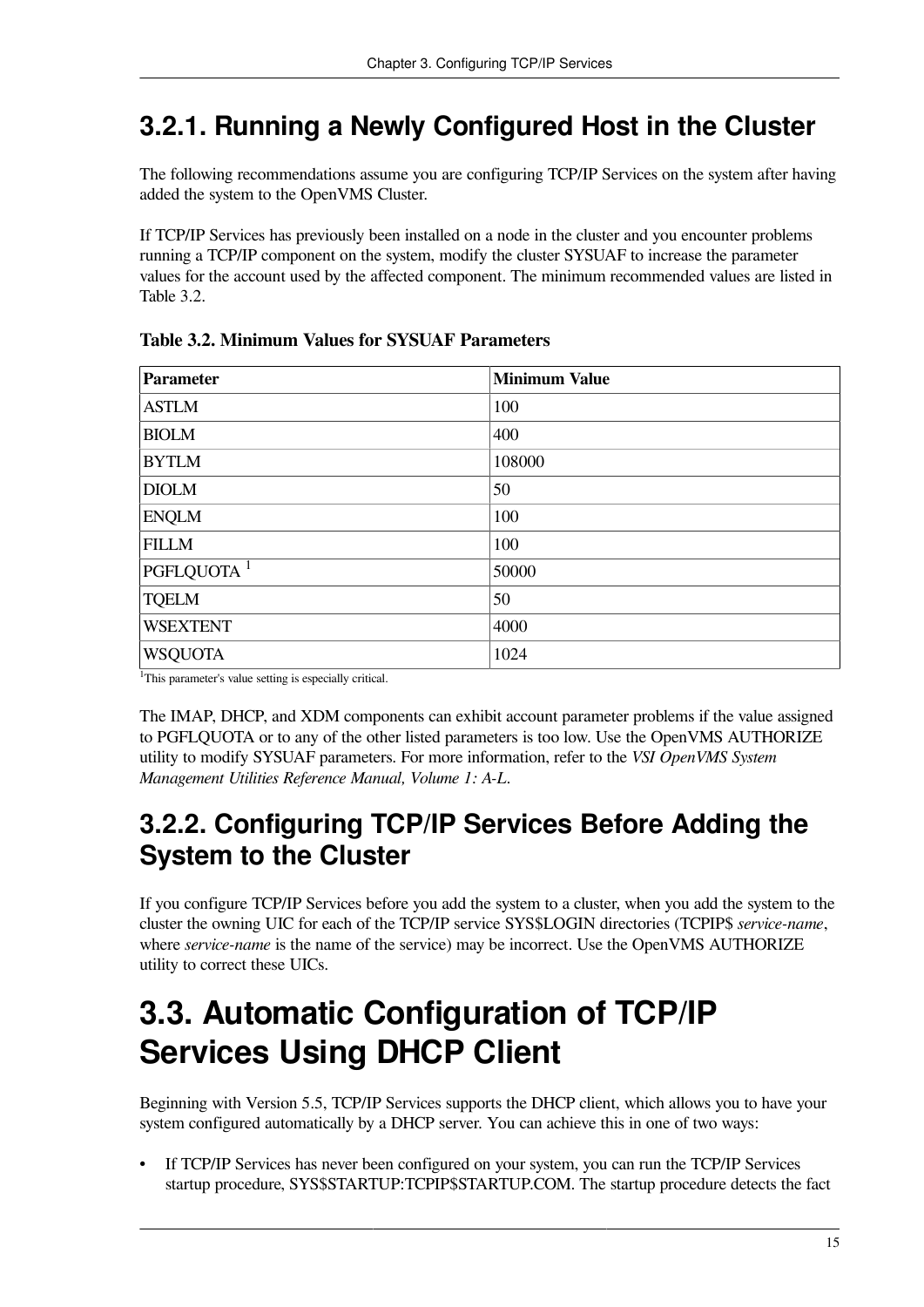that the TCP/IP Services software has not been configured and asks whether you want the DHCP client to configure the host for you. Answer YES.

The startup procedure invokes TCPIP\$CONFIG, which sets up the environment for the DHCP client and designates any unconfigured interfaces to be under DHCP client control. The procedure enables the following set of services automatically:

- FTP client
- TELNET client
- TELNET server
- SMTP

```
WORF_system> @sys$startup:tcpip$startup
%TCPIP-I-NOCONFIG, TCP/IP Services is not configured
Autoconfigure TCP/IP Services using DHCP client [YES]:
```
For more information about DHCP, refer to the *VSI TCP/IP Services for OpenVMS Management* manual.

• Run TCPIP\$CONFIG. Choose Option 2 from the Core Environment Configuration menu, then choose Option 2–Interfaces. This option displays the Interface and Address Configuration menu from which to choose the interface you want to configure for DHCP. Select the option containing the interface you want to configure.

Then choose Option 3 from the Interface Configuration menu, enabling the DHCP client to manage the address on that interface.

Following is an example of the Interface and Address Configuration menu:

```
HP TCP/IP Services for OpenVMS Interface & Address Configuration Menu
                 Hostname Details: Configured=Not Configured, Active=Not
 Configured
                 Configuration options:
```
 1 - WE0 Menu (EWA0: TwistedPair 1000mbps) 2 - IE0 Menu (EIA0: TwistedPair 100mbps) [E] - Exit menu Enter configuration option:

Following is an example of the Interface Configuration menu pertaining to the interface WE0 selection:

```
 HP TCP/IP Services for OpenVMS Interface WE0
 Configuration Menu
                Configuration options:
                1 - Add a primary address on WE0
                2 - Add an alias address on WE0
                3 - Enable DHCP client to manage address on WE0
               [E] - Exit menu
                Enter configuration option:
```
This prompts you with the following:

Configure WEO as the DHCP PRIMARY? (Y, N, HELP) [Y]: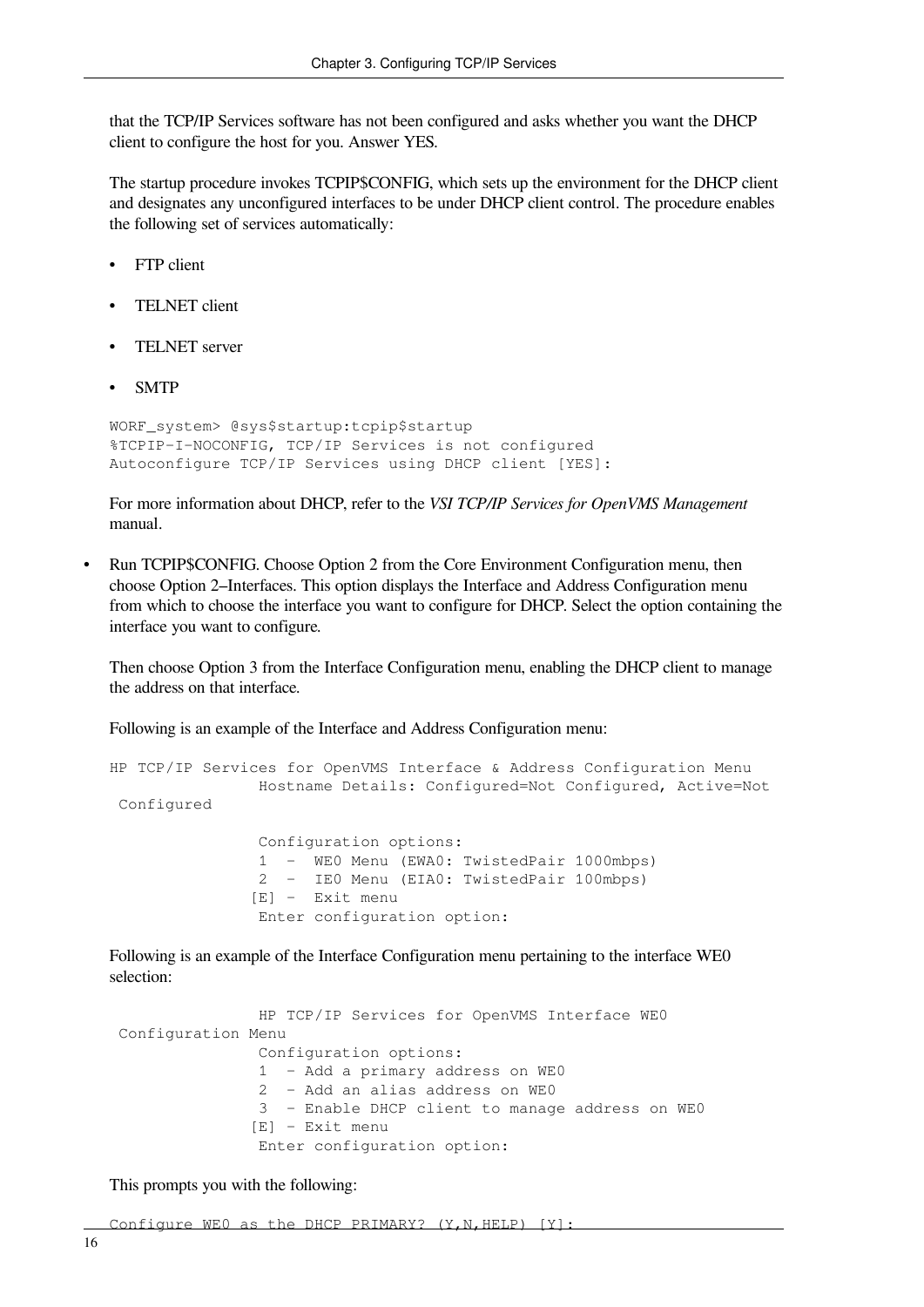Press return to accept the default.

The resulting display resembles the following:

```
HP TCP/IP Services for OpenVMS Interface & Address Configuration Menu
                 Hostname Details: Configured=Not Configured, Active=Not
  Configured
                 Configuration options:
                 1 - WE0 Menu (EWA0: TwistedPair 1000mbps) (Managed by
  DHCP client - PRIMARY)
                 2 - IE0 Menu (EIA0: TwistedPair 100mbps)
                [E] - Exit menu
                Enter configuration option:
```
You can also use TCPIP\$CONFIG to configure additional services and parameters, as needed.

#### **Note**

Verify that a DHCP Server is already setup and running on another system first; otherwise, you could receive errors when the DHCP Client tries to start, similar to the following:

```
 %TCPIP-I-DHCPC_STRD_CLNT, DHCP client started with PID 00000556
liam$dka0:[sys0.syscommon.][sysexe]tcpip$dhcp_client_conf.exe;1: timed out
  after 30 seconds
%TCPIP-E-DHCPC_TIMEOUT, controlling program timed out
%TCPIP-E-DHCPCONFERR, DHCP client failed to configure interface WE0
-TCPIP-E-DHCPC_TIMEOUT, controlling program timed out
```
The DHCP server needs the following files to be setup for success:

- nets.
- netmasks.
- dhcpcap.
- .ddnskeys
- server.pcv

## <span id="page-24-0"></span>**3.4. Running TCPIP\$CONFIG**

The TCPIP\$CONFIG configuration procedure displays menus from which you do the following:

- Make selections that enable services for your system. To select the default, press the Return key.
- Start or stop TCP/IP Services software.
- Verify the configuration.

To get started, enter:

\$ @SYS\$MANAGER:TCPIP\$CONFIG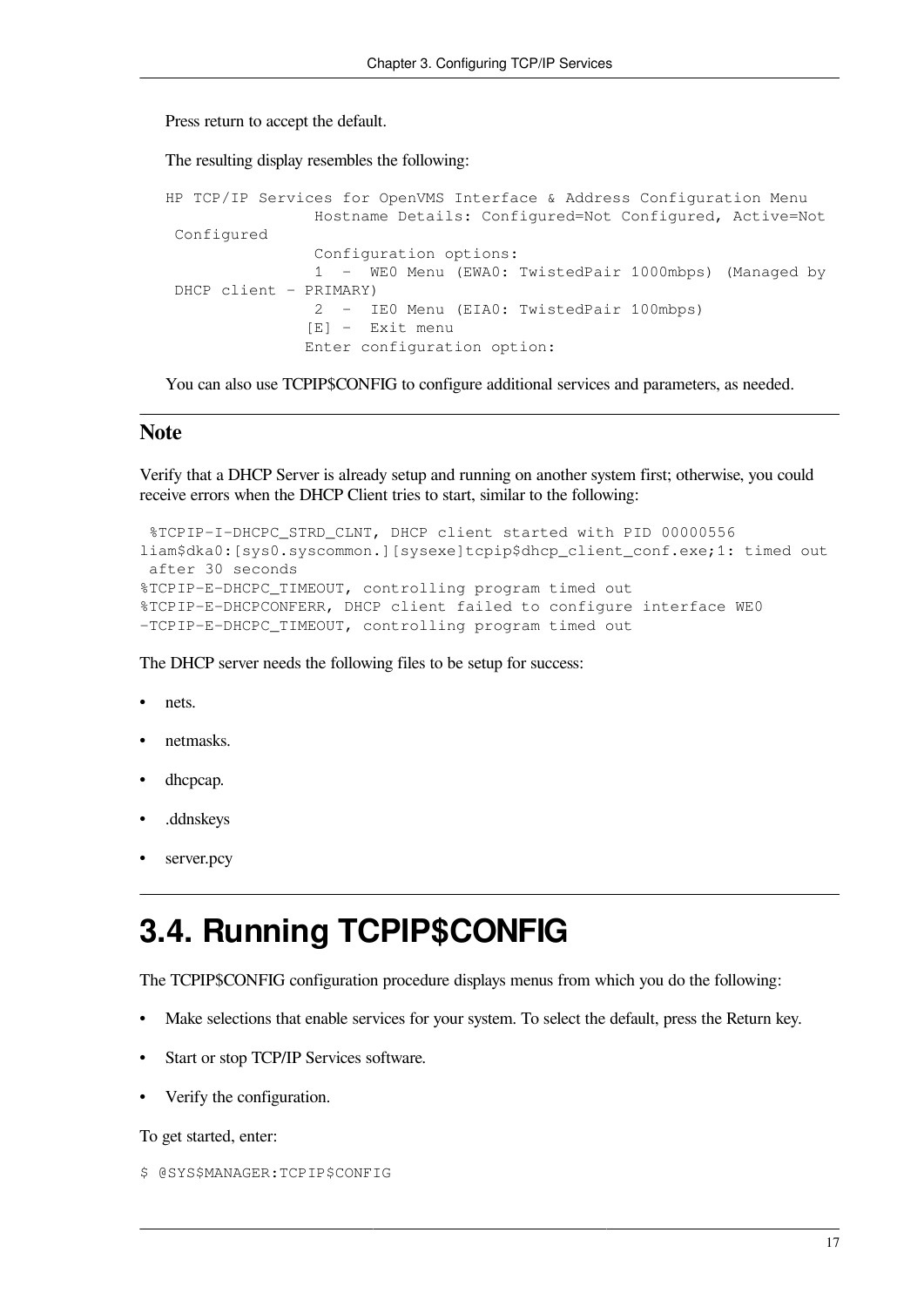### <span id="page-25-0"></span>**3.4.1. Converting Existing TCP/IP Services Configuration Files (Upgrade Only)**

If you have a TCP/IP Services for OpenVMS (UCX) configuration in place (Version 4. *x*), and you have never configured a Version 5. *x* product on the system, the procedure begins by asking you whether to convert the Version 4. *x* (UCX) TCP/IP Services configuration files:

Convert the old configuration files [Y]

Unless you respond NO to the prompt, the procedure converts existing configuration files to new configuration files.

If you have already configured this product, the procedure indicates that no new configuration files are being created:

Checking TCP/IP Services for OpenVMS configuration database files. No new database files were created.

The following sample output shows the start of the TCPIP\$CONFIG procedure and a portion of the conversion of a previous configuration:

 TCP/IP Network Configuration Procedure This procedure helps you define the parameters required to run HP TCP/IP Services for OpenVMS on this system. NOTE: TCP/IP has been previously configured from an earlier version of this product. You can avoid a complete reconfiguration of TCP/IP by allowing this procedure to automatically convert the old configuration files. If you choose not to do this now, you will not be asked again. At the end of the conversion you will be able to further modify your configuration. Convert the old configuration files [Y]: **Return** Preparing files for conversion... UCX\$SERVICE.DAT -> TCPIP\$SERVICE.DAT UCX\$HOST.DAT –> TCPIP\$HOST.DAT UCX\$NETWORK.DAT –> TCPIP\$NETWORK.DAT UCX\$ROUTE.DAT –> TCPIP\$ROUTE.DAT UCX\$PROXY.DAT –> TCPIP\$PROXY.DAT UCX\$CONFIGURATION.DAT -> TCPIP\$CONFIGURATION.DAT UCX\$EXPORT.DAT -> TCPIP\$EXPORT.DAT UCX\$PRINTCAP.DAT -> TCPIP\$PRINTCAP.DAT No new database files were created. FTP SERVER Configuration LPD SERVER Configuration Service is not defined in the SYSUAF. Nonprivileged user access is not enabled. By default, HP TCP/IP Services for OpenVMS configures LPD such that nonprivileged users cannot modify queue entries. Creating TCPIP\$AUX identifier with a value of 3655 HP TCP/IP Services for OpenVMS supports Line Printer Daemon Protocol (see RFC 1179). LPD requires the following: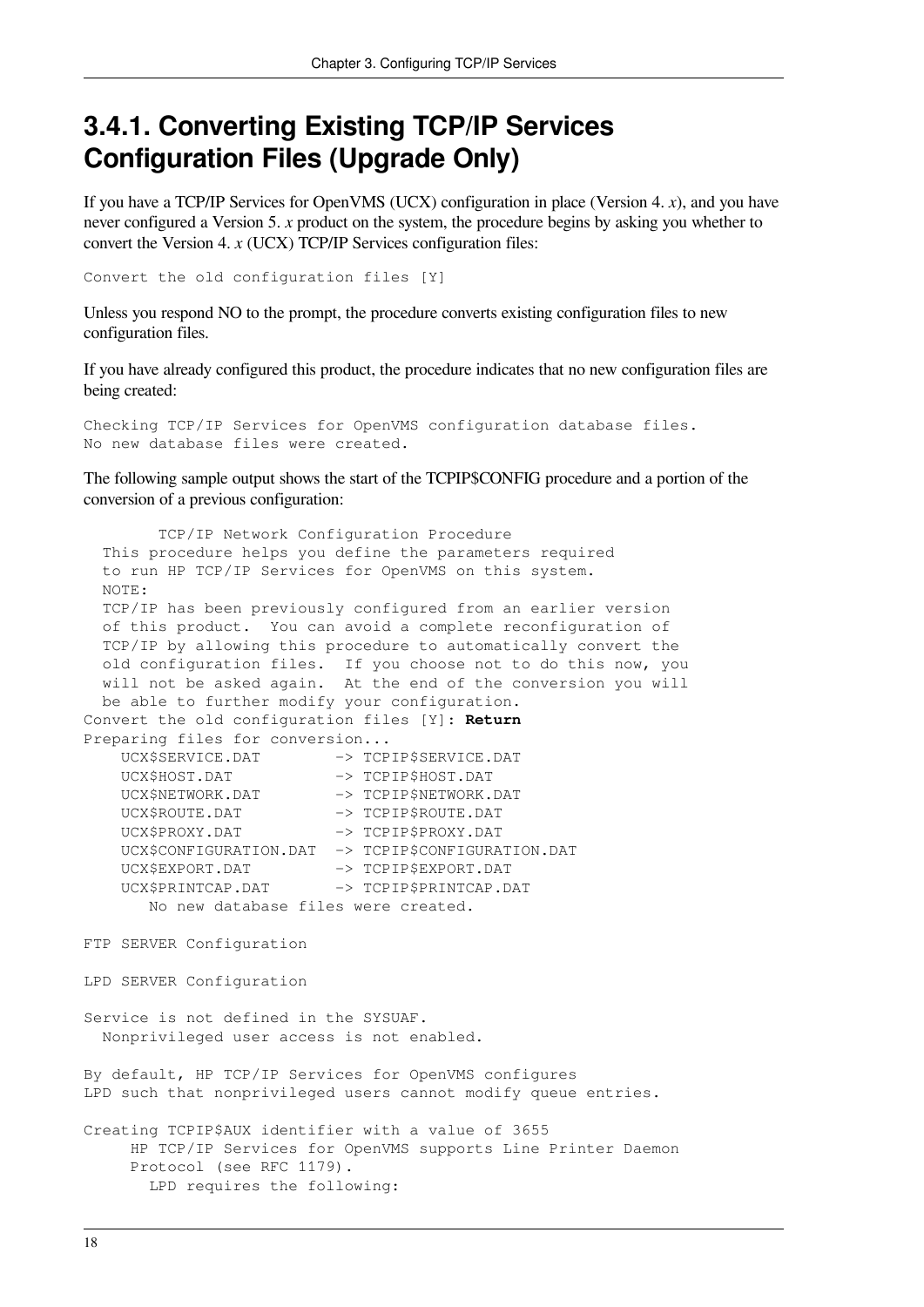```
 - Name of the local queue
          - Name of the remote queue
          - Name of the remote host
          - Spooling directory for the local queue
        To add or delete printers in the TCPIP PRINTCAP database, use the
        $RUN SYS$SYSTEM:TCPIP$LPRSETUP command.
.
.
.
```
### <span id="page-26-0"></span>**3.4.2. Creating New TCP/IP Services Configuration Files**

If you do not have an existing TCP/IP Services configuration in place from a previous version of the product, the procedure begins by creating configuration database files, as shown in the following sample output:

```
Checking TCP/IP Services for OpenVMS configuration database files.
  Creating SYS$COMMON:[SYSEXE]TCPIP$SERVICE.DAT;1
  Creating SYS$COMMON:[SYSEXE]TCPIP$HOST.DAT;1
  Creating SYS$COMMON:[SYSEXE]TCPIP$NETWORK.DAT;1
  Creating SYS$COMMON:[SYSEXE]TCPIP$ROUTE.DAT;1
  Creating SYS$COMMON:[SYSEXE]TCPIP$PROXY.DAT;1
  Creating SYS$COMMON:[SYSEXE]TCPIP$CONFIGURATION.DAT;1
```
<span id="page-26-1"></span>Interface - NONE configured. DHCP will be the default.

### **3.4.3. Understanding the Configuration Menus**

After the configuration files are converted or created, the Main Configuration menu is displayed:

```
 HP TCP/IP Services for OpenVMS Configuration Menu
 Configuration options:
        1 - Core environment
        2 - Client components
        3 - Server components
        4 - Optional components
        5 - Shutdown HP TCP/IP Services for OpenVMS
        6 - Startup HP TCP/IP Services for OpenVMS
        7 - Run tests
       A - Configure options 1 - 4
       [E] - Exit configuration procedure
```

```
Enter configuration option:
```
#### The options are as follows:

| <b>Option</b> | Description      |                                                                                                                                     |
|---------------|------------------|-------------------------------------------------------------------------------------------------------------------------------------|
|               | Core environment | Configure software associated<br>with the Network, Internet, and<br>Transport layers of the TCP/IP<br>architecture (Section 3.4.4). |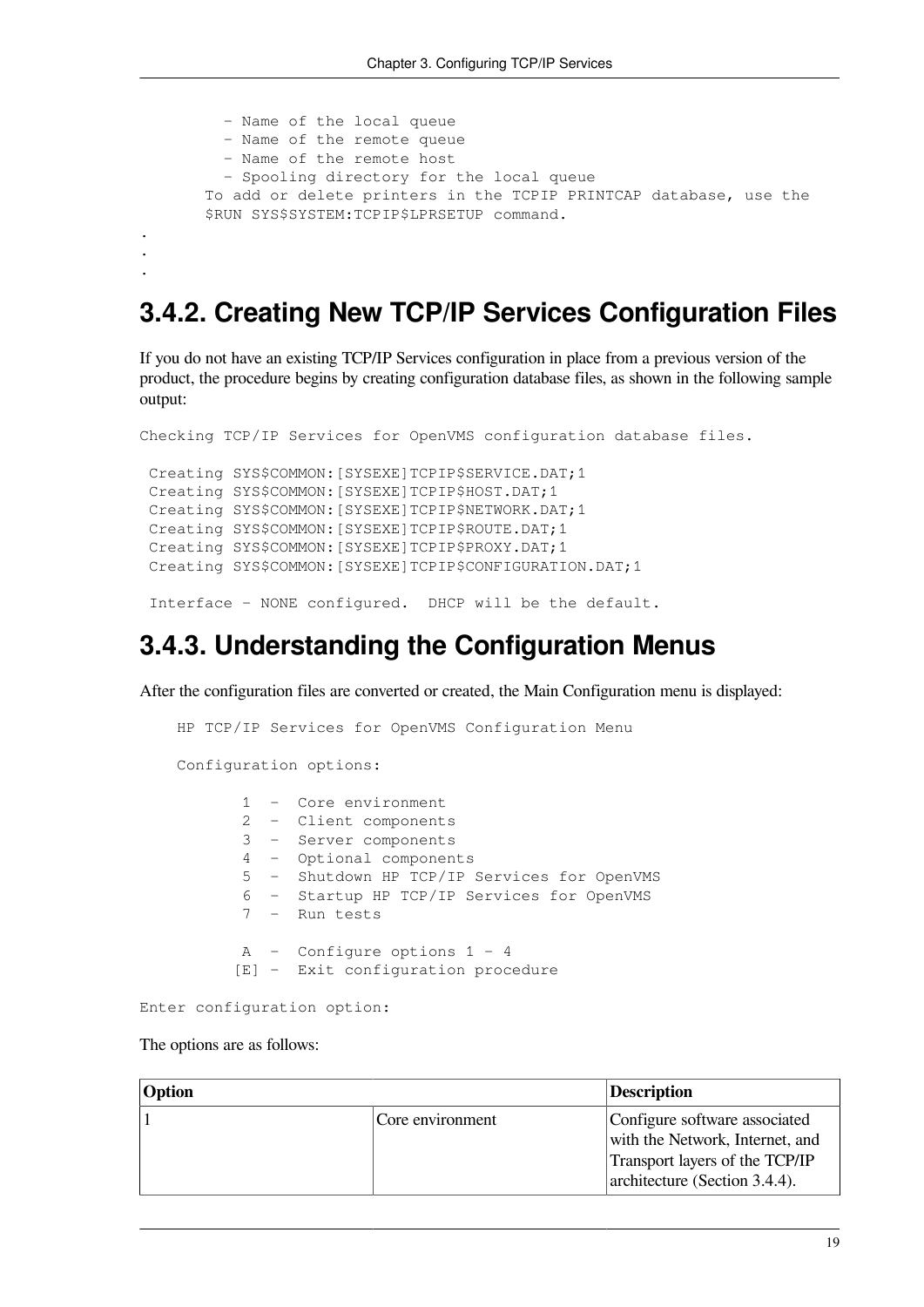| Option         | <b>Description</b>                      |                                                                                                                                                                                                                                                                                                                                                                                                                                             |
|----------------|-----------------------------------------|---------------------------------------------------------------------------------------------------------------------------------------------------------------------------------------------------------------------------------------------------------------------------------------------------------------------------------------------------------------------------------------------------------------------------------------------|
| $\overline{2}$ | Client components                       | Configure application<br>software and related services<br>(Section 3.4.5).                                                                                                                                                                                                                                                                                                                                                                  |
| 3              | Server components                       | Configure server software and<br>related services (Section 3.4.6).                                                                                                                                                                                                                                                                                                                                                                          |
| $\overline{4}$ | Optional components                     | Configure software necessary if<br>you plan to allow Anonymous<br>FTP access, enable Kerberos<br>authentication for the TELNET<br>server, enable failSAFE IP<br>support, or run such products as<br>PATHWORKS for OpenVMS<br>(Advanced Server), Advanced<br>Server for OpenVMS, DECnet<br>over TCP/IP, or any applications<br>that use the Stanford Research<br>Institute (SRI) QIO application<br>programming interface<br>(Section 3.4.7) |
| 5              | Shutdown TCP/IP Services for<br>OpenVMS | Stop TCP/IP Services<br>(Section 3.7).                                                                                                                                                                                                                                                                                                                                                                                                      |
| 6              | Startup TCP/IP Services for<br>OpenVMS  | <b>Start TCP/IP Services</b><br>(Section 3.8).                                                                                                                                                                                                                                                                                                                                                                                              |
| 7              | Run tests                               | Run the installation verification<br>procedure (Section 3.9).                                                                                                                                                                                                                                                                                                                                                                               |
| A              | Configure options 1 - 4                 | Configure all the TCP/IP<br>Services components (the core,<br>client, server, and optional<br>services). The procedure<br>takes you through each of the<br>configuration options.                                                                                                                                                                                                                                                           |
| E              | Exit the configuration procedure        | Return to the system prompt.                                                                                                                                                                                                                                                                                                                                                                                                                |

#### **Note**

If you do not have experience with the TCP/IP Services product, you should use the configuration menus provided by the TCPIP\$CONFIG configuration procedure to configure the product (use options 1 through 4, or option A).

If you have experience configuring the software and want to bypass the configuration menus, you can add one or more command parameters when you run TCPIP\$CONFIG. For information about the command parameters, see [Section](#page-42-1) 3.5.

## <span id="page-27-0"></span>**3.4.4. Configuring the Core Environment**

To display the Core Environment Configuration menu, choose option 1 (Core environment) from the Main Configuration menu. If you chose option A from the Main Configuration menu to configure all the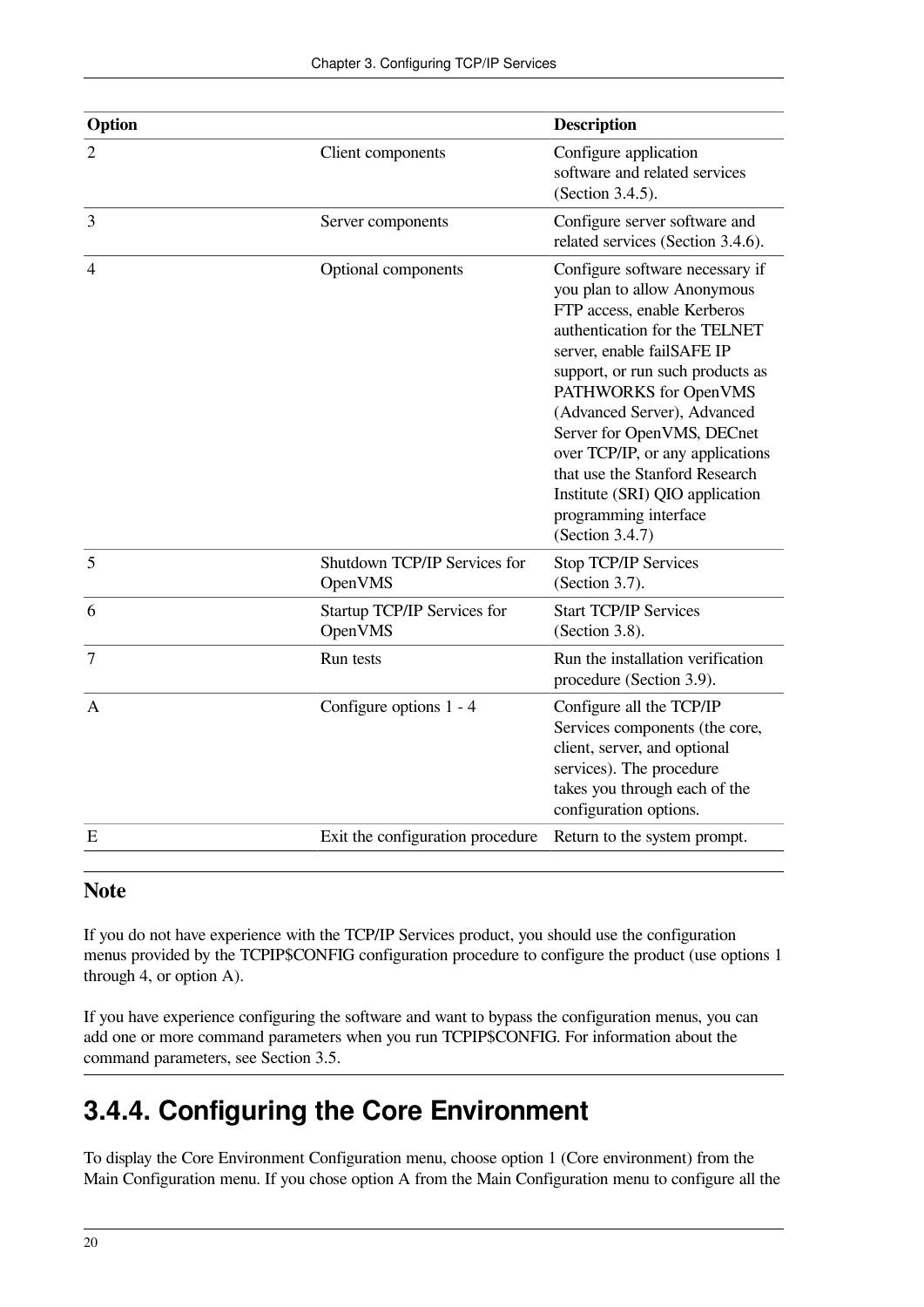TCP/IP Services components, the Core Environment Configuration menu is displayed first. The sample output in the following sections show the progression of the procedure when you choose option A.

You are required to configure the Domain, Interfaces, and Routing services; BIND Resolver and Time Zone are optional.

#### **Note**

Use the Interfaces menu (option 2) to set up an interface under control of the DHCP client. If you mark a DHCP client interface as primary, you might not need to set up the other Core Environment components. Ask your network manager whether these components are configured by DHCP. For more information, see the DHCP client documentation.

```
 HP TCP/IP Services for OpenVMS Core Environment Configuration
   M \nightharpoonup n11 Configuration options:
             1 - Domain
             2 - Interfaces
             3 - Routing
             4 - BIND Resolver
             5 - Time Zone
            A - Configure options 1 - 5 [E] - Exit menu
Enter configuration option: A
Return
```
#### **Note**

If you have run the TCPIP\$IP6\_SETUP.COM procedure to enable IPv6, and then you run the TCPIP \$CONFIG.COM command procedure, TCPIP\$CONFIG.COM displays the following warning message prior to displaying the Core Environment configuration options. For more information, see [Chapter](#page-54-0) 4.

```
 - WARNING -
 This node has been configured for IPv6. If you make any additional
 changes to the configuration of the interfaces, you must run
 TCPIP$IP6_SETUP again and update your host name information in
 BIND/DNS for the changes to take effect.
```
The following sections include sample output for the core environment components. The samples reflect a TCP/IP Services product configuration for a system on which other TCP/IP Services configurations are in place. The output varies for a new TCP/IP Services installation (see [Appendix](#page-68-0) A).

Enter your responses to the menu questions using the information from your configuration planning worksheet [\(Section](#page-13-0) 1.3).

#### <span id="page-28-0"></span>**3.4.4.1. Domain Configuration**

The following is sample output for configuring the domain:

```
 HP TCP/IP Services for OpenVMS Core Environment Configuration Menu
 Configuration options:
           1 - Domain
           2 - Interfaces
           3 - Routing
```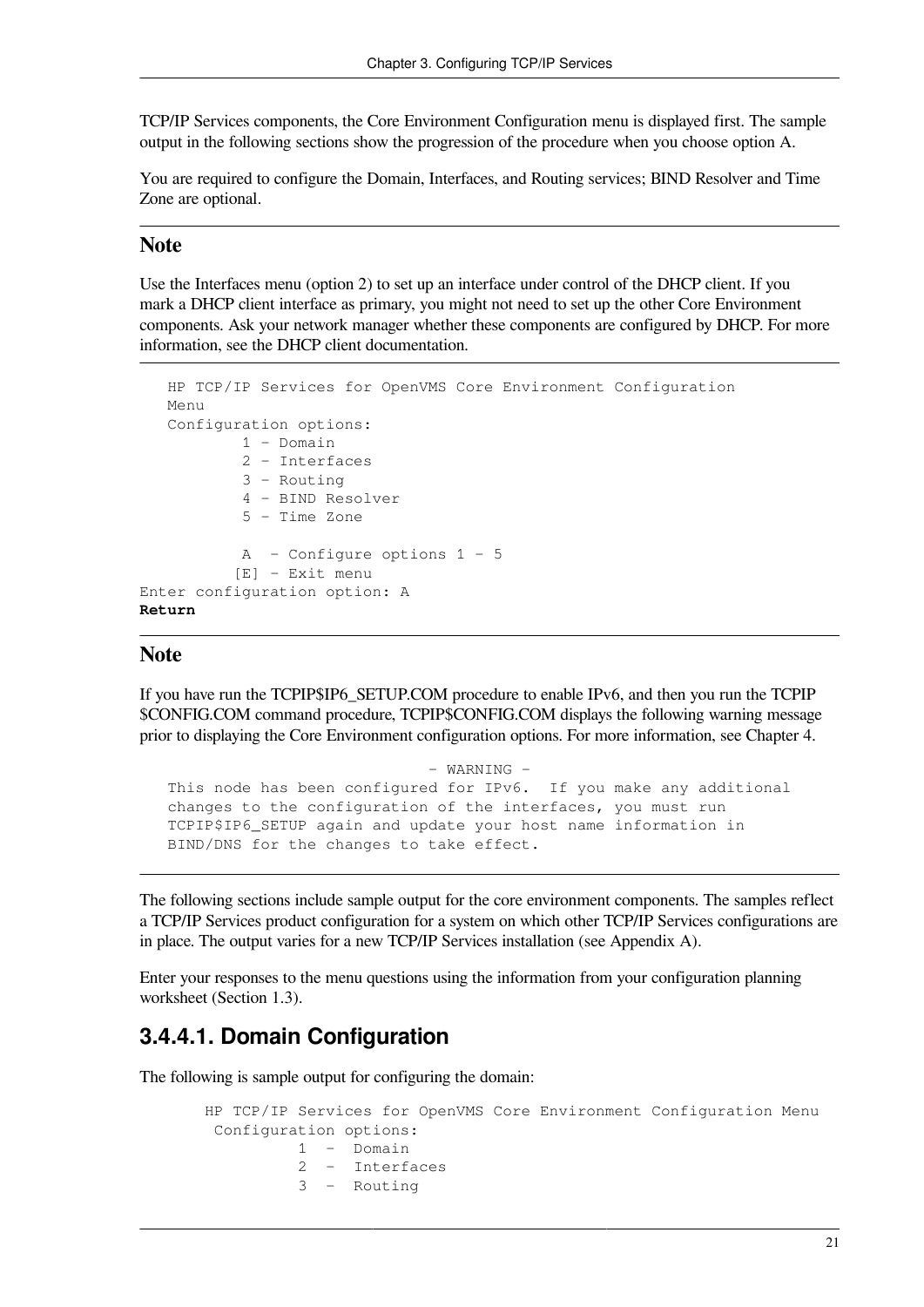```
 4 - BIND Resolver
                  5 - Time Zone
                  A - Configure options 1 - 5
                 [E] - Exit menu
Enter configuration option: 1
DOMAIN Configuration
Enter Internet domain:
```
After you enter the domain name, the display resembles the following:

```
DOMAIN Configuration
Enter Internet domain: sqa.tcpip.zko.hp.com
Communication domain updated in configuration database
```
#### <span id="page-29-0"></span>**3.4.4.2. First-Time Configuration of Interfaces**

The interface and address menus allow the configuration and management of both the permanent database as well as the live system. The menu supports multi-homed systems, which have multiple addresses and/or interfaces. The menus are context sensitive, so the menu options change according to the state of the system.

The following is sample output for configuring the Internet interface:

```
 Checking TCP/IP Services for OpenVMS configuration database files.
         HP TCP/IP Services for OpenVMS Configuration Menu
         Configuration options:
                  1 - Core environment
                  2 - Client components
                  3 - Server components
                  4 - Optional components
                  5 - Shutdown HP TCP/IP Services for OpenVMS
                  6 - Startup HP TCP/IP Services for OpenVMS
                  7 - Run tests
                  A - Configure options 1 - 4
                 [E] - Exit configuration procedure
Enter configuration option: 1 Return
         HP TCP/IP Services for OpenVMS Core Environment Configuration Menu
         Configuration options:
                 1 - Domain
                  2 - Interfaces
                  3 - Routing
                  4 - BIND Resolver
                  5 - Time Zone
                  A - Configure options 1 - 5
                 [E] - Exit menu
Enter configuration option: 2 Return
        HP TCP/IP Services for OpenVMS Interface & Address Configuration
 Menu
         Hostname Details: Configured=Not Configured, Active=Not Configured
         Configuration options:
                  1 - WE0 Menu (EWA0: TwistedPair 1000mbps)
                  2 - IE0 Menu (EIA0: TwistedPair 100mbps)
                 [E] - Exit menu
       Enter configuration option:
```
In this example, no changes are made to the interface. The systems TCP/IP hostname is displayed as Not Configured. This is automatically configured the first time an IP address is configured. The assigned systems TCP/IP hostname may be changed using the menu options for configuring addresses.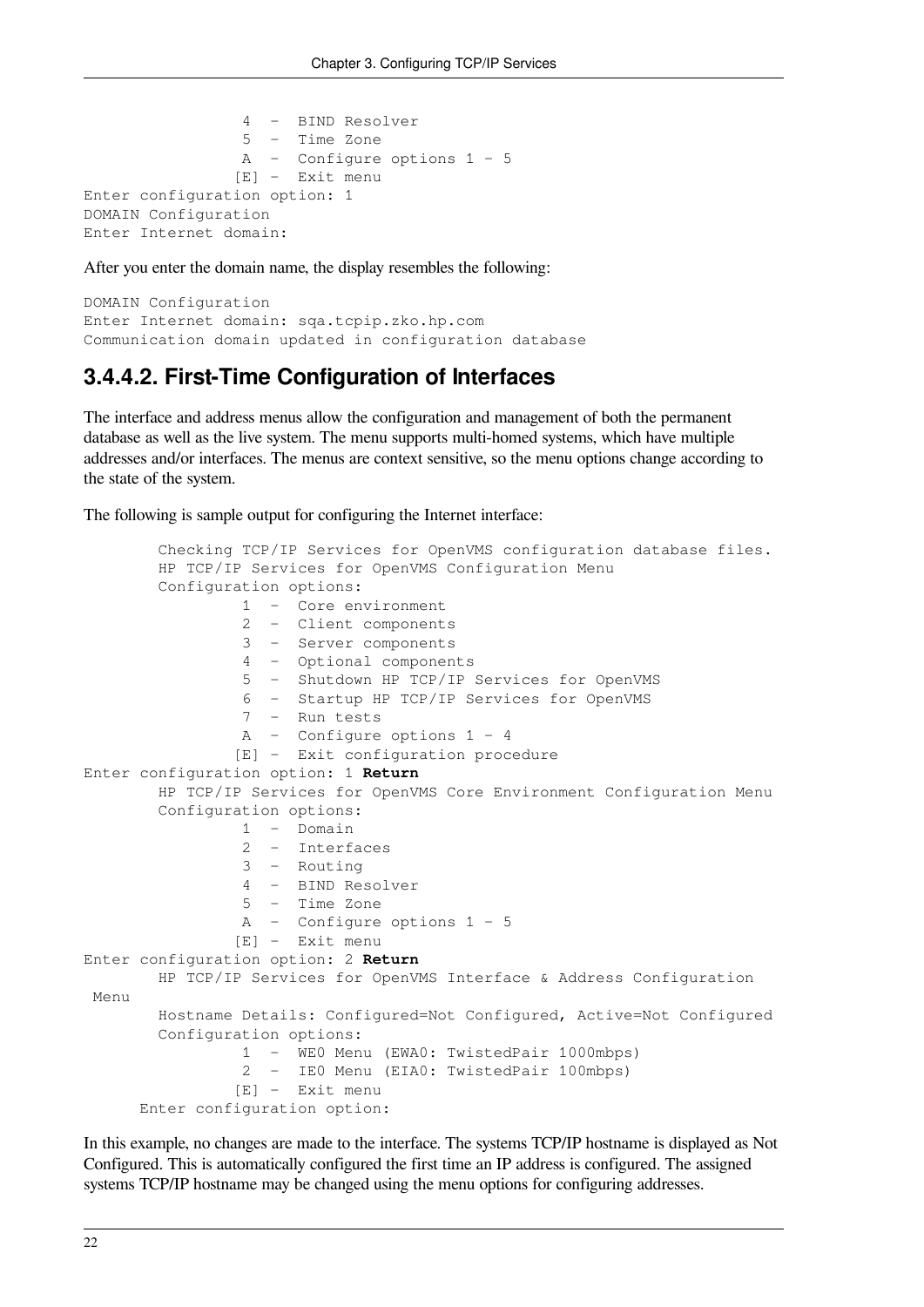Additional information is provided for each interface name. For instance, the TCP/IP interface named WE0 corresponds to the OpenVMS device EWA0: and is twisted-pair. If you want to configure a standby interface for failSAFE IP failover support, see [Section](#page-31-0) 3.4.4.4; otherwise, skip to [Section](#page-33-0) 3.4.4.5.

#### <span id="page-30-0"></span>**3.4.4.3. Interface IP Address Configuration**

To configure an interface, select the option of the desired interface, then select Option 1 - Add a primary address on <chosen interface>, and answer the prompts for the IP address, netmask and hostname information.

For example:

```
 HP TCP/IP Services for OpenVMS Interface & Address Configuration
 Menu
        Hostname Details: Configured=Not Configured, Active=Not Configured
        Configuration options:
        1 - WE0 Menu (EWA0: TwistedPair 1000mbps)
        2 - IE0 Menu (EIA0: TwistedPair 100mbps)
       [E] - Exit menu
      Enter configuration option: 1
```
This menu allows the configuration of a primary or an alias address as well as giving control to DHCPclient for address assignment. The primary address is considered the most often used address for this interface, whereas an alias address is considered a secondary address. By default, data sent via an interface with a primary and an alias address is transmitted with the IP source address set to the primary address.

The following example shows that WE0 is configured with a primary IP address of 10.0.0.1 and an alias address of 10.0.1.1. The menus are driven as follows, after selecting option 1 from the previous menu.

```
 HP TCP/IP Services for OpenVMS Interface WE0 Configuration Menu
       Configuration options:
        1 - Add a primary address on WE0
        2 - Add an alias address on WE0
        3 - Enable DHCP client to manage address on WE0
       [E] - Exit menu
Enter configuration option: 1
     IPv4 Address may be entered with CIDR bits suffix.
     E.g. For a 16-bit netmask enter 10.0.1.1/16
     Enter IPv4 Address []: 10.0.0.1
     Default netmask calculated from class of IP address: 255.0.0.0
     IPv4 Netmask may be entered in dotted decimal notation,
     (e.g. 255.255.0.0), or as number of CIDR bits (e.g. 16)
Enter Netmask or CIDR bits [255.0.0.0]: 16
Enter hostname []: liam
```
The system displays the information entered. If it is correct, press Return to accept it.

The following output is displayed, showing all information entered and then the Interface and Address menu again to display the change you have just made, configuration, and interface.

```
Requested configuration:
       Address : 10.0.0.1/16
       Netmask : 255.255.0.0 (CIDR bits: 16)
       Hostname : liam
* Is this correct [YES]:
```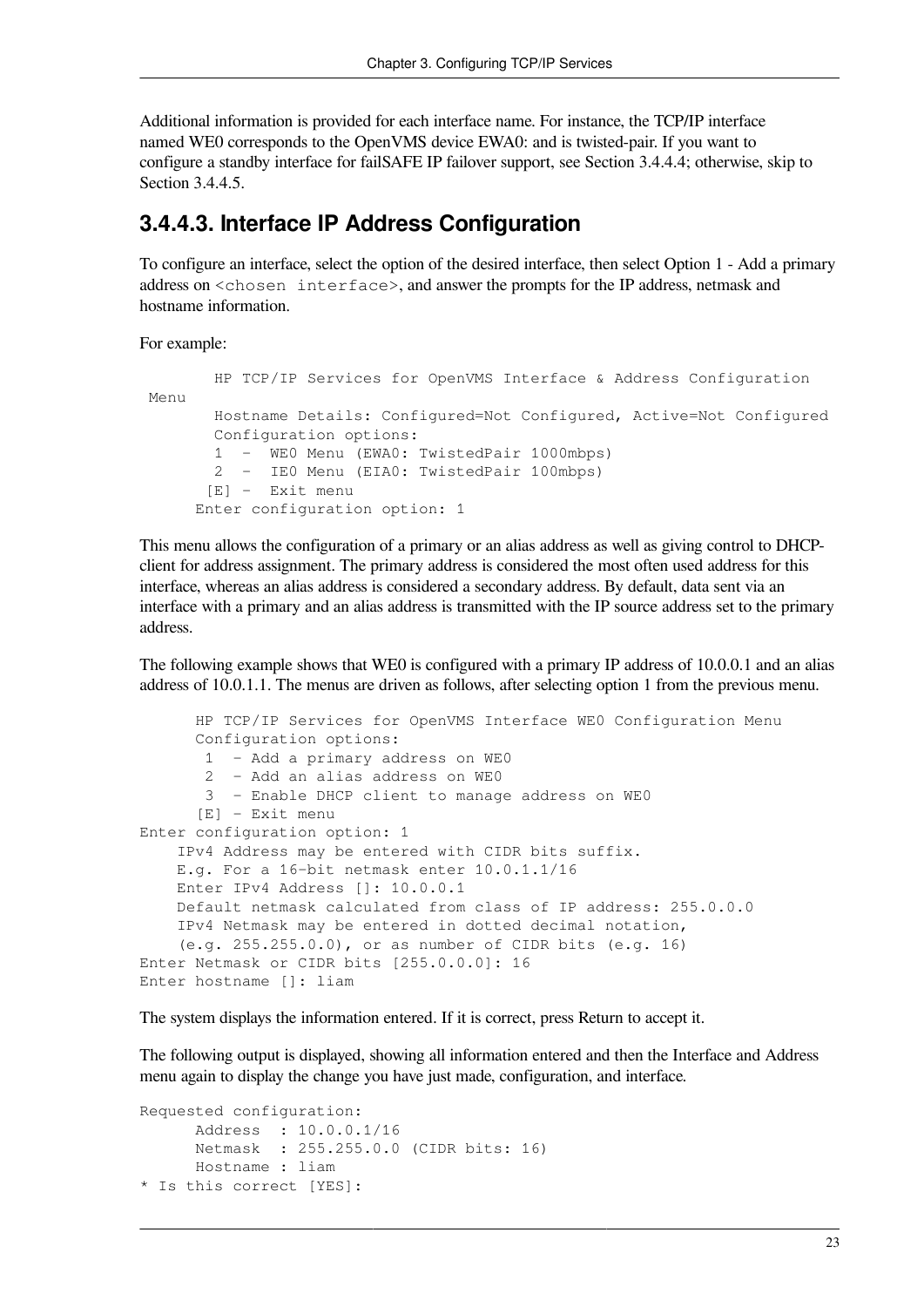```
Added hostname liam (10.0.0.1) to host database
NOTE:
  The system hostname is not configured.
  It will now be set to liam (10.0.0.1).
  This can be changed later via the Interface Configuration Menu.
Updated system hostname in configuration database
Added address WE0:10.0.0.1 to configuration database
      HP TCP/IP Services for OpenVMS Interface & Address Configuration Menu
      Hostname Details: Configured=liam, Active=Not Configured
      Configuration options:
       1 - WE0 Menu (EWA0: TwistedPair 1000mbps)
       2 - 10.0.0.1/16 liam Configured
       3 - IE0 Menu (EIA0: TwistedPair 100mbps)
       [E] - Exit menu
Enter configuration option:
```
In this example, Interface WE0 with 10.0.0.1 was configured as the address, 16 CIDR bits (255.255.0.0) as the netmask, and the hostname as LIAM.

The address may be entered with the number of CIDR bits or a netmask. This example used 16 CIDRbits, which is equivalent to a netmask of 255.255.0.0.

Because this is the first address configured on the system, it automatically becomes the TCP/IP hostname, as is displayed under the NOTE: text.

The address 10.0.0.1 with a name of LIAM has automatically been assigned as the system's TCP/IP hostname. This automatic assignment occurs only when no other addresses are configured on the system.

After configuring an address the menu returns to the Interface and Address Configuration menu. It now displays the address 10.0.0.1/16 configured on WE0. The newly created address has its own menu option (2), which allows further modification of the specific address. Note that menu options for configuring the other interfaces have been incremented compared to the first screen capture.

The state of the address is described as Configured.

#### <span id="page-31-0"></span>**3.4.4.4. failSAFE IP Address Configuration**

To provide high availability of an IP address, you can configure it on multiple interfaces on a node or across a cluster, then enable the failSAFE IP service. Note that only one instance of the address is active; the others are in standby mode. The failSAFE IP service continually monitors the health of interfaces and upon detecting an interface failure, the address is deactivated on the failed interface and a standby address becomes active.

When the failed interface recovers, failSAFE IP detects this and can return its IP address.

Configure the standby IP address as follows:

- 1. From the Core Environment Configuration menu, select option 2 (Interfaces). The Interface and Address Configuration menu appears.
- 2. From the Interface and Address Configuration menu, select the menu item for the IP Address you want to configure as an alias for failSAFE IP, then select Option 4 - Add standby aliases to configuration database (for failSAFE IP), then enter name of the interface for the failSAFE IP.

In the following example, 10.10.1.1 was already configured as an alias for interface WE0. (This was done by selecting the option for an alias address instead of the option for a primary address.) There are now two IP addresses from which to choose for the failSAFE IP.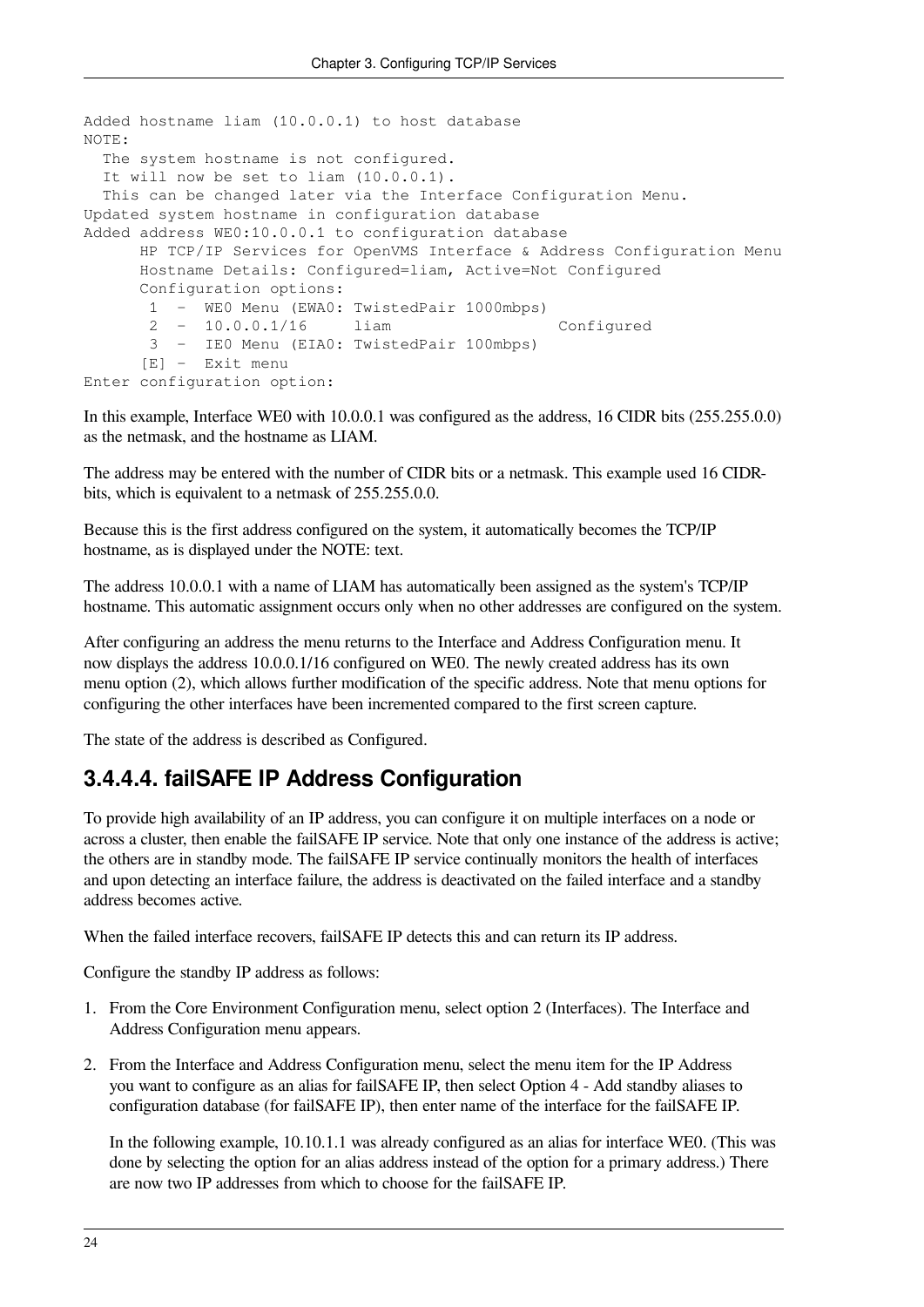This example uses 10.10.1.1 for the failSAFE IP and for the IEO Interface. Select Option 3, then Option 4, then enter IE0 as follows:

#### **Note**

For information on configuring failSAFE IPv6 addresses, see [Section](#page-65-0) 4.3.

```
 HP TCP/IP Services for OpenVMS Interface & Address Configuration
 Menu
     Hostname Details: Configured=liam, Active=Not Configured
    Configuration options:
    1 - WE0 Menu (EWA0: TwistedPair 1000mbps)
    2 - 10.0.0.1/16 liam Configured
    3 - 10.10.1.1/16 abby Configured
    4 - IE0 Menu (EIA0: TwistedPair 100mbps)
   [E] - Exit menu
Enter configuration option: 3
     HP TCP/IP Services for OpenVMS Address Configuration Menu
      WE0 10.10.1.1/16 abby Configured WEA0
  Configuration options:
         1 - Change address
         2 - Set "abby" as the default hostname
         3 - Delete from configuration database
         4 - Add standby aliases to configuration database (for
  failSAFE IP)
        [E] - Exit menu
Enter configuration option: 4
Address 10.10.1.1/16 is currently configured on:
  WF.O
Interfaces available for failover are:
   IE0
Enter an interface for failSAFE IP: IE0
Added alias address IEA0:10.10.1.1 to configuration database
     The failSAFE IP service, which monitors the health of interfaces,
     is not currently enabled. Refer to the Optional Components Menu
     to configure the service.
Press
<ENTER> key to continue...
   HP TCP/IP Services for OpenVMS Interface & Address Configuration Menu
 Hostname Details: Configured=liam, Active=Not Configured
  Configuration options:
    1 - WE0 Menu (EWA0: TwistedPair 1000mbps)
   2 - 10.0.0.1/16 liam Configured
    3 - 10.10.1.1/26 abby Configured
    4 - IE0 Menu (EIA0: TwistedPair 100mbps)
    5 - 10.10.1.1/26 abby Configured
   [E] - Exit menu
Enter configuration option:
```
3. When you have started TCP/IP services, you return to the Interface and Address Configuration menu to verify that your selected address is now in standby mode, as in the following example: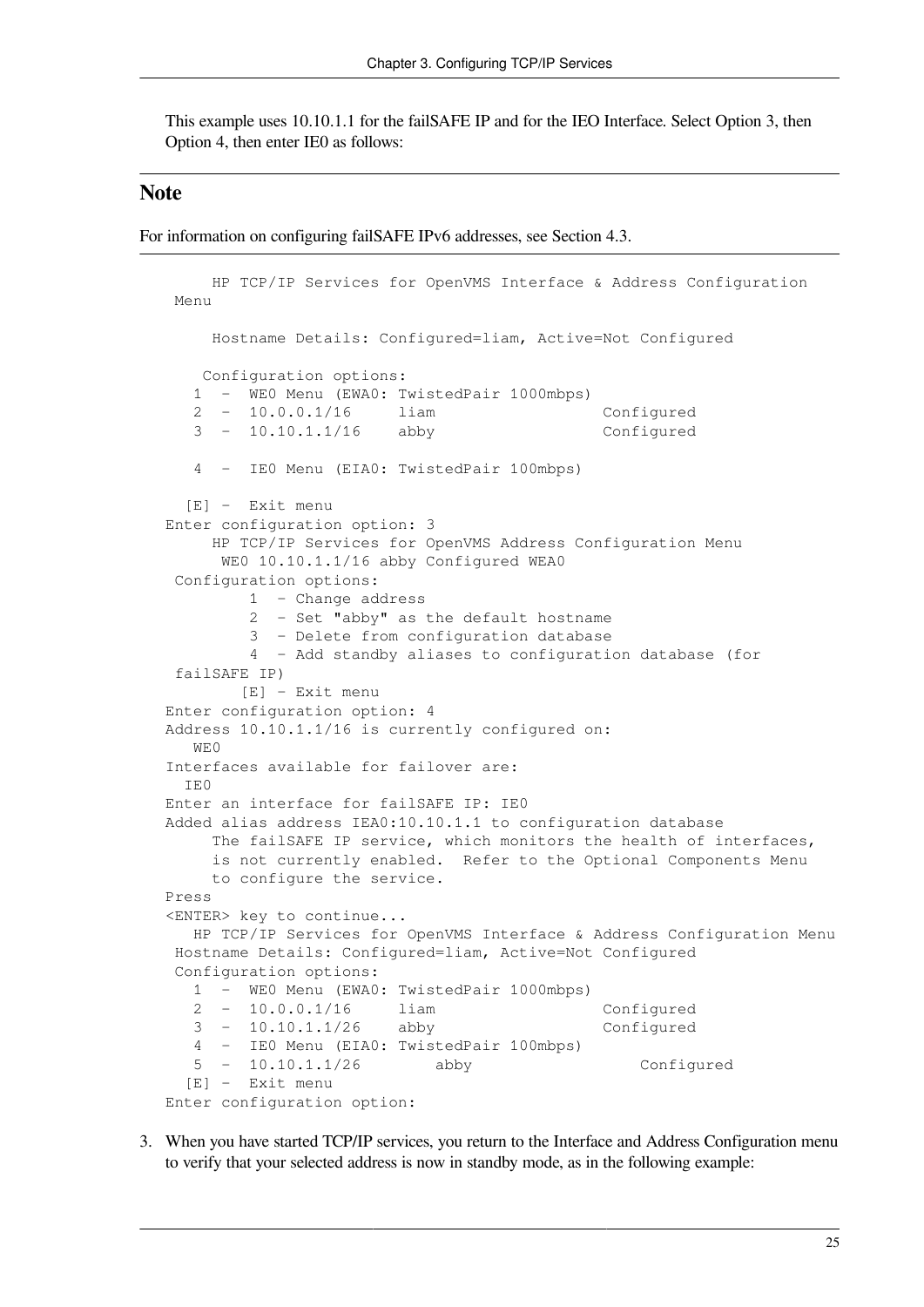```
 HP TCP/IP Services for OpenVMS Interface & Address Configuration Menu
 Hostname Details: Configured=liam, Active=liam
 Configuration options:
   1 - WE0 Menu (EWA0: TwistedPair 1000mbps)
   2 - 16.116.93.75/26 liam Configured,Active
   3 - 10.10.1.1/26 abby Configured,Active
   4 - IE0 Menu (EIA0: TwistedPair 100mbps)
   5 - 10.10.1.1/26 abby Configured,Active-
Standby
   [E] - Exit menu
Enter configuration option:
```
Note that item 5 now has Configured, Active-Standby as its status.

 HP TCP/IP Services for OpenVMS Address and Configuration Menu WE0 10.10.1.1/26 abby Configured, Active-Standby WE01 Configuration options: 1 - Change address 2 - Set "abby.sqa.tcpip.zko.hp.com" as the default hostname 3 - Delete from configuration database 4 - Remove from live system 5 - Add standby aliases to configuration database (for failSAFE IP) [E] - Exit menu Enter configuration option:

4. After configuring the standby IP address, you must configure and enable the failSAFE IP service, as explained in [Section](#page-42-0) 3.4.7.2.

#### **Note**

You can also manually configure the failSAFE IP address using the TCP/IP management SET INTERFACE command or the ifconfig utility. The ifconfig utility provides a greater degree of management control and is recommended for more complex environments. For more information, refer to the *VSI TCP/IP Services for OpenVMS Management* manual.

#### <span id="page-33-0"></span>**3.4.4.5. Dynamic Routing Configuration**

The following is sample output for configuring dynamic routing:

```
DYNAMIC ROUTING Configuration
  Dynamic routing has not been configured.
     You may configure dynamic ROUTED or GATED routing.
    You cannot enable both at the same time. If you want
     to change from one to the other, you must disable the
     current routing first, then enable the desired routing.
     If you enable dynamic ROUTED routing, this host will use the
     Routing Information Protocol (RIP) - Version 1 to listen
     for all dynamic routing information coming from other
     hosts to update its internal routing tables.
```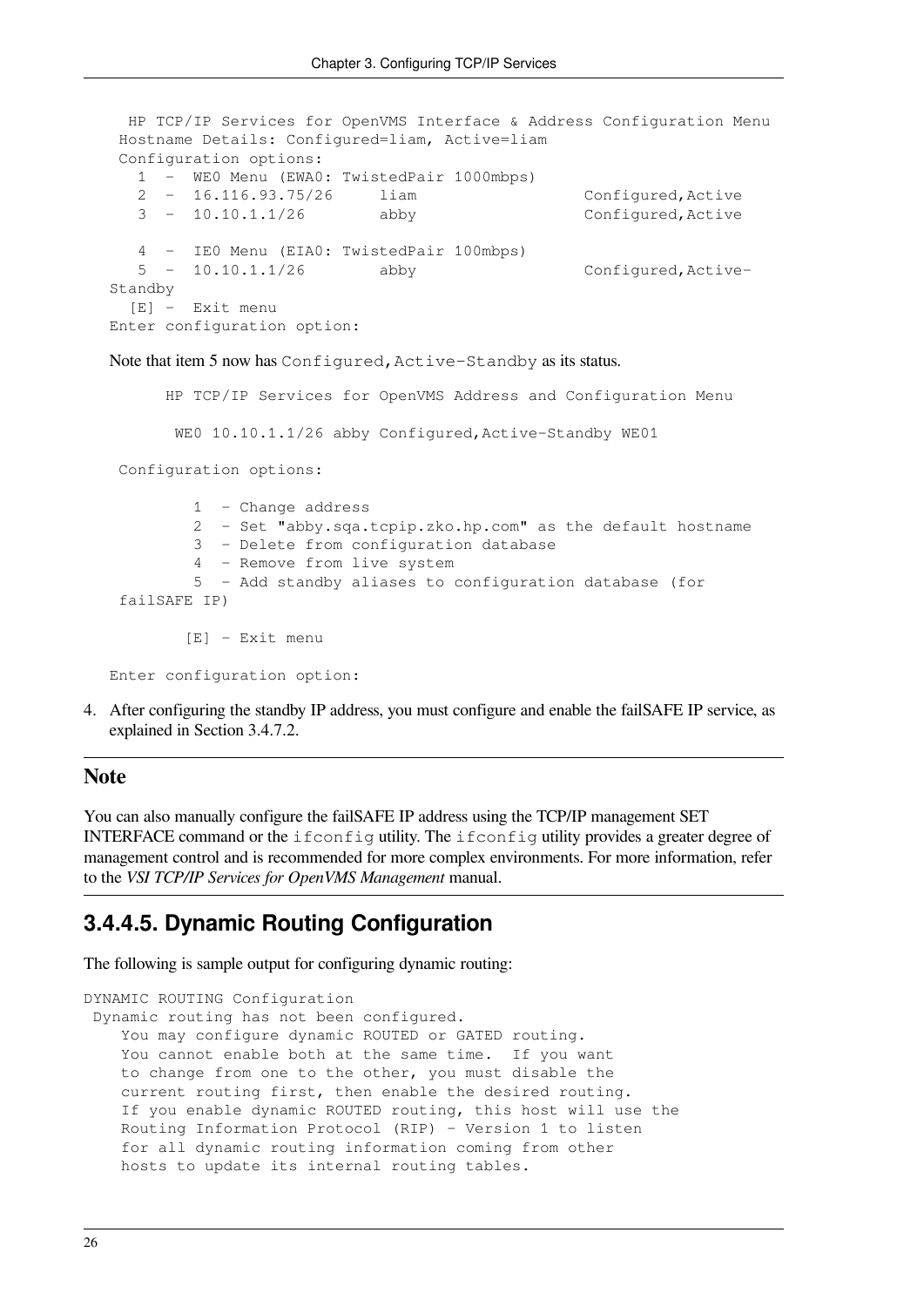```
 It will also supply its own Internet addresses to
     routing requests made from remote hosts.
     If you enable dynamic GATED routing, you will be able to
     configure this host to use any combination of the following
     routing protocols to exchange dynamic routing information
     with other hosts on the network:
         Routing Information Protocol (RIP) - Version 1 & 2
         Router Discovery Protocol (RDISC)
         Open Shortest Path First (OSPF)
         Exterior Gateway Protocol (EGP)
         Border Gateway Protocol (BGP-4)
         Static routes
* Do you want to configure dynamic ROUTED or GATED routing [NO]: YES Return
* Do you want to enable GATED routing configuration [NO]: Return
    ROUTED option
     If you enable the 'supply' option of dynamic routing,
     this host will supply dynamic routing information to
     other hosts on the network whether it is acting as an
     internetwork gateway or not.
* Do you want this host to supply its dynamic routing information
  [NO]: Return
```
#### **3.4.4.5.1. Default Route Configuration**

If you need to configure a default route, press Return at the first prompt, accepting the default of NO to the dynamic routing option, then press Return at the next prompt to accept the default of YES to the default route, then enter the name of the gateway and its IP address, as shown in the following example:

```
* Do you want to configure dynamic ROUTED or GATED routing [NO]: Return
         A default route has not been configured.
* Do you want to configure a default route [YES]: [return]
Enter your Default Gateway host name or address:
  cisco64net.sqa.tcpip.zko.hp.com
         cisco64net.sqa.tcpip.zko.hp.com is not in the local host database.
Enter Internet address for cisco64net.sqa.tcpip.zko.hp.com: 16.116.93.65
```
#### <span id="page-34-0"></span>**3.4.4.6. BIND Resolver Configuration**

To configure the BIND resolver, select Option 4 from the Core Environment menu, enter the BIND server name and address, as shown in the following example:

```
 HP TCP/IP Services for OpenVMS Core Environment Configuration Menu
         Configuration options:
                  1 - Domain
                  2 - Interfaces
                  3 - Routing
                  4 - BIND Resolver
                  5 - Time Zone
                  A - Configure options 1 - 5
                 [E] - Exit menu
Enter configuration option: 4
BIND RESOLVER Configuration
         A BIND resolver has not been configured.
         HP TCP/IP Services for OpenVMS supports the Berkeley Internet Name
         Domain (BIND) resolver. BIND is a network service that enables
  clients
```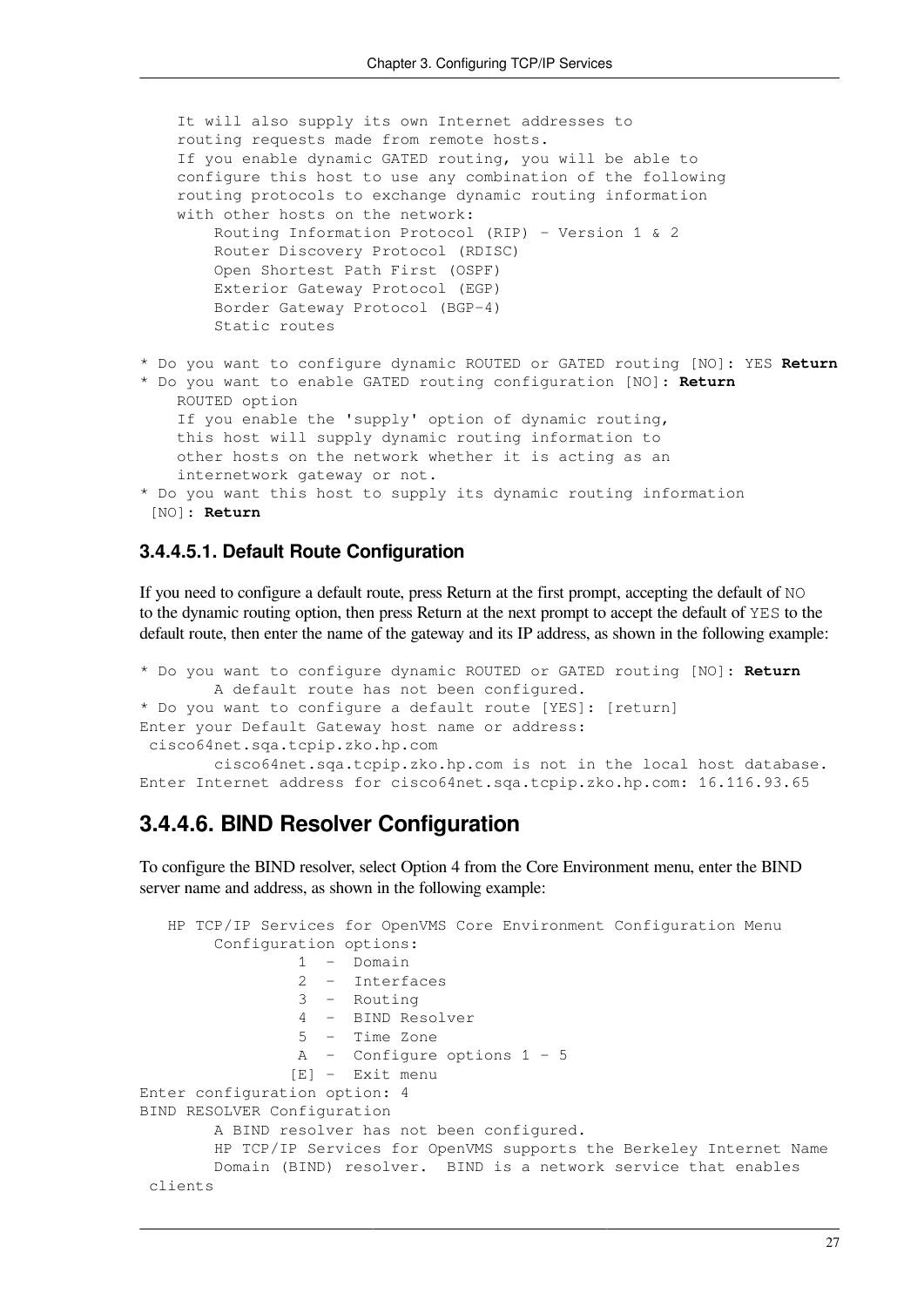```
 to name resources or objects and share information with other
  objects
         on the network.
         Before configuring your system as a BIND resolver, you should
         first be sure that there is at least one system on the network
         configured as either a BIND primary or secondary server for
         this domain.
        You can specify a BIND server by its address or name;
         however, if specified by name, an entry for it must
         exist in the TCPIP$HOST database.
       You will be asked one question for each server.
        Press Return at the prompt to terminate the list.
Enter your BIND server name: odessy
        odessy is not in the local host database.
Enter Internet address for odessy: 16.116.93.66
Enter next BIND server name:
         HP TCP/IP Services for OpenVMS Core Environment Configuration Menu
         Configuration options:
                  1 - Domain
                  2 - Interfaces
                  3 - Routing
                  4 - BIND Resolver
                  5 - Time Zone
                  A - Configure options 1 - 5
                 [E] - Exit menu
Enter configuration option:
```
To view the current BIND resolver configuration, select Option 4 from the Core Environment menu. Press Return to accept the default if you do not want to reconfigure the BIND resolver, as shown in the following example:

```
 HP TCP/IP Services for OpenVMS Core Environment Configuration Menu
        Configuration options:
                 1 - Domain
                 2 - Interfaces
                 3 - Routing
                 4 - BIND Resolver
                 5 - Time Zone
                 A - Configure options 1 - 5
                [E] - Exit menu
Enter configuration option: 4
BIND RESOLVER Configuration
A BIND resolver has already been configured.
BIND Resolver Configuration
  Transport: UDP
  Domain: sqa.tcpip.zko.hp.com
 Retry: 2
  Timeout: 5
  Servers: odessy
  Path: No values defined
* Do you want to reconfigure BIND [NO]:
```
The following is sample output for configuring the BIND resolver:

```
A BIND resolver has already been configured.
BIND Resolver Configuration
  Transport: UDP
  Domain: budget.acme.com
```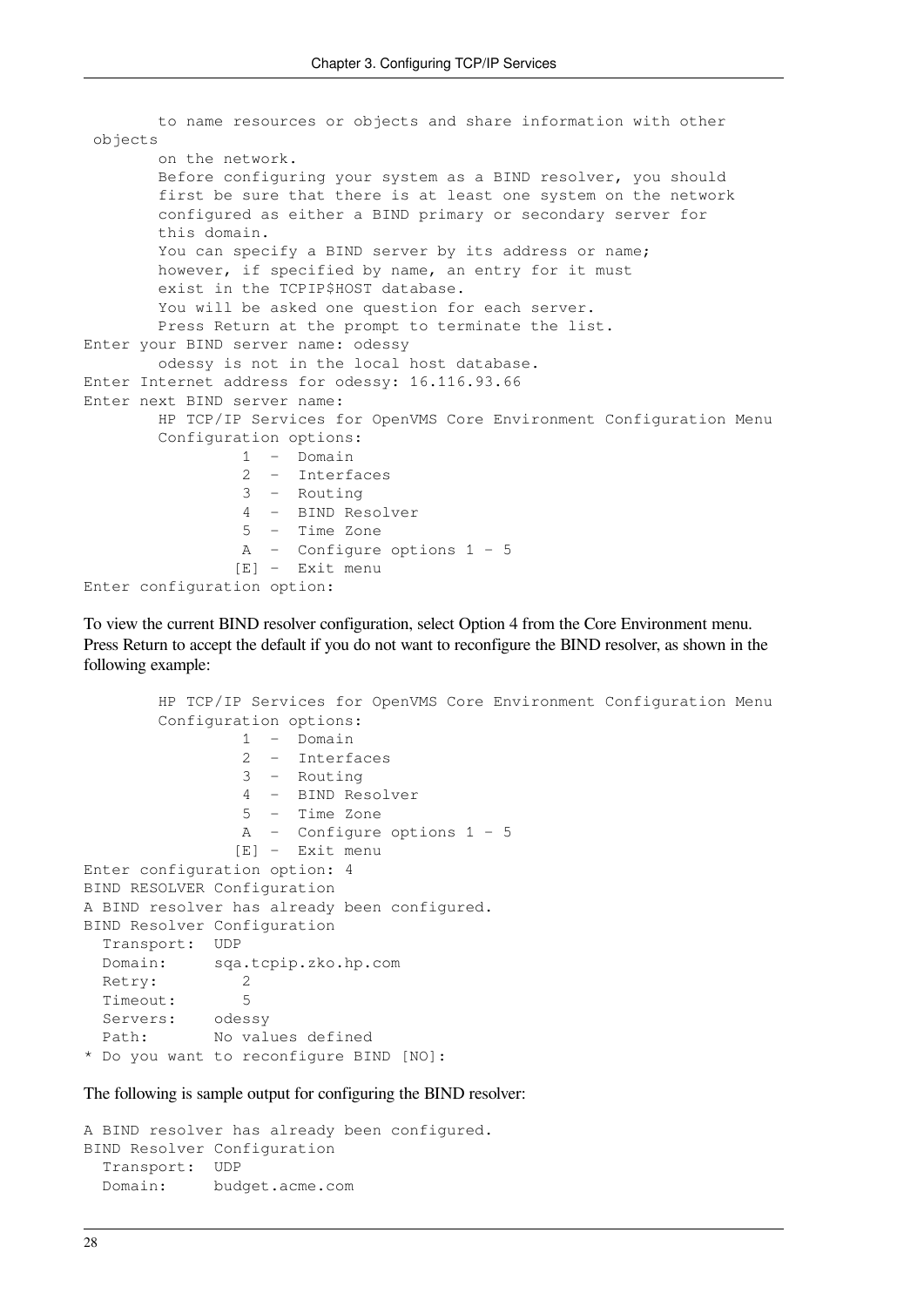```
 Retry: 4
  Timeout: 4
  Servers: island.budget.acme.com
 Path: No values defined
* Do you want to reconfigure BIND [NO]: Return
```
In this example, no changes are made to the BIND resolver.

#### **3.4.4.7. Time Zone Configuration**

The following is sample output for configuring the time zone:

```
 TCPIP uses timezone information provided by the OpenVMS Operating
   System. No additional timezone configuration is needed for TCPIP
   when the operating system is configured correctly.
   This section verifies the current OpenVMS timezone configuration.
   A warning message (TCPIP-W-) indicates that corrective action should
  be taken. TCPIP will appear to operate but components may display
   either the wrong time or a time inconsistent with other applications.
%TCPIP-I-INFO, Logical name SYS$TIMEZONE_RULE found.
-TCPIP-I-INFO, Software for automatic Summer/Winter time (TDF) change
-TCPIP-I-INFO, is present.
-TCPIP-I-INFO, Further action to ensure TDF change is not necessary.
%TCPIP-I-NORMAL, timezone information verified
Press Return to continue ...
```
After you configure the core environment, press Return or choose option E to exit from the Core Environment menu. If you chose option A from the Main Configuration menu to configure all the TCP/ IP Services components, the Client Components Configuration menu displays next; otherwise, the procedure returns to the Main Configuration menu.

### **3.4.5. Configuring the Client Environment**

To display the Client Components Configuration menu, choose option 2 (Client components) from the Main Configuration menu. If you chose option A from the Main Configuration menu to configure all the TCP/IP Services components, the Client Components Configuration menu displays automatically after you finish configuring the core environment services.

From the Client Components Configuration menu, choose option A to configure all the client services. Alternatively, you can configure one client service at a time. The sample output in the following sections show the progression of the procedure when you choose option A.

#### **Note**

Starting with Version 5.4 of TCP/IP Services, you can configure and use Secure Shell (SSH) to provide secure login, remote command execution, file copying, and file transfer.

The SSH client and server on this version of TCP/IP Services cannot use configuration files from previous versions of SSH. If the SSH client and server detect systemwide configuration files from an older version of SSH, the client and server will fail to start. For more information, refer to the TCP/IP Services release notes.

```
HP TCP/IP Services for OpenVMS Client Components Configuration Menu
Configuration options:
        1 - DHCP Client Disabled Stopped
        2 - FTP Client Enabled Stopped
        3 - NFS Client Enabled Started
```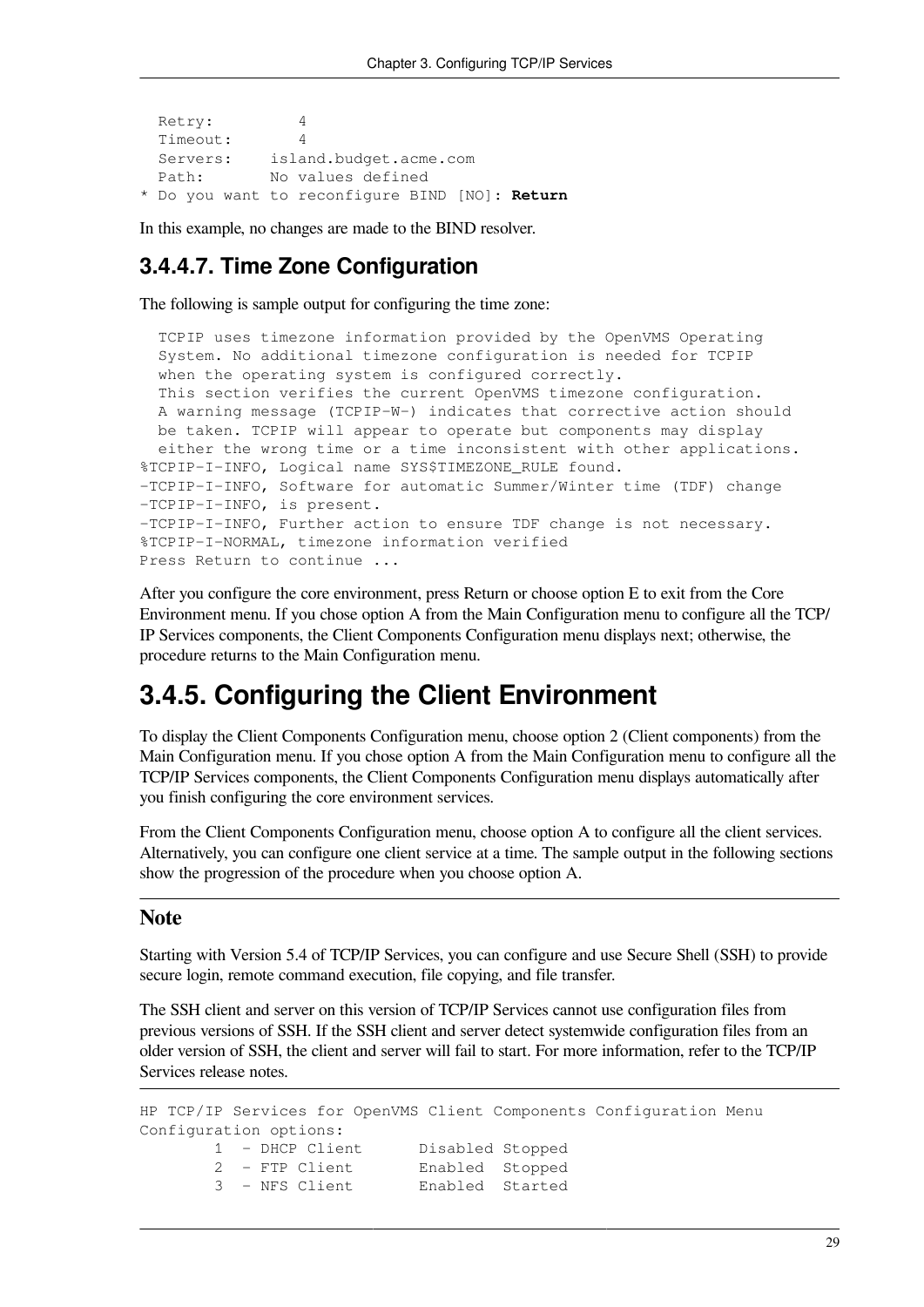|  | 4 - REXEC and RSH             | Enabled Started  |  |
|--|-------------------------------|------------------|--|
|  | 5 - RLOGIN                    | Enabled Started  |  |
|  | $6 - SMTP$                    | Enabled Started  |  |
|  | 7 - SSH Client                | Enabled Stopped  |  |
|  | 8 - TELNET                    | Enabled Started  |  |
|  | 9 - TELNETSYM                 | Disabled Stopped |  |
|  | $A -$ Configure options 1 - 9 |                  |  |
|  | $[E]$ - Exit menu             |                  |  |

Note that the sample Client Components Configuration menu shows most clients enabled and all of them stopped. Clients are enabled for startup if they have been enabled in the TCP/IP Services configuration database (TCPIP\$CONFIGURATION.DAT). The enabled services are started the next time TCP/IP Services is started. You can also start (or stop) a specific service, without having to restart TCP/IP Services, by choosing the Start service option from that service's configuration menu. In addition, you can use command procedures to start or stop a specific service, as explained in [Section](#page-50-0) 3.11.3.

The initial status of the services depends on whether you have other TCP/IP Services installations in place on the system, and whether the software or individual services have been started. On a new system, all the services would be disabled (the default). The status of services is also affected by the selections you made from the Core Environment menu.

To minimize resource consumption, enable and start only those services that you are sure to use. Disable those you do not plan to use.

To configure all the client services, choose option A.

The following is an example of the output for configuring an FTP client. The configuration output for other clients might vary. Note that after you configure a client (such as FTP) that has an associated server, the configuration prompts you about whether to configure the corresponding server.

```
Enter configuration option: 2 Return
FTP CLIENT Configuration
Service is enabled on specific node.
Service is stopped.
          FTP CLIENT configuration options:
                  1 - Disable service on this node
                  2 - Start service on this node
                 [E] - Exit FTP_CLIENT configuration
Enter configuration option: 1 Return
The FTP SERVER is enabled.
```
\* Do you want to configure the FTP SERVER [NO] ? **Return**

In the preceding example, the FTP client was originally enabled, and option 1 disables it. The configuration procedure indicates that the FTP server is enabled and asks whether you want to configure it as well.

The following example shows the configuration output that you might see if you want to enable an FTP client that had been disabled.

```
FTP CLIENT Configuration
Service is not enabled.
Service is stopped.
         FTP CLIENT configuration options:
```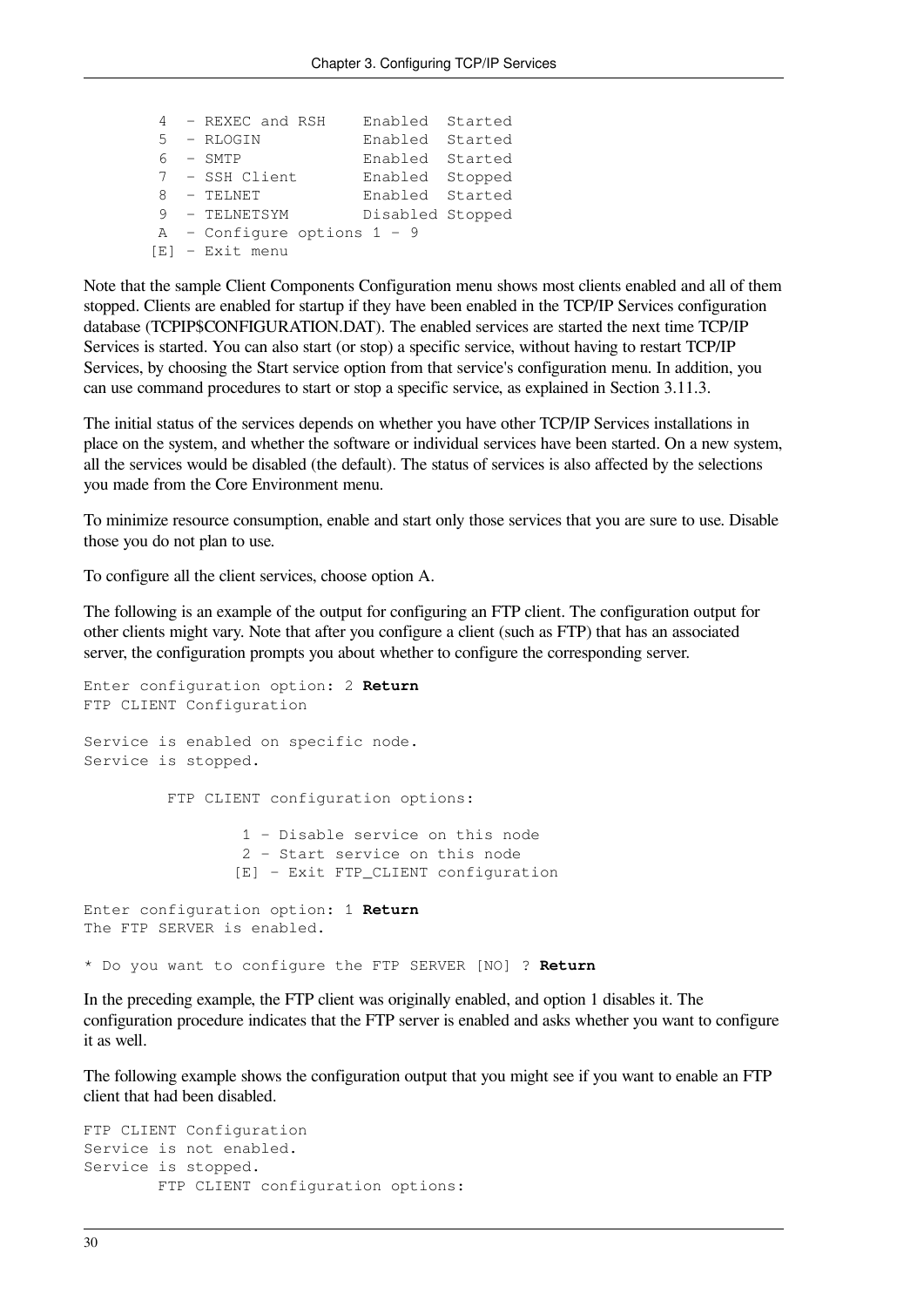```
 1 - Enable service on this node
                  2 - Enable & Start service on this node
                 [E] - Exit FTP_CLIENT configuration
Enter configuration option: 2 Return
```
In this example, as with the previous one, the TCP/IP Services software has already been started, so you have the choice of starting the client as well as enabling it. If you choose option 1, the FTP service is enabled and FTP starts the next time TCP/IP Services is started. If you choose option 2, the FTP service is started immediately and then every time the TCP/IP Services is started.

If the TCP/IP Services software is not already started, then the FTP Client Components Configuration menu gives you only the option of enabling the service, as in the following example:

```
 1 - Enable service on this node
 [E] - Exit FTP_CLIENT configuration
```
After you configure the client service environment, press Return or choose option E to exit from the Client Components menu. If you chose option A from the Main Configuration menu to configure all the TCP/IP Services components, the Server Components Configuration menu displays next; otherwise, the procedure returns to the Main Configuration menu.

### **3.4.6. Configuring the Server Environment**

To display the Server Components Configuration menu, choose option 3 (Server components) from the Main Configuration menu. If you chose option A from the Main Configuration menu to configure all the TCP/IP Services components, the Server Components Configuration menu displays automatically after you finish configuring the client services.

#### **Note**

Starting with Version 5.4 of the TCP/IP Services, you can configure and use Secure Shell (SSH) to provide secure login, remote command execution, file copying, and file transfer.

```
HP TCP/IP Services for OpenVMS Server Components Configuration Menu
  1 - BIND Enabled Started 12 - NTP Enabled Started
  2 - BOOTP Disabled Stopped 13 - PC-NFS Enabled Started
              Disabled Stopped 14 - POP Enabled Started
  4 - FINGER Enabled Started 15 - PORTMAPPER Enabled Started
  5 - FTP Enabled Started 16 - RLOGIN Enabled Started
  6 - IMAP Disabled Stopped 17 - RMT Disabled Stopped
  7 - LBROKER Disabled Stopped 18 - SNMP Enabled Stopped
  8 - LPR/LPD Disabled Stopped 19 - SSH Enabled Started
  9 - METRIC Enabled Started 20 - TELNET Enabled Started
 10 - NFS Enabled Started 21 - TFTP Enabled Started
 11 - LOCKD/STATD Disabled Stopped 22 - XDM Enabled Started
```

```
 A - Configure options 1 - 22
  [E] - Exit menu
Enter configuration option:
```
Servers are enabled for startup if they have been added to the TCP/IP Services configuration database (TCPIP\$CONFIGURATION.DAT), and they are started the next time TCP/IP Services is started. You can also start (or stop) a specific server, without having to restart TCP/IP Services, by choosing the Start service option from that server's configuration menu. In addition, you can use command procedures to start or stop a specific server, as explained in [Section](#page-50-0) 3.11.3.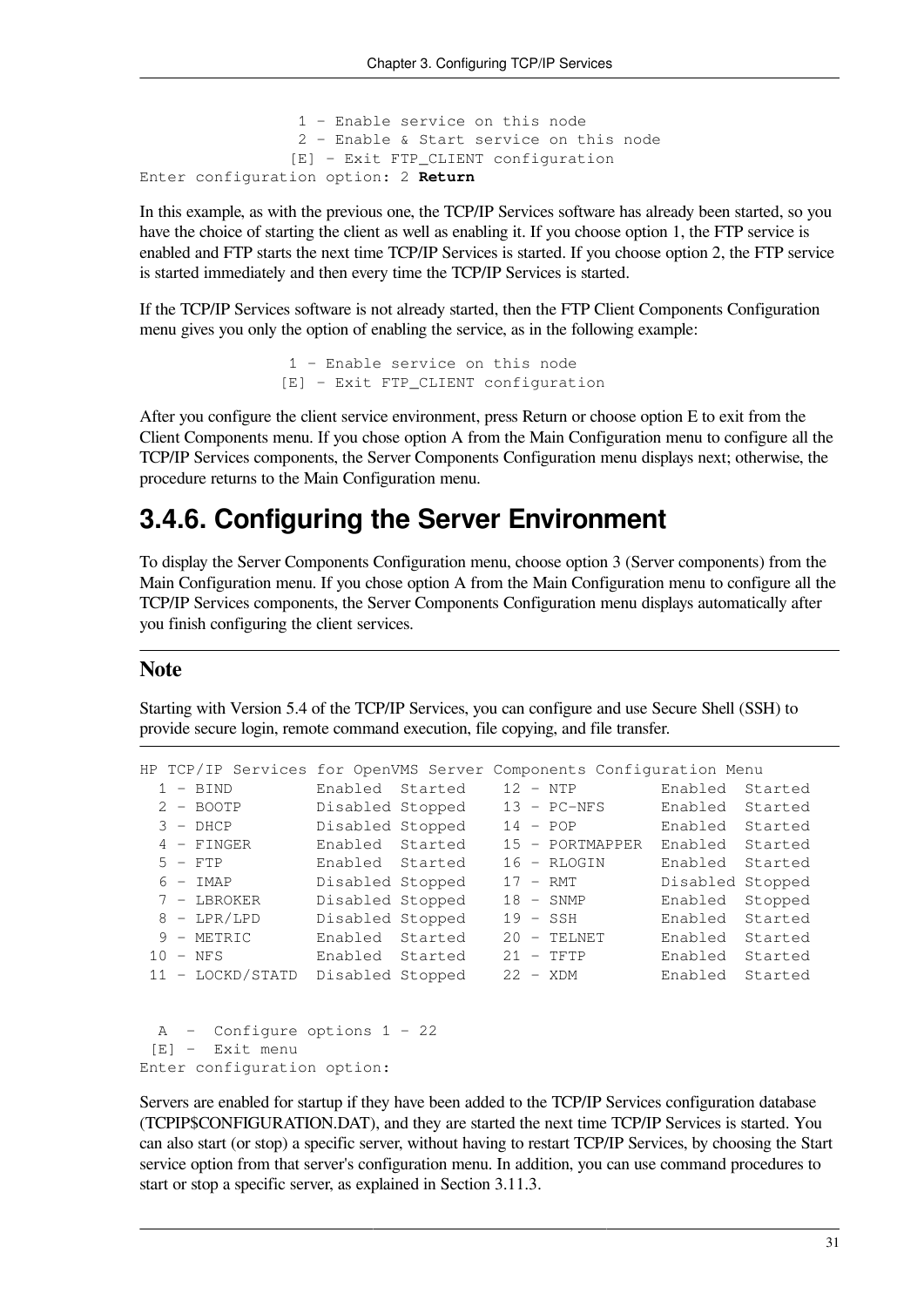The initial status of the servers depends on whether you have other TCP/IP Services installations in place on the system, and whether the software or individual servers have been started. To minimize resource consumption, enable and start the specific servers you plan to use, and disable those you do not plan to use. You can choose option A to configure all the servers.

For servers that have associated client services (such as the FTP server and client), when you configure the server you are prompted about whether to configure the corresponding client.

#### **Note**

TELNET and RLOGIN are enabled from the client menu. If you want to disable the TELNET or RLOGIN server, then you must disable the service. To enable or disable the TELNET server or the RLOGIN server, use the Client Components Configuration menu, choose the appropriate client, and disable and stop the service by choosing the Disable and Stop service on this node option.

The following is an example of an XDM server configuration output. The configuration displays for other servers might vary.

```
Enter configuration option: 21 Return
XDM Configuration
Service is defined in the SYSUAF.
Service is not defined in the TCPIP$SERVICE database.
Service is not enabled.
Service is stopped.
  XDM configuration options:
    1 - Enable service on this node
   [E] - Exit XDM configuration
Enter configuration option:
```
#### **Note**

XDM requires the following DECwindows components to be installed:

- SYS\$COMMON:[SYSLIB]DECW\$XLIBSHR.EXE
- SYS\$COMMON:[SYSLIB]DECW\$XTLIBSHRR5.EXE

The TCPIP\$CONFIG configuration procedure checks whether these components are installed. If they are not found, TCPIP\$CONFIG notifies you and gives you the option of configuring XDM and installing the DECwindows components later before you attempt to activate XDM. The notification and prompt are as follows:

```
XDM requires DECwindows components that are not installed.
Attempts to activate XDM will fail.
Type C to continue with XDM configuration, or E to exit [ E ]:
```
After you configure the servers, press Return or choose option E to exit from the Server Components Configuration menu. If you chose option A from the Main Configuration menu to configure all the TCP/ IP Services components, the Optional Components Configuration menu displays next; otherwise, the procedure returns to the Main Configuration menu.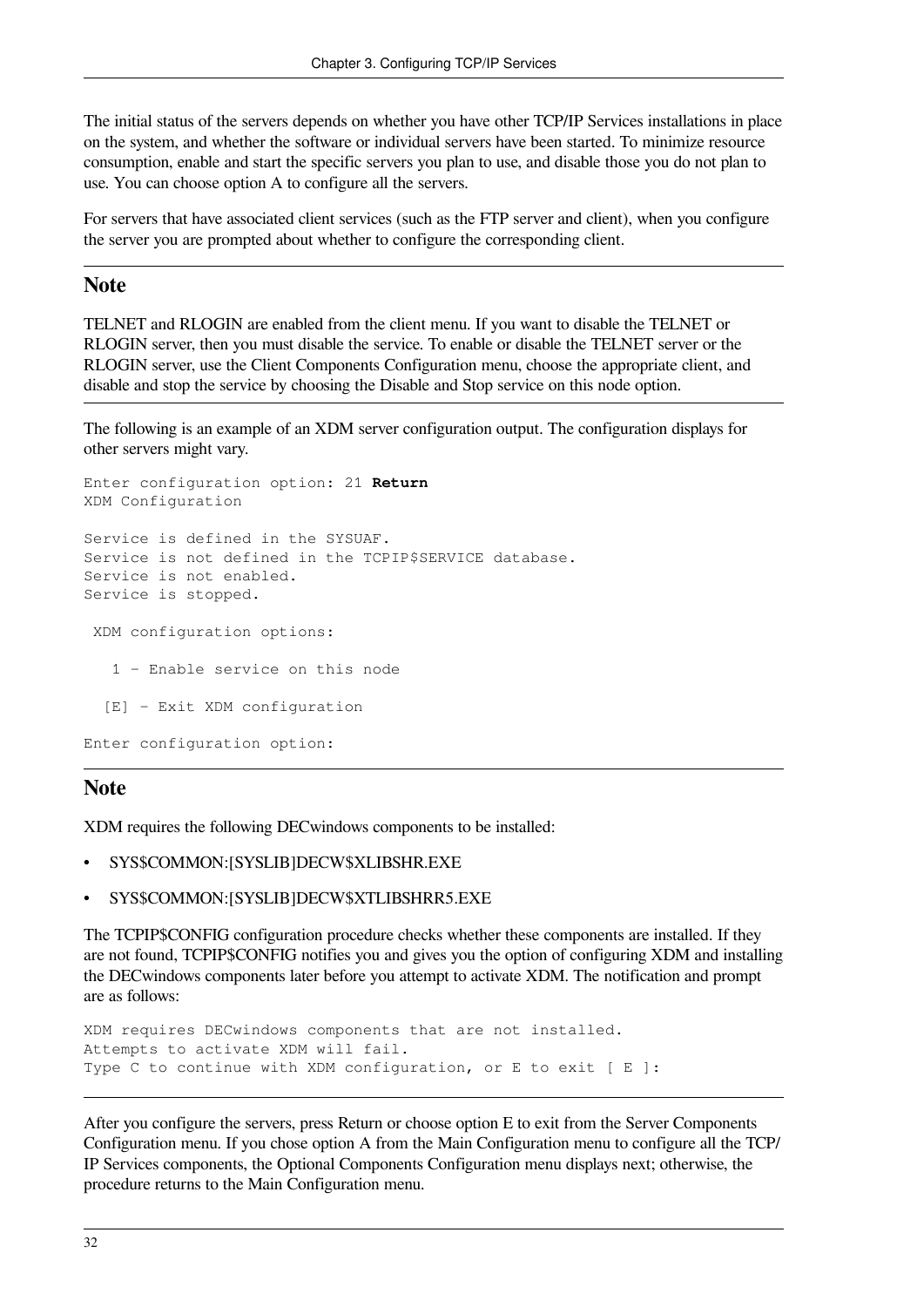### **3.4.7. Configuring the Optional Components**

You may need to configure optional product components if you plan to do one or more of the following:

- Run the PATHWORKS for OpenVMS (Advanced Server), the Advanced Server for OpenVMS, or DECnet over TCP/IP software.
- Run or develop applications that use the Stanford Research Institute's (SRI) QIO application programming interface (API).
- Allow Anonymous FTP access.
- Initialize Kerberos authentication for the TELNET server.
- Where a node or cluster has multiple interfaces, enable failSAFE IP to monitor the health of network interface cards and, when an interface fails, to perform a failover to another interface to maintain network connectivity.

To display the Optional Components Configuration menu, choose option 4 (Optional components) from the Main Configuration menu. If you chose option A from the Main Configuration menu to configure all the TCP/IP Services components, the Optional Components Configuration menu displays automatically after you finish configuring the servers.

The Optional Components Configuration menu displays the following menu options:

```
HP TCP/IP Services for OpenVMS Optional Components Configuration
Menu
Configuration options:
         1 - Configure PWIP Driver (for DECnet-Plus and PATHWORKS)
         2 - Configure SRI QIO Interface (INET Driver)
         3 - Set up Anonymous FTP Account and Directories
         4 - Configure Kerberos Applications
         5 - Configure failSAFE IP
         A - Configure options 1 - 5
        [E] - Exit menu
Enter configuration option:
```
Choose the options that are appropriate for your system: the PWIP Driver, the SRI QIO Interface, Anonymous FTP Accounts and Directories, Kerberos authentication for TELNET, and failSAFE IP (provides IP address failover capability for multiple interfaces on a host or cluster).

- If you want to run PATHWORKS for OpenVMS (Advanced Server), Advanced Server for OpenVMS, or DECnet over TCP/IP, configure the PWIP driver by choosing option 1. In addition, refer to the appropriate documentation for the layered product.
- If you run or develop applications that use the SRI QIO API, choose option 2.
- If you want to allow Anonymous FTP access, choose option 3 to set up an Anonymous FTP account and directories. Make sure you obtain the necessary user information code (UIC) (see [Section](#page-12-0) 1.2.8) and determine guest user privileges.
- If you want to provide the security benefits of Kerberos authentication for the TELNET server, choose option 4 to configure Kerberos. For details about configuring Kerberos support, see [Section](#page-41-0) 3.4.7.1.
- If you want to provide IP address failover capability for multiple interfaces on a host or cluster, choose option 5 to configure failSAFE IP. For details about configuring failSAFE IP support,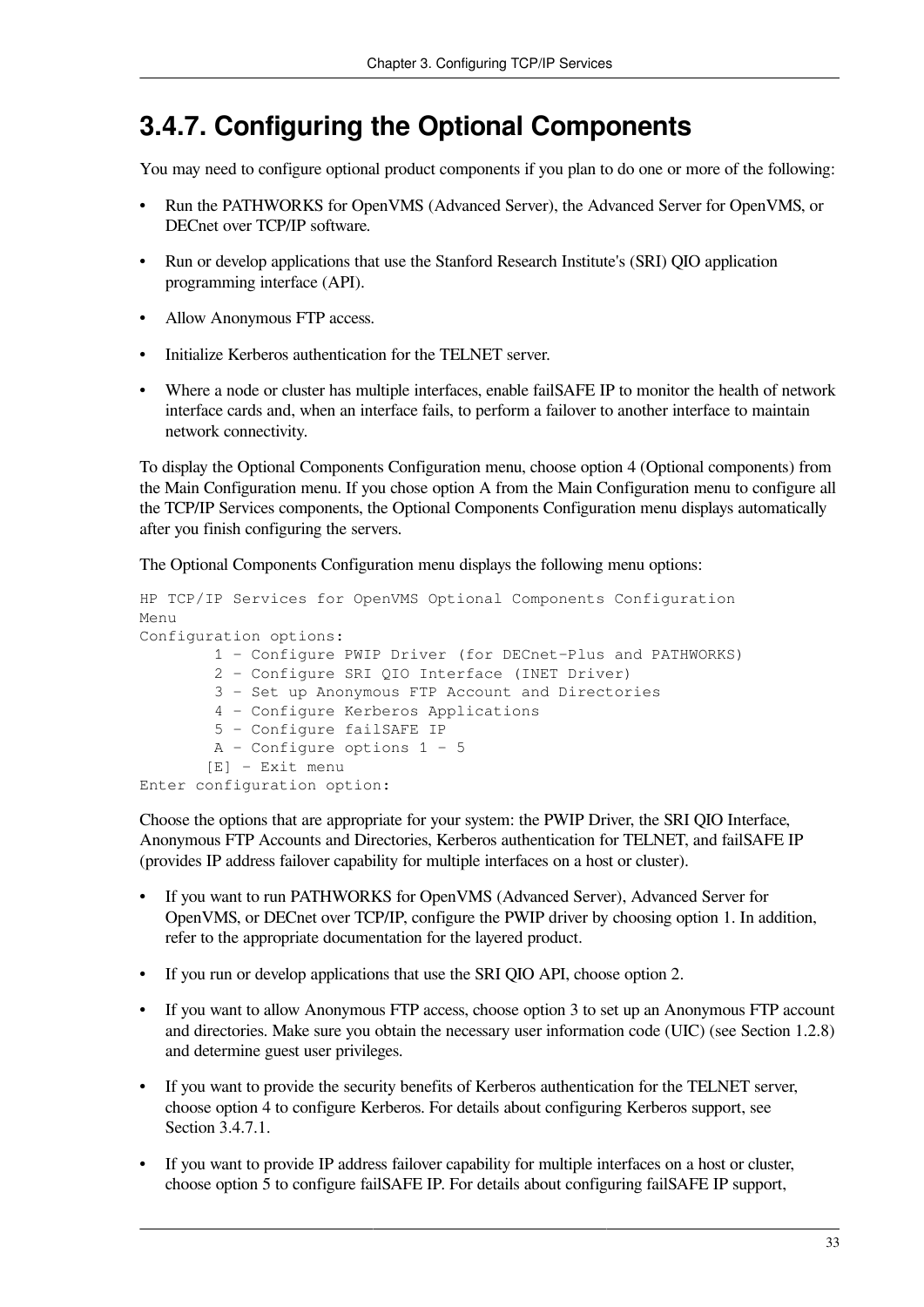see [Section](#page-42-0) 3.4.7.2. More information is available also in the *VSI TCP/IP Services for OpenVMS Management* manual.

The following example shows the output for configuring the PWIP driver:

```
Enter configuration option: 1 Return
TCPIP Transport for DECnet and Pathworks Service Configuration
Service is enabled on specific node.
Service is stopped.
  TCPIP Transport for DECnet and Pathworks Service configuration options:
     1 - Disable service on this node
   [E] - Exit PWIP DRIVER configuration
```
<span id="page-41-0"></span>Enter configuration option:

#### **3.4.7.1. Configuring and Enabling Kerberos Support**

To configure the TELNET service to support Kerberos, follow these steps. For more details about Kerberos features, including prerequisites and instructions for using Kerberos, refer to the *VSI TCP/IP Services for OpenVMS Management* manual.

#### **Note**

Before you begin the following steps, make sure the TELNET service is stopped.

- 1. From the TCPIP\$CONFIG.COM procedure Main Configuration menu, choose option 2 (Client components).
- 2. From the list of client services, choose option 6 (TELNET).
- 3. From the TELNET Configuration menu, choose option 1 (Enable service on all nodes). This step creates the TCPIP\$TELNET user account and directory.
- 4. Return to the Main Configuration menu.
- 5. From the Main Configuration menu, choose option 4 (Optional components).
- 6. From the Optional Components Configuration menu, choose option 4 (Configure Kerberos Applications). The following menu is displayed:

```
Kerberos Applications Configuration Menu
TELNET Kerberos is not defined in the TCPIP$SERVICE database.
       Configuration options:
               1 - Add Kerberos for TELNET server
               2 - Remove Kerberos for TELNET server
              [E] - Exit menu
Enter configuration option:
```
- 7. From the Kerberos Applications Configuration menu, choose option 1 (Add Kerberos for TELNET Server).
- 8. Exit the command procedure.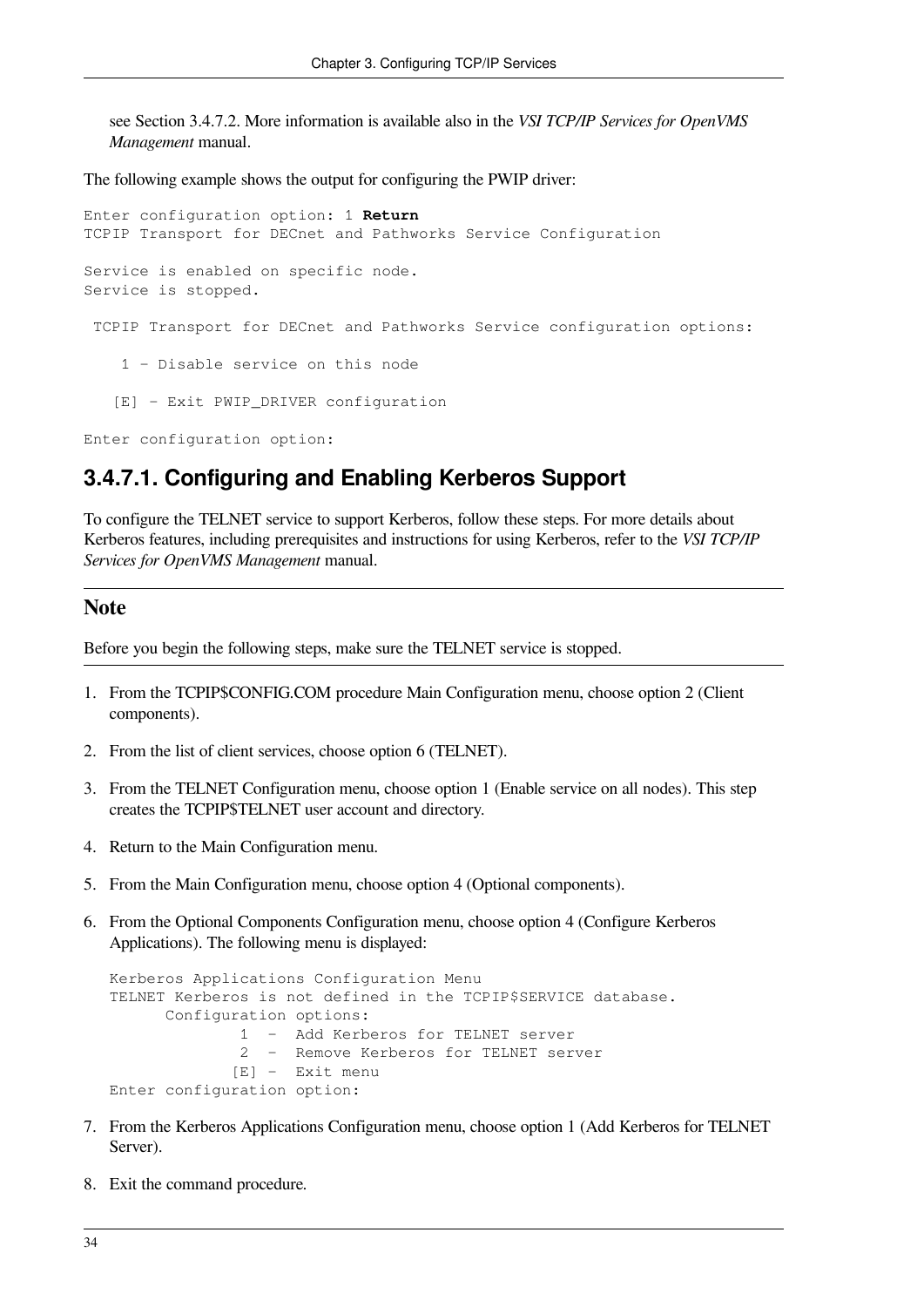- 9. When you are prompted to start the TELNET service, enter N.
- 10. Start the TELNET service by executing the TELNET startup procedure, as shown in the following example:

\$ @SYS\$STARTUP:TCPIP\$TELNET\_STARTUP.COM %TCPIP-I-INFO, image SYS\$SYSTEM:TCPIP\$TELNET\_SERVER.EXE installed %TCPIP-I-INFO, image SYS\$SYSTEM:TCPIP\$TELNET.EXE installed %TCPIP-I-INFO, logical names created %TCPIP-I-INFO, telnet service enabled %TCPIP-I-INFO, telnet (kerberos) service enabled %TCPIP-S-STARTDONE, TCPIP\$TELNET startup completed

The information message confirms that the TELNET Kerberos service has been enabled.

#### <span id="page-42-0"></span>**3.4.7.2. Configuring and Enabling failSAFE IP Support**

Two steps are necessary to configure failSAFE IP:

- 1. Configure the standby IP address on the interfaces for which failover is desired, as explained in [Section](#page-31-0) 3.4.4.4; these are the failover target interfaces for each home interface.
- 2. Configure failSAFE IP support by choosing option 5 (Configure failSAFE IP) from the Optional Components Configuration menu.

In addition, you can configure failSAFE IP IPv6 addresses. Information about this is in [Section](#page-65-0) 4.3.

Choosing option 5 from the Optional Components Configuration menu displays the following menu. Note that in this menu, Option 1 (Enable service on all nodes) appears only in a cluster configuration. Choose Option 1 to enable failSAFE IP on all nodes in the cluster, or choose option 2 to enable failSAFE IP on the local node only.

```
 failSAFE configuration options:
                  1 - Enable service on all nodes
                  2 - Enable service on this node
                  3 - Enable & Start service on this node
                  [E] - Exit FAILSAFE configuration
Enter configuration option:
```
For more details about failSAFE IP, refer to the *VSI TCP/IP Services for OpenVMS Management* manual.

## **3.5. Using TCPIP\$CONFIG Option Commands to Bypass TCPIP\$CONFIG Menus**

If you are an experienced TCP/IP Services user, you may want to bypass the configuration menus to enable or disable functionality, as follows:

- 1. Log in to the SYSTEM account.
- 2. Run the TCPIP\$CONFIG command procedure and include appropriate options and keywords in the command line, using the following format:

@SYS\$MANAGER:TCPIP\$CONFIG [*option*] {DISABLE | ENABLE} [CLUSTER]

In this format, *option* can be one of the options described in the following table. The table also describes the function of the DISABLE, ENABLE, and CLUSTER keywords.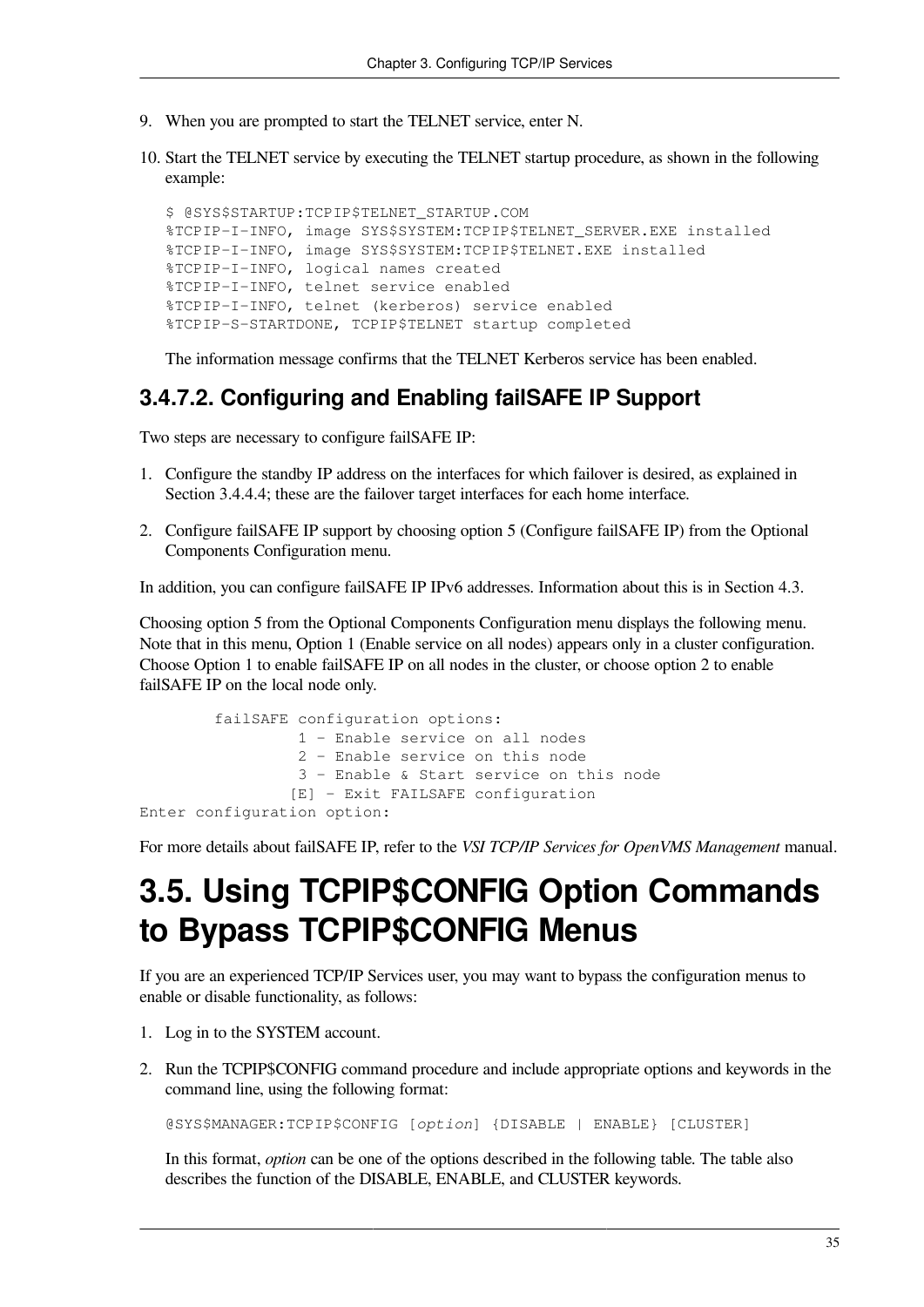| Option             | <b>Description</b>                                                                                                                                                                                                   |
|--------------------|----------------------------------------------------------------------------------------------------------------------------------------------------------------------------------------------------------------------|
| <b>ALL</b>         | Configures the core environment and all client and<br>server services.                                                                                                                                               |
| <b>CLIENT</b>      | Configures all client services and related software.                                                                                                                                                                 |
| <b>MINIMUM</b>     | Configures the domain, Internet interfaces, Rlogin<br>client, FTP client, FTP server, TELNET client,<br>and TELNET server. Prompts you for optional<br>components.                                                   |
| <b>SERVER</b>      | Configures all servers and related software.                                                                                                                                                                         |
| <b>WORKSTATION</b> | Configures the BIND resolver, the domain,<br>dynamic routing, Internet interfaces, time zone,<br>remote login, remote shell, remote executive, FTP<br>client, FTP server, TELNET client, TELNET<br>server, and SMTP. |
| <b>Keyword</b>     | <b>Description</b>                                                                                                                                                                                                   |
| <b>CLUSTER</b>     | Configures all specified components clusterwide<br>(except for the BIND server and SMTP, which you<br>cannot configure clusterwide).                                                                                 |
| <b>ENABLE</b>      | Enables the specified components.                                                                                                                                                                                    |
| <b>DISABLE</b>     | Disables the specified components.                                                                                                                                                                                   |

For example, the following command enables the client services for the entire cluster:

\$ @SYS\$MANAGER:TCPIP\$CONFIG CLIENT ENABLE CLUSTER

#### **Note**

The procedure implements two levels of enabling and disabling: clusterwide and node specific (except for SMTP, which is configured and enabled as node specific only).

## <span id="page-43-1"></span>**3.6. Making Configuration Changes Take Effect**

Configuration changes made to TCP/IP Services software do not take effect until you start (or restart) the affected services. You may need to restart TCP/IP Services or simply the individual services affected, as explained in [Table](#page-43-0) 3.3.

| When you change the following Do the following to make the<br>services                 | changes take effect                               | Comments                                                                                                                                                                     |
|----------------------------------------------------------------------------------------|---------------------------------------------------|------------------------------------------------------------------------------------------------------------------------------------------------------------------------------|
| Core environment (domain,<br>Internet interface, routing, BIND<br>resolver, time zone) | Start or restart the TCP/IP<br>Services software. | Do this before you run tests<br>(verification procedures) or<br>customize the environment.<br>Methods to start TCP/IP Services<br>are described in Sections 3.8 and<br>3.11. |

<span id="page-43-0"></span>**Table 3.3. Making Configuration Changes Take Effect**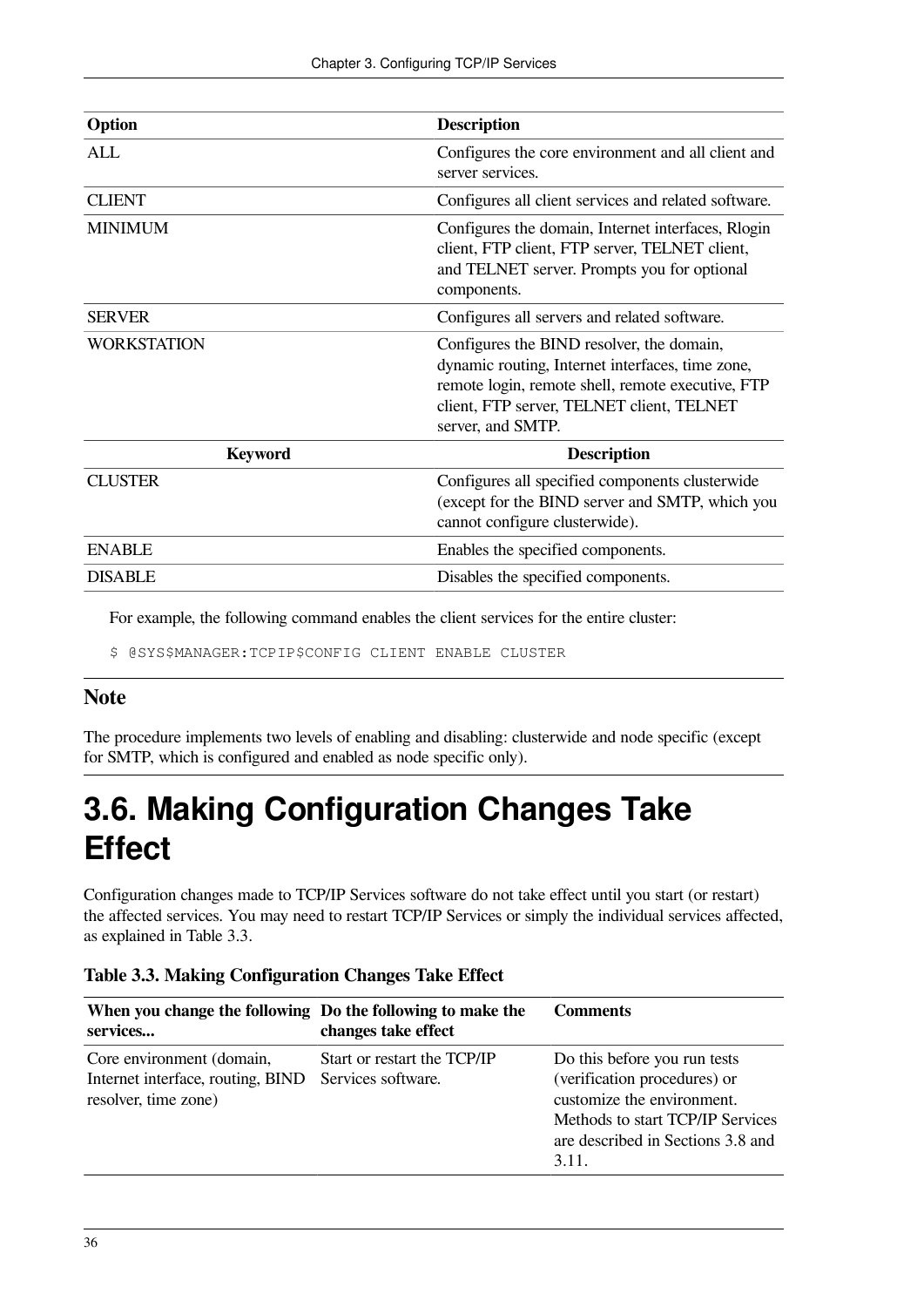| When you change the following<br>services    | Do the following to make the<br>changes take effect                                                                                                                                                                                                                                                                                                                                            | <b>Comments</b>                                                                                   |
|----------------------------------------------|------------------------------------------------------------------------------------------------------------------------------------------------------------------------------------------------------------------------------------------------------------------------------------------------------------------------------------------------------------------------------------------------|---------------------------------------------------------------------------------------------------|
| Client, server, or optional<br>services only | If you did not make changes to<br>the core environment, you need<br>only start or restart each affected<br>service individually. Do this by<br>choosing the Start service option<br>in the service's configuration<br>menu. Alternatively, you can use<br>each service's startup command<br>procedure.<br>If you also made changes to core<br>environment services, start TCP/<br>IP Services. | Usage of startup command<br>procedures for individual services<br>is explained in Section 3.11.3. |

#### **Note**

You can have the TCP/IP Services software started automatically each time the OpenVMS operating system is rebooted, or you can restart the software manually, as explained in [Section](#page-50-1) 3.11.

## **3.7. Stopping TCP/IP Services Using TCPIP \$CONFIG**

Stop TCP/IP Services on your system by choosing option 5 (Shutdown VSI TCP/IP Services for OpenVMS) from the Main Configuration menu, as in the following example:

HP TCP/IP Services for OpenVMS Configuration Menu

Configuration options:

|  | 1 - Core environment                        |
|--|---------------------------------------------|
|  | 2 - Client components                       |
|  | 3 - Server components                       |
|  | 4 - Optional components                     |
|  | 5 - Shutdown HP TCP/IP Services for OpenVMS |
|  | 6 - Startup HP TCP/IP Services for OpenVMS  |
|  | $7 -$ Run tests                             |
|  |                                             |
|  | A - Configure options 1 - 4                 |
|  | [E] - Exit configuration procedure          |
|  |                                             |

Enter configuration option: 5

The TCP/IP Services shutdown procedure displays a series of messages similar to the following example (the messages displayed depend on the configuration):

```
Begin Shutdown...
%TCPIP-I-INFO, TCP/IP Services shutdown beginning at 5-SEP-2004
15:26:14.39
%TCPIP-S-SHUTDONE, TCPIP$FINGER shutdown completed
%TCPIP-S-SHUTDONE, TCPIP$FTP_CLIENT shutdown completed
%TCPIP-S-SHUTDONE, TCPIP$FTP shutdown completed
%TCPIP-S-SHUTDONE, TCPIP$INET_DRIVER shutdown completed
```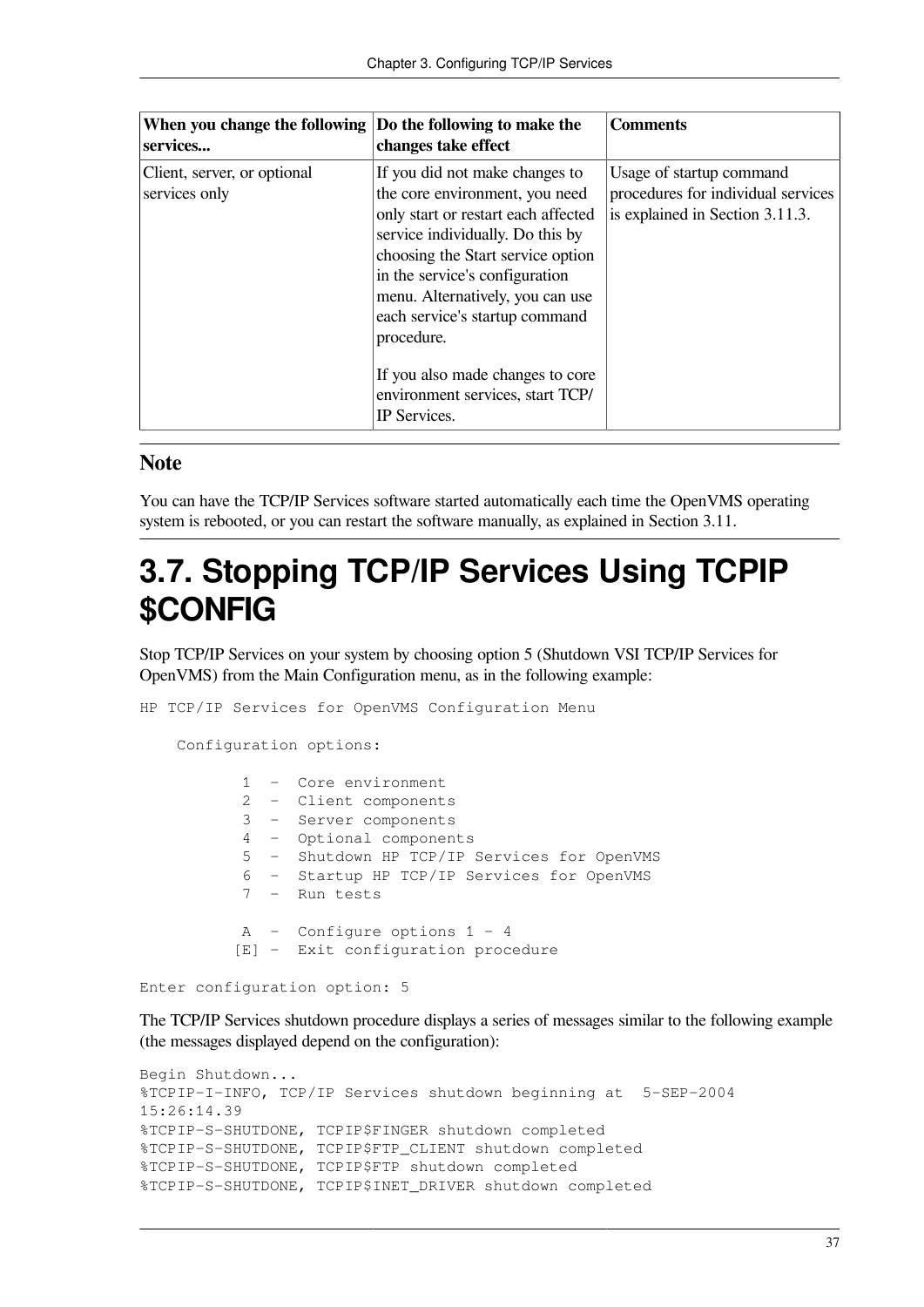```
%TCPIP-S-SHUTDONE, TCPIP$METRIC shutdown completed
%TCPIP-S-SHUTDONE, TCPIP$NFS_CLIENT shutdown completed
%TCPIP-S-SHUTDONE, TCPIP$NFS shutdown completed
%TCPIP-S-SHUTDONE, TCPIP$NTP shutdown completed
%TCPIP-S-SHUTDONE, TCPIP$PCNFS shutdown completed
%TCPIP-S-SHUTDONE, TCPIP$POP shutdown completed
%TCPIP-S-SHUTDONE, TCPIP$PORTMAPPER shutdown completed
%TCPIP-S-SHUTDONE, TCPIP$PROXY shutdown completed
%TCPIP-S-SHUTDONE, TCPIP$PWIP_DRIVER shutdown completed
%TCPIP-S-SHUTDONE, TCPIP$REXEC shutdown completed
%TCPIP-S-SHUTDONE, TCPIP$RLOGIN shutdown completed
%TCPIP-S-SHUTDONE, TCPIP$RSH shutdown completed
%TCPIP-S-SHUTDONE, TCPIP$SMTP shutdown completed
%TCPIP-S-SHUTDONE, TCPIP$SNMP shutdown completed
%TCPIP-S-SHUTDONE, TCPIP$SSH_CLIENT shutdown completed
%TCPIP-S-SHUTDONE, TCPIP$SSH shutdown completed
%TCPIP-S-SHUTDONE, TCPIP$TELNET shutdown completed
%TCPIP-S-SHUTDONE, TCPIP$TFTP shutdown completed
%TCPIP-S-SHUTDONE, TCPIP$XDM shutdown completed
%TCPIP-I-SERVSTOPPED, BIND service already stopped
%TCPIP-S-SHUTDONE, TCPIP$BIND shutdown completed
%TCPIP-S-SHUTDONE, TCP/IP Kernel shutdown completed
%TCPIP-S-SHUTDONE, TCP/IP Services shutdown completed at 5-SEP-2004
15:26:17.78
Shutdown request completed.
```
## <span id="page-45-0"></span>**3.8. Starting TCP/IP Services Using TCPIP \$CONFIG**

After configuring the core environment, start TCP/IP Services on your system by choosing option 6 (Startup VSI TCP/IP Services for OpenVMS) from the Main Configuration menu, as in the following example:

```
HP TCP/IP Services for OpenVMS Configuration Menu
     Configuration options:
            1 - Core environment
            2 - Client components
            3 - Server components
            4 - Optional components
            5 - Shutdown HP TCP/IP Services for OpenVMS
            6 - Startup HP TCP/IP Services for OpenVMS
            7 - Run tests
           A - Configure options 1 - 4
           [E] - Exit configuration procedure
```

```
Enter configuration option: 6
```
The TCP/IP Services startup procedure displays a series of messages similar to the following example (the messages displayed depend on the configuration):

```
Begin Startup...
%TCPIP-I-INFO, TCP/IP Services startup beginning at 5-SEP-2004
15:27:08.34
```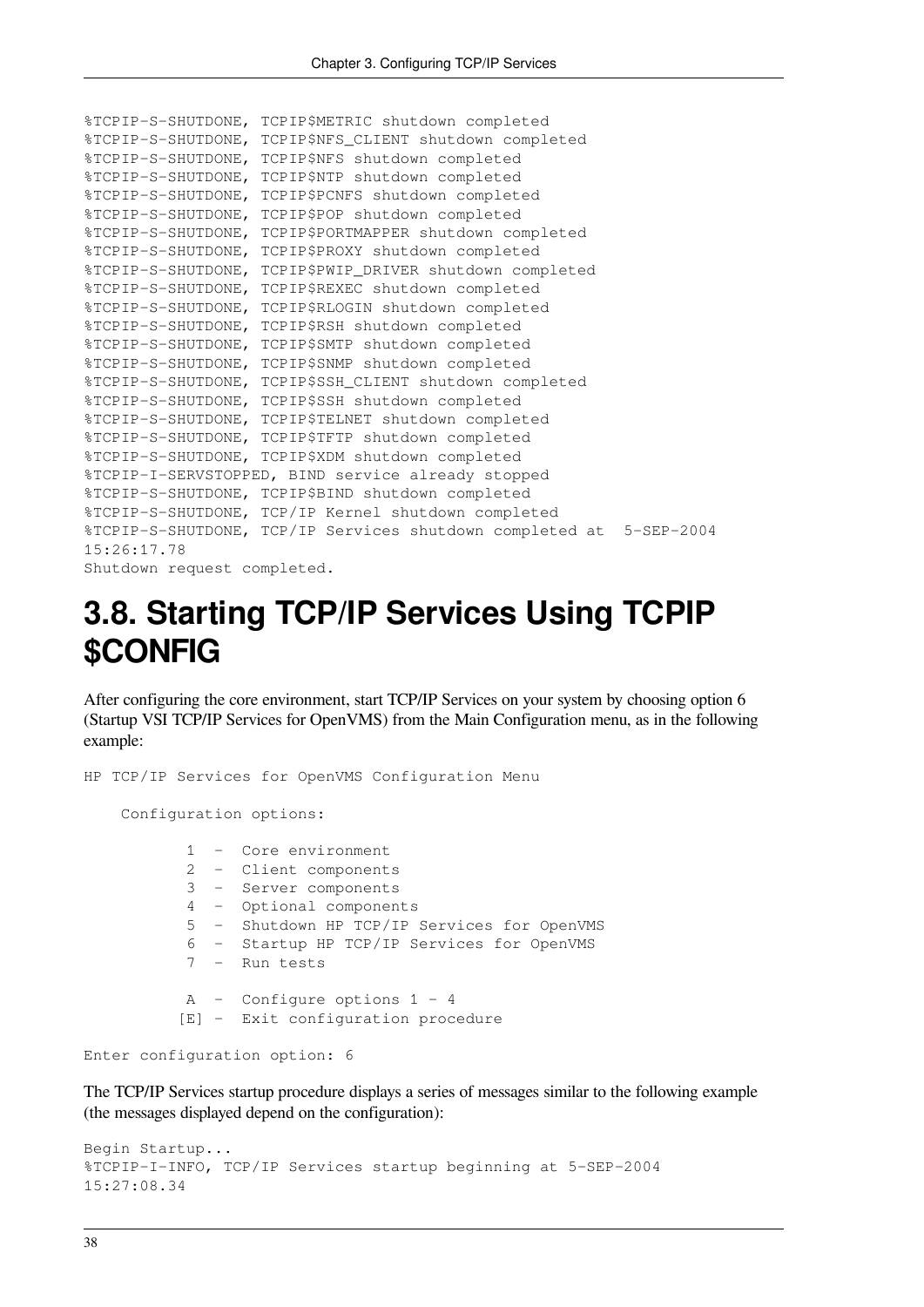```
%TCPIP-I-NORMAL, timezone information verified
%RUN-S-PROC_ID, identification of created process is 00000D42
%TCPIP-I-SETLOCAL, setting domain and/or local host
%TCPIP-I-STARTCOMM, starting communication
%TCPIP-I-SETPROTP, setting protocol parameters
%TCPIP-I-DEFINTE, defining interfaces
%TCPIP-I-STARTNAME, starting name service
%TCPIP-I-STARTDROUT, starting dynamic routing
%RUN-S-PROC_ID, identification of created process is 00000C4E
%TCPIP-S-STARTDONE, TCP/IP Kernel startup completed
%TCPIP-S-STARTDONE, TCPIP$BIND startup completed
%TCPIP-I-PROXYLOADED, loaded 0 NFS proxy records
%TCPIP-I-LOADSERV, loading TCPIP server proxy information
%TCPIP-I-SERVLOADED, auxiliary server loaded with 0 proxy records
-TCPIP-I-SERVSKIP, skipped 0 communication proxy records
-TCPIP-I-SERVTOTAL, total of 0 proxy records read
%TCPIP-S-STARTDONE, TCPIP$PROXY startup completed
%TCPIP-S-STARTDONE, TCPIP$PORTMAPPER startup completed
%TCPIP-S-STARTDONE, TCPIP$FINGER startup completed
%TCPIP-S-STARTDONE, TCPIP$FTP startup completed
%TCPIP-S-STARTDONE, TCPIP$FTP_CLIENT startup completed
%TCPIP-S-STARTDONE, TCPIP$INET_DRIVER startup completed
%TCPIP-S-STARTDONE, TCPIP$METRIC startup completed
%TCPIP-I-NOMAP, no filesystem mapping information available
%TCPIP-S-STARTDONE, TCPIP$NFS startup completed
%TCPIP-S-STARTDONE, TCPIP$NFS_CLIENT startup completed
%TCPIP-S-STARTDONE, TCPIP$NTP startup completed
%TCPIP-S-STARTDONE, TCPIP$PCNFS startup completed
%TCPIP-S-STARTDONE, TCPIP$POP startup completed
%RUN-S-PROC_ID, identification of created process is 000002DC
%TCPIP-S-STARTDONE, TCPIP$PWIP_DRIVER startup completed
%TCPIP-S-STARTDONE, TCPIP$REXEC startup completed
%TCPIP-S-STARTDONE, TCPIP$RLOGIN startup completed
%TCPIP-S-STARTDONE, TCPIP$RSH startup completed
%TCPIP-S-STARTDONE, TCPIP$SMTP startup completed
%TCPIP-S-STARTDONE, TCPIP$SSH startup completed
%TCPIP-S-STARTDONE, TCPIP$SSH_CLIENT startup completed
%TCPIP-S-STARTDONE, TCPIP$TELNET startup completed
%TCPIP-S-STARTDONE, TCPIP$TFTP startup completed
%TCPIP-S-STARTDONE, TCPIP$XDM startup completed
%TCPIP-S-STARTDONE, TCP/IP Services startup completed at 5-SEP-2004
15:27:50.47
Startup request completed.
Press Return to continue ...
```
#### **Note**

The TCPIP-I-NOMAP message in this example appears only if no file systems are mapped in the TCP/ IP configuration database. If you need NFS services, set up mapping to a valid file system, as explained in the *VSI TCP/IP Services for OpenVMS Management* manual. If you do not need NFS services, you can safely ignore this message; you can prevent recurrence of this message during future startups by disabling the NFS server using the TCPIP\$CONFIG configuration procedure.

## **3.9. Verifying the Configuration**

You can verify the configuration by running the installation verification procedure (IVP).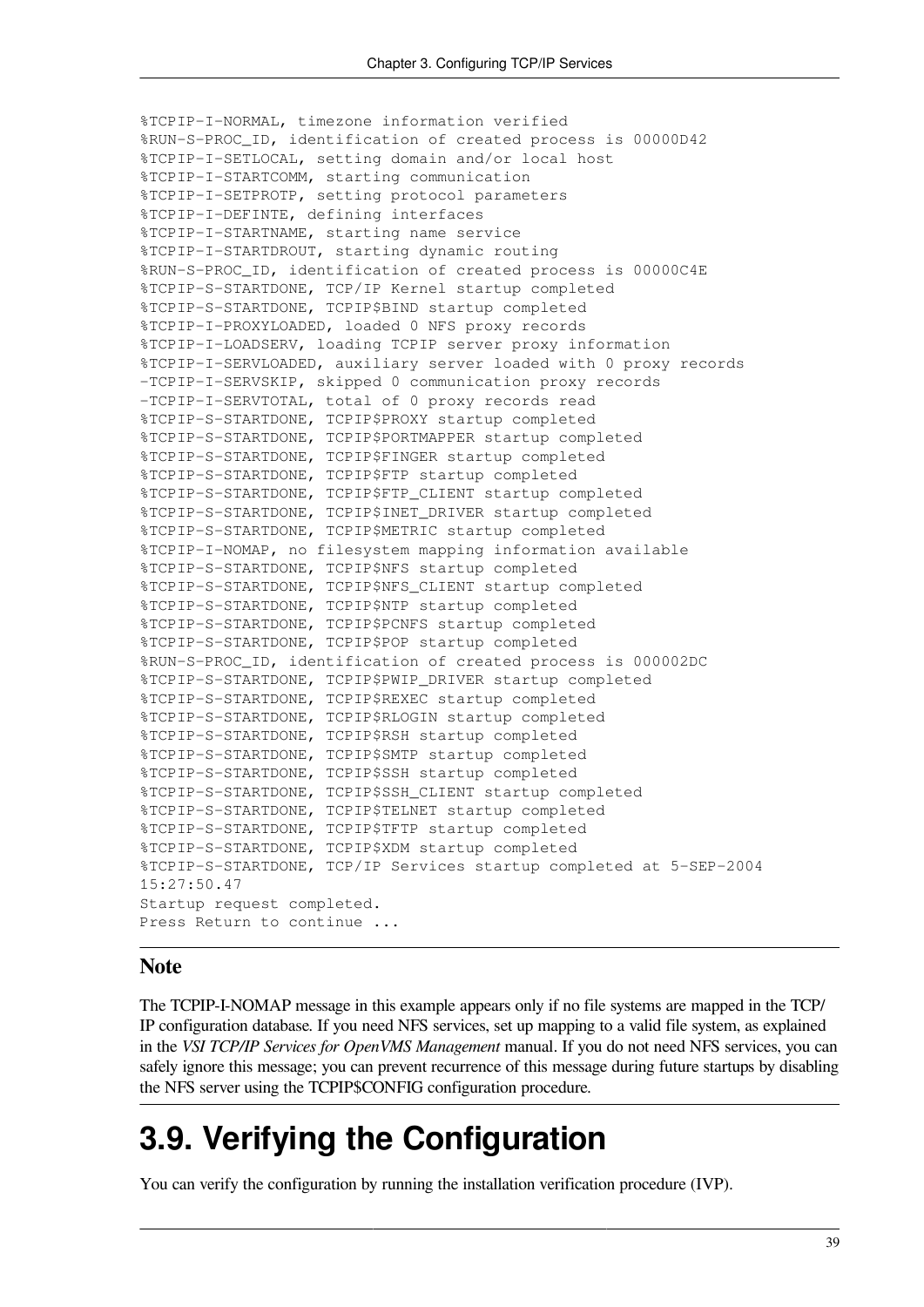You should run the IVP if any of the following apply:

- You loaded the Product Authorization Key (PAK), and you want to verify that the lower-layer software and the Portmapper service are installed correctly.
- You did not load the PAK, but you want to verify that TCP/IP Services is installed correctly for DECwindows to display the TCP/IP Services applications.
- You require the software to transfer device socket packets that continuously vary in size between a sender and a receiver.
- You need to test the Portmapper service with a pair of client/server programs. The IVP reports the time it took to run the test to SYS\$OUTPUT.
- You need to test your SNMP service.

Before you run the IVP, make sure TCP/IP Services has started and you have SYSPRV, OPER, NETMBX, and TMPMBX privileges.

You can run the IVP from the TCPIP\$CONFIG configuration procedure or by command line at the OpenVMS DCL prompt. When you run the IVP from TCPIP\$CONFIG, you have the option of running an additional test that verifies the SNMP configuration.

### **3.9.1. Running the IVP from the TCPIP\$CONFIG Command Procedure**

In the TCP/IP Services for OpenVMS Main Configuration menu, choose option 7 (Run tests). The Test menu appears, as in the following example:

```
HP TCP/IP Services for OpenVMS TEST Menu
         Test options:
                  1 - Internet IVP
                  2 - SNMP IVP
                  A - Tests 1 - 2
                 [E] - Exit menu
Enter test option:
```
Choose the appropriate option for the test you want to perform.

### **3.9.2. Running the IVP from the OpenVMS DCL Prompt**

To run the IVP at the DCL prompt, any time after exiting the configuration procedure, enter the following command. This procedure performs the same test as option 1 (Internet IVP) of the TCPIP \$CONFIG Test menu.

```
$ @SYS$TEST:TCPIP$IVP
```
### **3.9.3. Verifying the TCP/IP Services Internet Configuration**

When you choose either option 1 or option A from the TCPIP\$CONFIG Test menu, or if you run the TCPIP\$IVP command procedure at the command line, the IVP tests the basic TCP/IP Services software configuration, as in the following example. Here, the test completes successfully:

Enter test option: 1 **Return**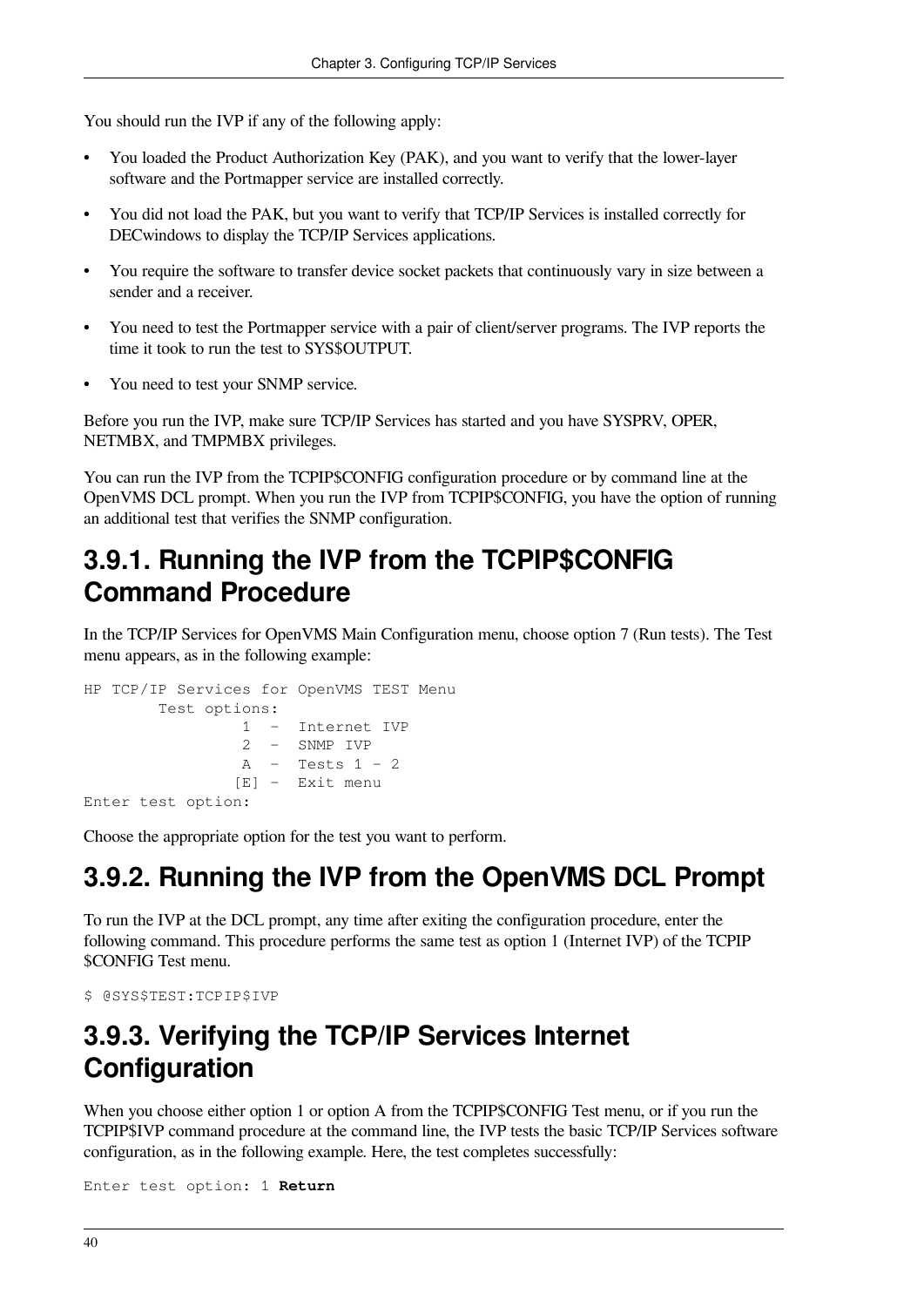```
Begin IVP...
%%% TCPIP IVP: started %%%
UDP/IP test started at 5-SEP-2004 16:13:03.62
UDP/IP test ended at 5-SEP-2004 16:13:03.69
UDP/IP transferred successfully in 0 seconds 4198400 bytes
TCP/IP test started at 5-SEP-2004 16:13:04.20
TCP/IP test ended at 5-SEP-2004 16:13:04:28
TCP/IP transferred successfully in 0 seconds 4198400 bytes
RAW_IP test started at 5-SEP-2004 16:13:41.71
RAW_IP test ended at 5-SEP-2004 16:13:41.72
RAW_IP transferred successfully in 0 seconds 251000 bytes
%%% TCPIP IVP: completed successfully %%%
IVP request completed.
Press Return to continue ...
```
If the IVP does not complete successfully, the procedure displays error messages. All IVP errors use the same format as OpenVMS system messages. For example:

%TCPIP-E-IDENT, *explanation of error*.

[Table](#page-48-0) 3.4 lists some common problems that cause IVP error messages. If the recommended action does not correct the problem, contact your VSI support representative.

| If the problem is                     | Do the following                                                                                                                                              |
|---------------------------------------|---------------------------------------------------------------------------------------------------------------------------------------------------------------|
| Network configuration is incorrect.   | Shut down TCP/IP Services and rerun the<br>configuration procedure.                                                                                           |
| Startup fails.                        | Check the system parameters in the<br>MODPARAMS.DAT file and adjust them if<br>necessary. (See Section 1.2.7.) Then shut down<br>and restart TCP/IP Services. |
| Installation kit is defective.        | Request a replacement kit.                                                                                                                                    |
| IVP fails because the PAK is missing. | Register a TCP/IP Services for OpenVMS PAK.                                                                                                                   |

#### <span id="page-48-0"></span>**Table 3.4. Troubleshooting IVP Errors**

### **3.9.4. Verifying the SNMP Configuration**

If you choose either option 2 or option A from the TCPIP\$CONFIG Test menu, the IVP tests the SNMP service, as in the following example:

```
Begin SNMP IVP...
The SNMP IVP requires that TCPIP/IP Services be running.
It performs the following startups and shutdowns on the
SNMP service only (other TCP/IP services are not affected):
- If SNMP is running, shuts down SNMP before initial
   configuration
- Starts SNMP and runs tests
- Shuts down SNMP and restores initial configuration
- Before exiting, starts SNMP
Shutting down the SNMP service... done.
Creating temporary read/write community SNMPIVP_6520.
Enabling SET operations.
Starting up the SNMP service... done.
       Saving sysContact: Ralph Nickleby
```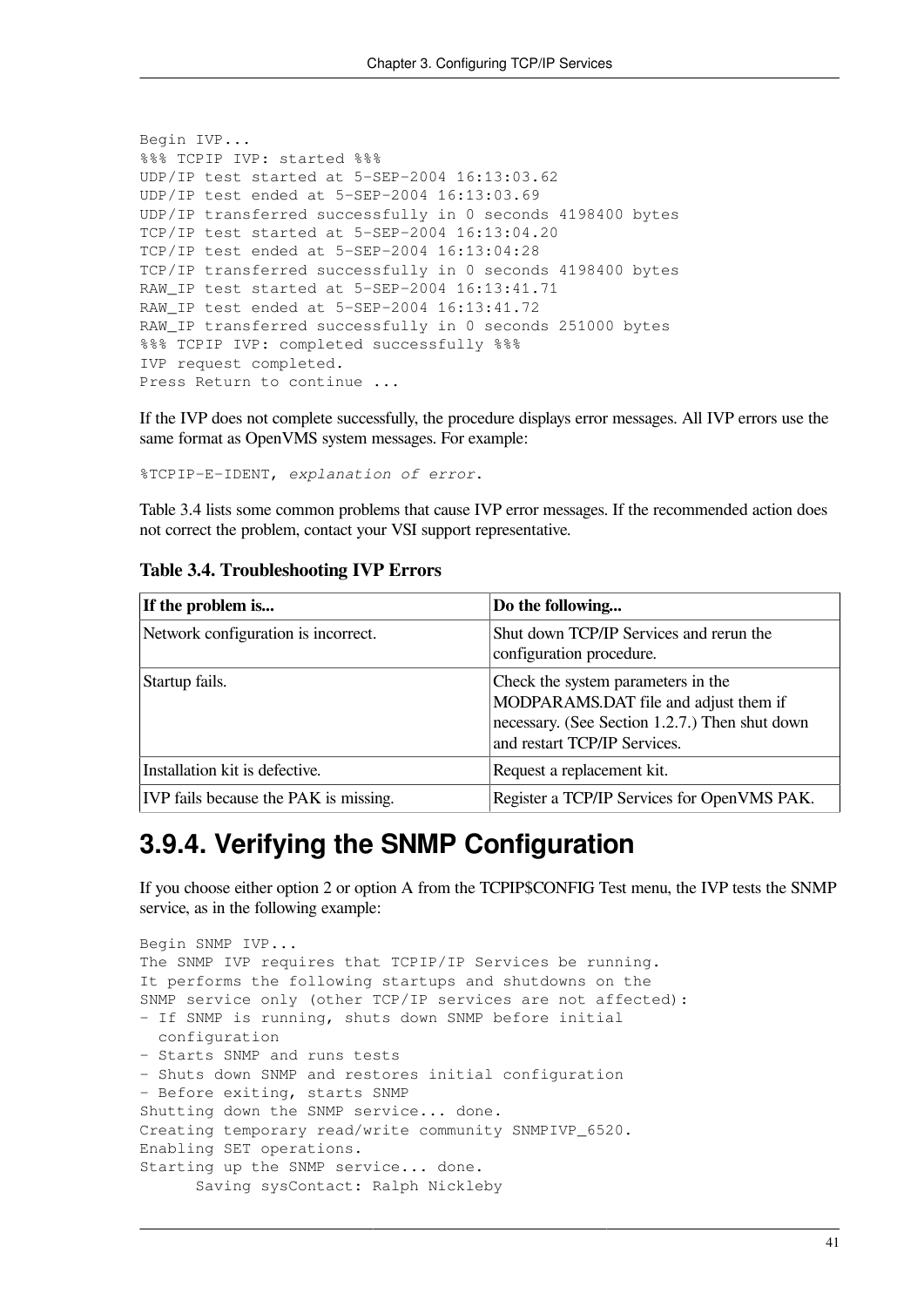```
 Setting sysContact to: Julius Caesar
   Retrieved sysContact: Julius Caesar
(Retrieved value matches SET value.)
Restoring sysContact to: Ralph Nickleby
    Saving snmpEnableAuthenTraps: 2 (disabled)
Setting snmpEnableAuthenTraps to: 1 (enabled)
  Retrieved snmpEnableAuthenTraps: 1 (enabled)
(Retrieved value matches SET value.)
  Restoring snmpEnableAuthenTraps: 2 (disabled)
Disabling SET operations.
Deleting temporary read/write community SNMPIVP_6520.
Shutting down and restarting the SNMP service...
Shutting down the SNMP service... done.
Starting up the SNMP service... done.
SNMP IVP request completed.
Press Return to continue ...
```
If one of the SNMP tests fails, you will see messages such as the following:

```
SNMPIVP: unexpected text in response to SNMP request:
"No reply."
See file SYS$SYSDEVICE:[TCPIP$SNMP]TCPIP$SNMP_REQUEST.DAT for more
details.
Verify that SNMP trace is not enabled.
sysContact could not be retrieved. Status = 0
The SNMP IVP has NOT completed successfully.
```
In this case, the error could indicate that not all SNMP components have started, or that SNMP tracing is enabled and needs to be disabled. For information about SNMP trace, refer to the *VSI TCP/IP Services for OpenVMS Management* manual.

#### **Note**

If options debug is listed in the resolv.conf file, the SNMP ivp will fail. Refer to the Release Notes for further information.

## **3.10. Additional Configuration Tasks**

After you run TCPIP\$CONFIG and enable the functionality and components appropriate for your network, you need to complete additional configuration tasks to enable access to product applications. TCP/IP Services provides a management command interface and logical names you can use to modify or customize the software for your environment.

The additional configuration tasks include:

- Populating databases (for example, for BIND and DHCP)
- Setting up user accounts
- Setting up communication and NFS proxies
- Defining print queues
- Setting up, exporting, and maintaining file systems
- Tuning the system for optimum performance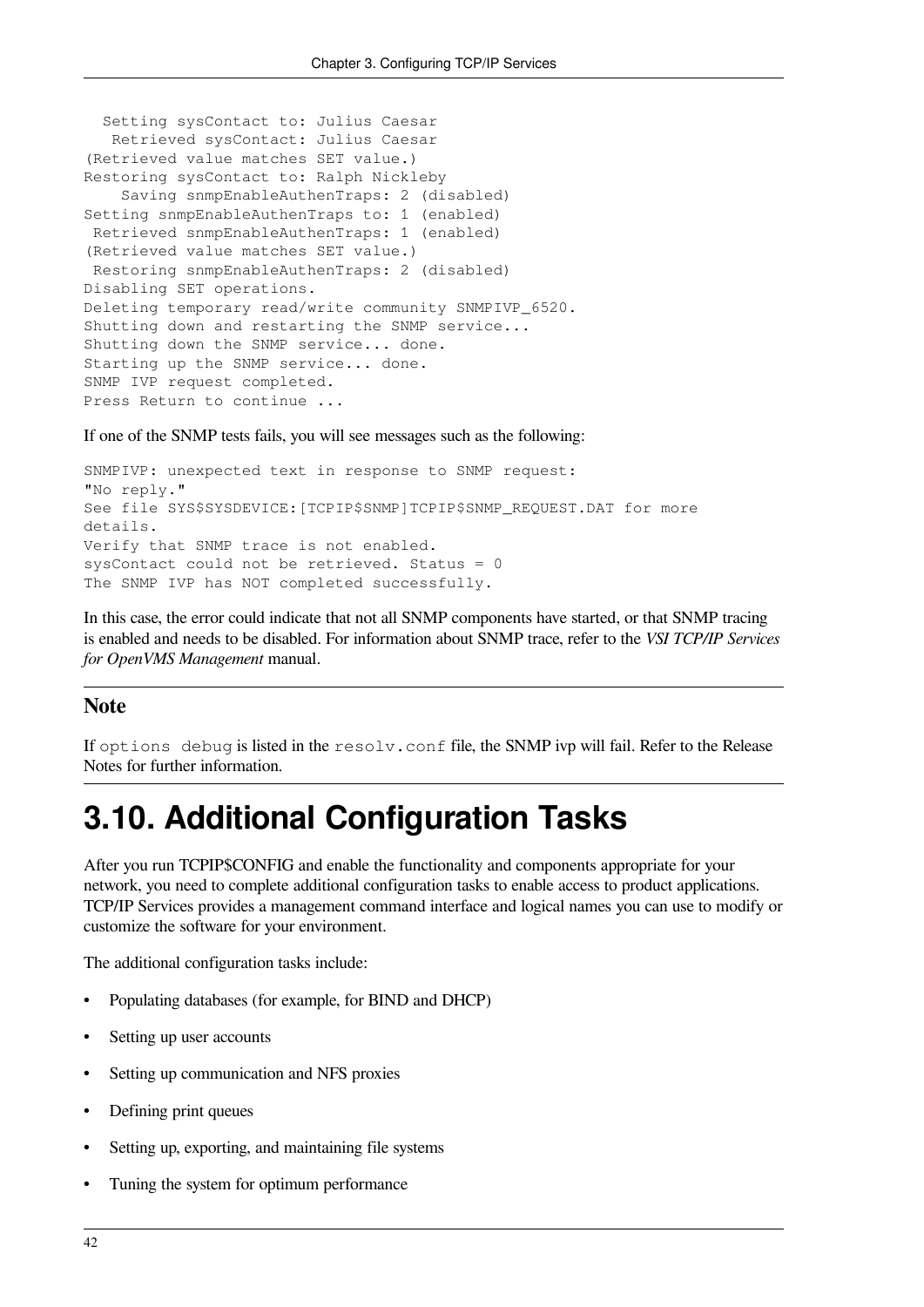Many of the services require additional configuration or optimization. For more information about how to configure each service, refer to the *VSI TCP/IP Services for OpenVMS Management* manual.

## <span id="page-50-1"></span>**3.11. Starting and Stopping TCP/IP Services**

You can use commands in your OpenVMS startup file to have TCP/IP Services started and stopped automatically when the OpenVMS system starts up or shuts down, as explained in [Section](#page-50-2) 3.11.1. These commands start and stop all the TCP/IP Services components installed on your system. Alternatively, you can start and stop individual TCP/IP Services client or server services without affecting other TCP/ IP Services components currently running. For information about starting and stopping individual services, see [Section](#page-50-0) 3.11.3.

If necessary, you can start and stop TCP/IP Services manually, as explained in [Section](#page-50-3) 3.11.2. You can also start and stop user-written services, as explained in [Section](#page-51-0) 3.11.4.

### <span id="page-50-2"></span>**3.11.1. Automatically Starting and Stopping TCP/IP Services**

To allow TCP/IP Services software to start automatically when the system starts up, and to stop automatically when the system shuts down, edit the SYS\$COMMON: [SYSMGR]SYSTARTUP\_VMS.COM file to remove the exclamation point (!) from the beginning of the following line:

\$!\$ @SYS\$STARTUP:TCPIP\$STARTUP.COM

If your system had earlier versions of TCP/IP Services, UCX\$STARTUP.COM and UCX \$SHUTDOWN.COM files might be present. These are no longer applicable; delete any definition of them from SYS\$MANAGER:SYSTARTUP\_VMS.COM.

If you want TCP/IP Services to start after you log in to your OpenVMS account, the OpenVMS systemwide login procedure (typically SYS\$MANAGER:SYLOGIN.COM) must have world read and execute protections (W:RE).

To display the current protections, enter the following command:

\$ DIR/PROTECTION SYS\$MANAGER:SYLOGIN.COM

For information about protections, refer to the OpenVMS documentation.

## <span id="page-50-3"></span>**3.11.2. Starting and Stopping TCP/IP Services Manually**

To start TCP/IP Services manually, enter the following command:

\$ @SYS\$STARTUP:TCPIP\$STARTUP

To stop TCP/IP Services manually, enter the following command:

\$ @SYS\$STARTUP:TCPIP\$SHUTDOWN

### <span id="page-50-0"></span>**3.11.3. Starting and Stopping Individual Services**

On a system already running TCP/IP Services, you can configure an individual server or client component without affecting the other TCP/IP Services components running on your system and without having to restart TCP/IP Services.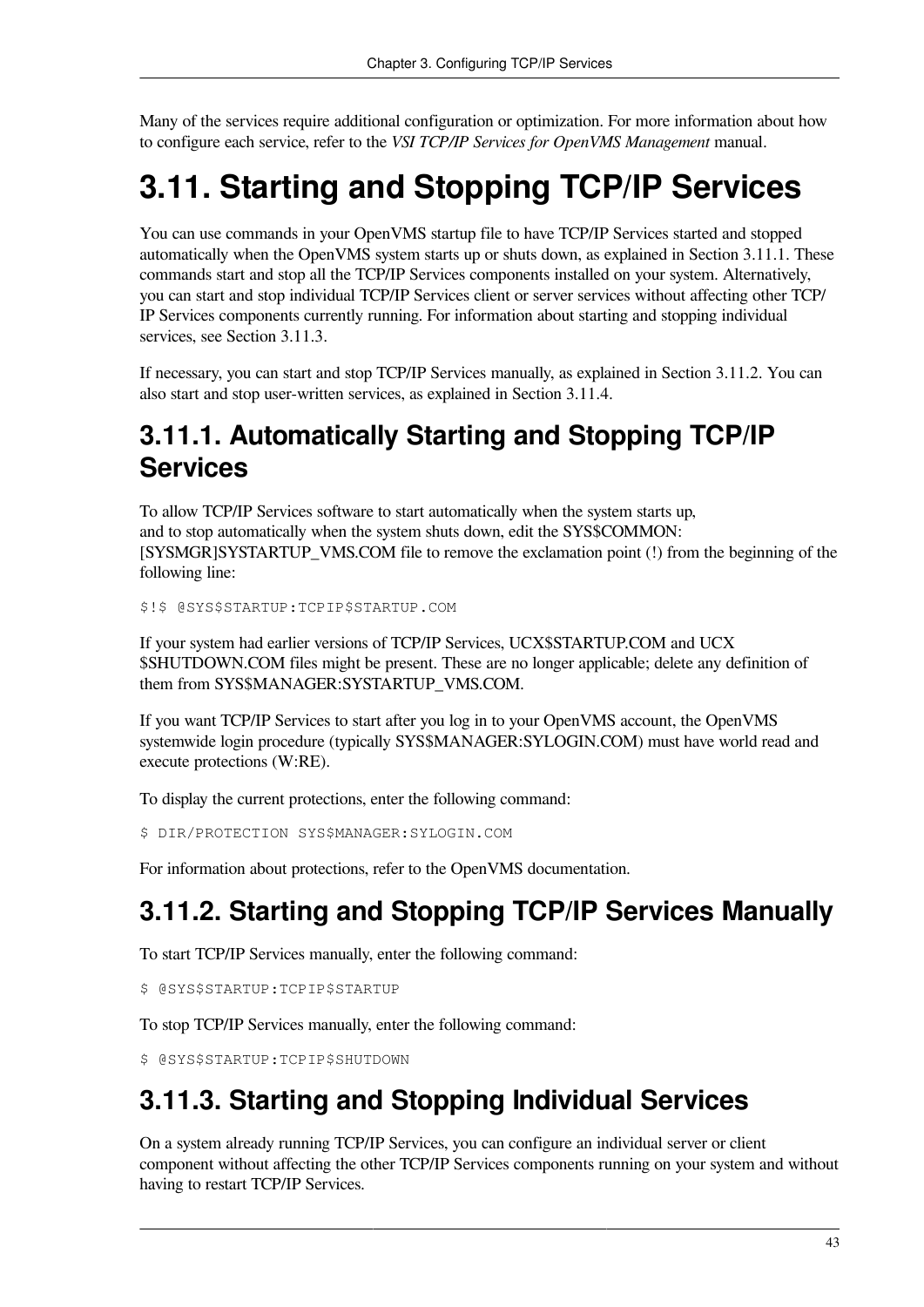Most services can be shut down and started independently. This is useful when you change parameters or logical names that require the service to be restarted.

The following files are provided:

- SYS\$STARTUP:TCPIP\$ *service*\_STARTUP.COM allows you to start the *service* service.
- SYS\$STARTUP:TCPIP\$ *service*\_SHUTDOWN.COM allows you to shut down the *service* service.

To preserve site-specific parameter settings and commands, create the following files. These files are not overwritten when you reinstall TCP/IP Services:

- SYS\$STARTUP:TCPIP\$ *service*\_SYSTARTUP.COM can be used as a repository for site-specific definitions and parameters to be invoked when *service* is started.
- SYS\$STARTUP:TCPIP\$ *service*\_SYSHUTDOWN.COM can be used as a repository for sitespecific definitions and parameters to be invoked when *service* is shut down.

In these file names, *service* is the name of the service to be started or shut down. For example, use TCPIP\$NTP\_SHUTDOWN to shut down the NTP service.

For more information, refer to the *VSI TCP/IP Services for OpenVMS Management* manual.

### <span id="page-51-0"></span>**3.11.4. Starting and Stopping User-Written Services**

TCP/IP Services supplies command procedures for starting and stopping user-written services. To start a user-written service, enter the following command:

\$ SYS\$STARTUP:TCPIP\$CUSTOMER\_SERVICE\_STARTUP *service*

To stop the user-written service, enter the following command:

\$ SYS\$STARTUP:TCPIP\$CUSTOMER\_SERVICE\_SHUTDOWN *service*

In either command, specify the name of the service as defined using the TCP/IP management command SET SERVICE.

#### **Note**

Remember that any service name with lowercase characters is interpreted by the startup and shutdown procedures as uppercase unless you enclose the name in quotation marks. If you defined the service using quotation marks to preserve the case, be sure to use quotation marks when you specify the service name with the startup or shutdown command.

## **3.12. Specifying TCP/IP Services as the Transport for DECwindows Applications**

To enable TCP/IP Services as the transport interface for DECwindows applications, add the following line to the SYS\$MANAGER:DECW\$PRIVATE\_SERVER\_SETUP.COM command procedure:

\$ DECW\$SERVER TRANSPORTS == "DECNET, LOCAL, TCPIP"

Then restart DECwindows: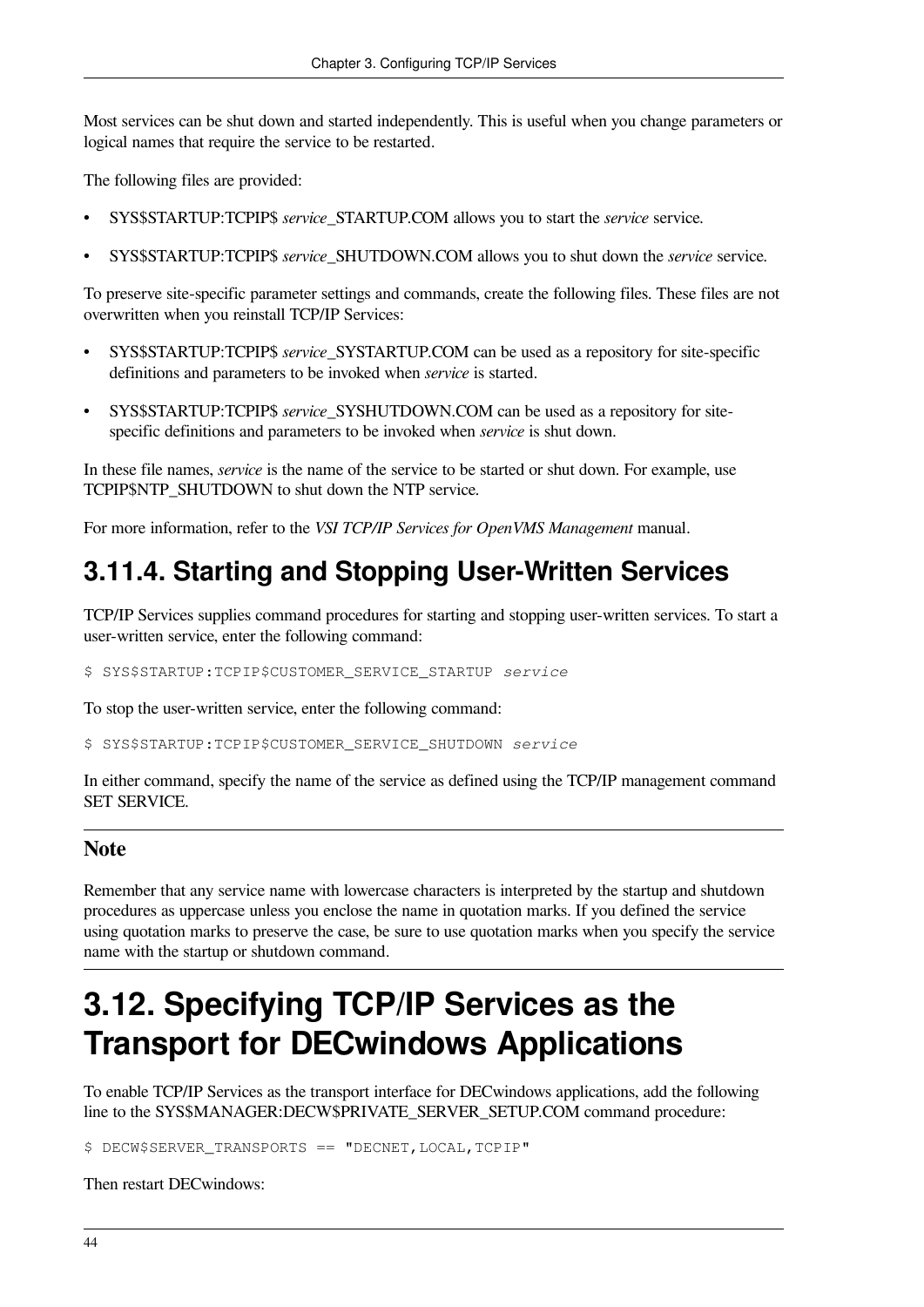\$ @SYS\$STARTUP:DECW\$STARTUP RESTART

If DECnet or DECnet-Plus software runs on the system, start it.

To display DECwindows applications from a DECwindows client (remote host) to a DECwindows server (your workstation), proceed as follows:

- 1. Set up security on the remote host.
- 2. Add the remote client to the local hosts database.
- 3. Add to SYS\$MANAGER:DECW\$PRIVATE\_SERVER\_SETUP.COM the following line:
	- \$ DECW\$SERVER\_TRANSPORTS == "DECNET,LOCAL,TCPIP"
- 4. Set the display for the applications to the remote host:
	- \$ SET DISPLAY/CREATE/NODE=*remote-host*/TRANSPORT=TCPIP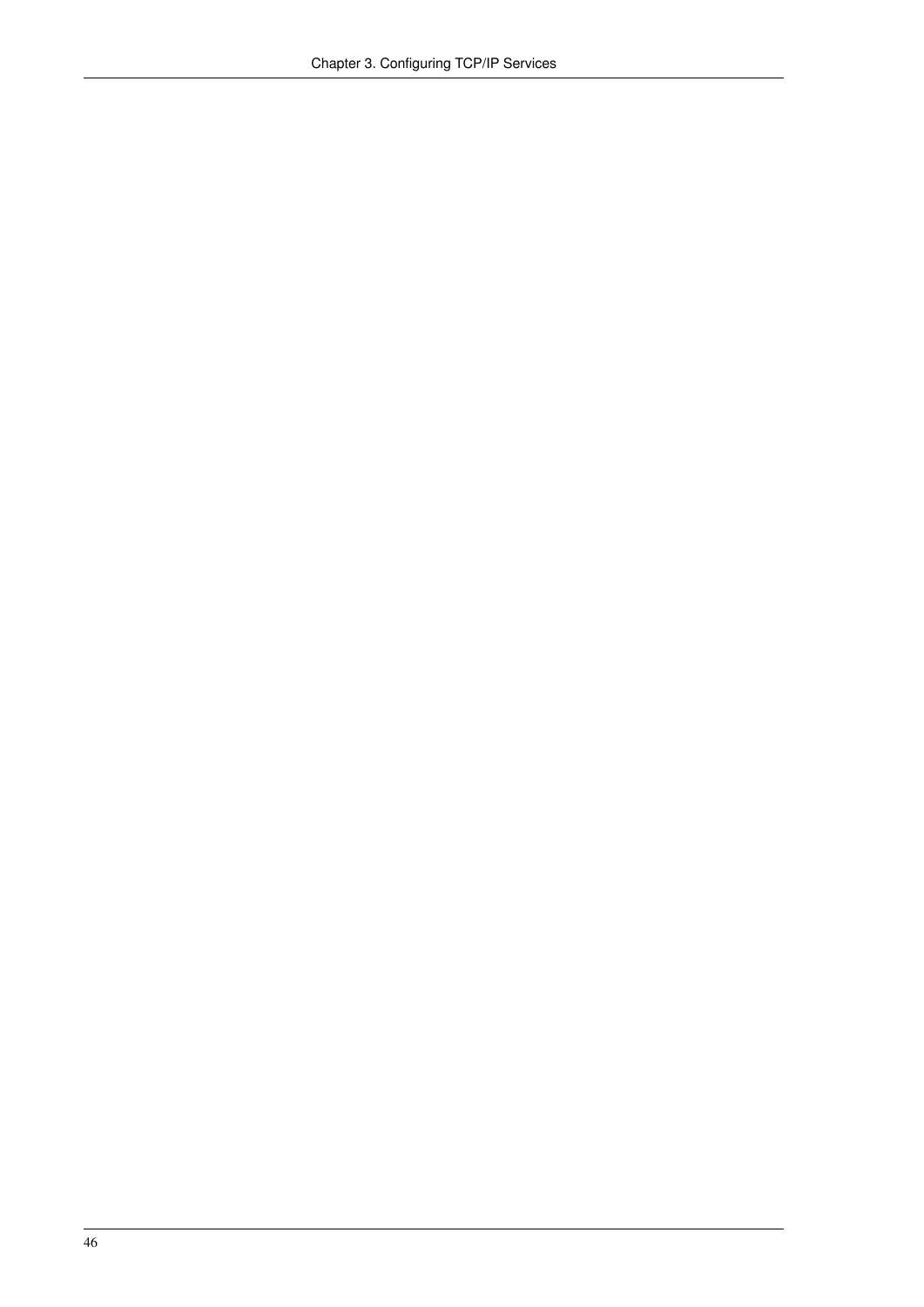# **Chapter 4. Configuring IPv6**

After configuring TCP/IP Services for OpenVMS with the TCPIP\$CONFIG.COM command procedure, you can configure your system to communicate in an IPv6 network environment by performing the tasks described in this chapter.

Starting with Version 5.5, TCP/IP Services introduced many significant changes and improvements to the IPv6 configuration procedure (TCPIP\$IP6\_SETUP.COM). For instructions on configuring your node as an IPv6 host or router, use the documentation in this chapter rather than that provided in the *VSI TCP/IP Services for OpenVMS Guide to IPv6*.

The following table describes each section in this chapter and, where relevant, indicates the section of the *VSI TCP/IP Services for OpenVMS Guide to IPv6* that it replaces. The section on configuring failSAFE IP IPv6 addresses is newly documented with this release of TCP/IP Services for OpenVMS. For information about IPv6 concepts and processes, DNS domain name and address registration, and so forth, continue to refer to Chapter 2 of the *VSI TCP/IP Services for OpenVMS Guide to IPv6*.

| Section       | Describes                                          | <b>Replaces VSI TCP/IP Services</b><br>for OpenVMS Guide to IPv6<br>Section |
|---------------|----------------------------------------------------|-----------------------------------------------------------------------------|
| (4.1)         | How to configure your system as<br>an IPv6 host.   | 2.5.1                                                                       |
| $ 4.2\rangle$ | How to configure your system as<br>an IPv6 router. | 2.6.1                                                                       |
| 4.3           | How to configure failSAFE IP<br>IPv6 addresses.    | N/A                                                                         |

You can configure your node as either an IPv6 host or IPv6 router. You make this choice while running the IPv6 configuration procedure (TCPIP\$IP6\_SETUP.COM). After you run this configuration procedure and restart TCP/IP Services, IPv6 processes associated with your choices are started on your system.

#### **Note**

Before running the TCPIP\$IP6\_SETUP.COM configuration procedure, IPv4 must already be configured on your system. (The TCPIP\$CONFIG.COM configuration procedure configures IPv4.)

If you are upgrading TCP/IP Services from a previous release, you must run the TCPIP \$IP6\_SETUP.COM configuration procedure again.

The IPv6 configuration procedure requires you to specify:

- Whether the system is to be configured as an IPv6 host or an IPv6 router.
- Whether the system needs a 6to4 interface (required for communicating between IPv4-only networks and IPv6 sites). If so, you must specify the system's IPv4 address, the 6to4 tunnel address prefix, whether the system will support a 6to4 relay router and, if applicable, the address of a relay router.
- You must specify the interface names of interfaces that will be enabled for IPv6.
- Whether to configure an automatic tunnel. If so, you must also specify the IPv4 address of the tunnel's endpoint.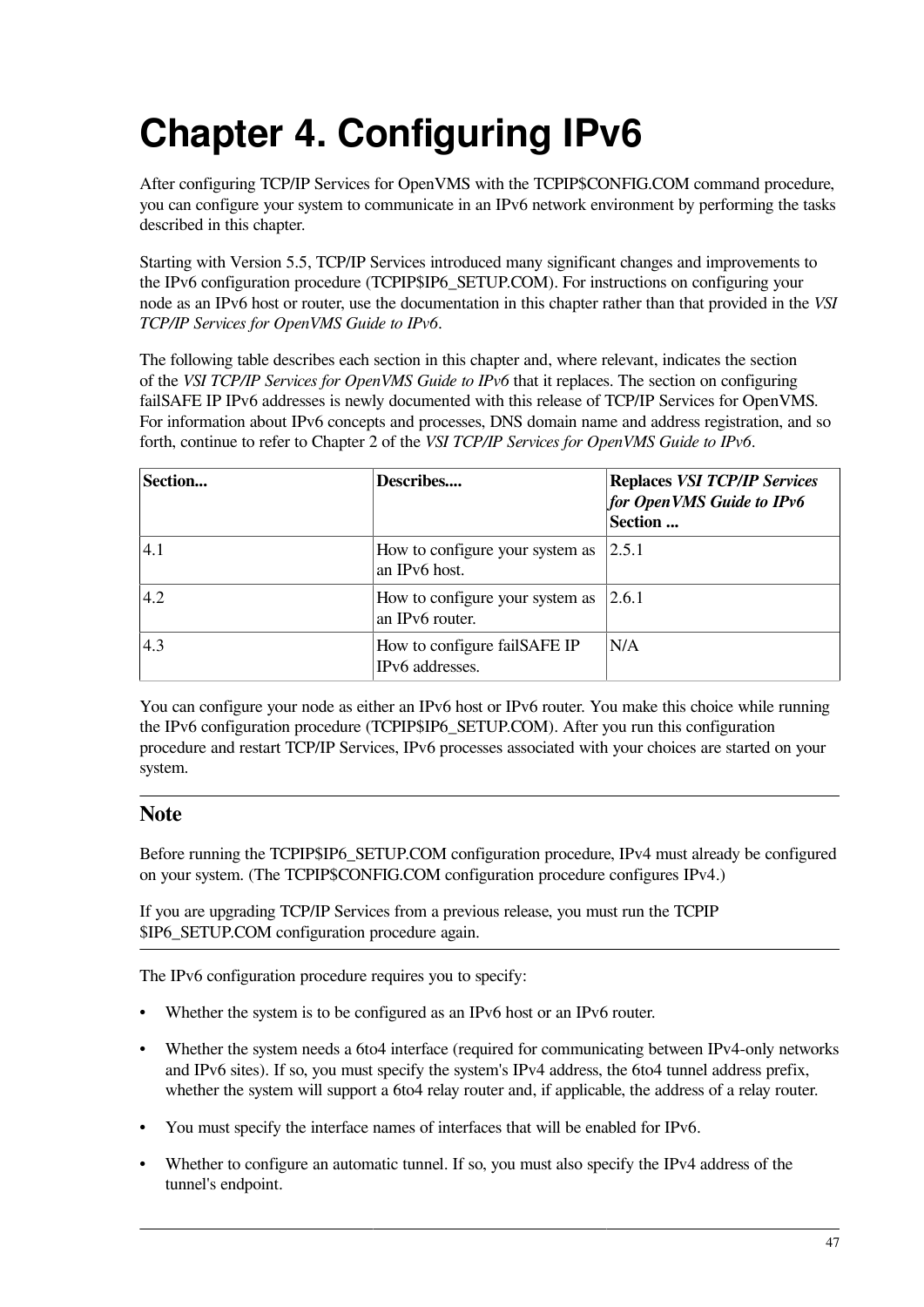- You must specify whether the system requires IPv6-over-IPv4 tunnels. For each tunnel, you need to supply the tunnel's source IPv4 address, the tunnel's destination IPv4 address, and the address prefix for the IPv6-over-IPv4 tunnel. You can create multiple IPv6-over-IPv4 tunnels.
- Whether the system requires IPv6-over-IPv6 tunnels. For each tunnel, you must supply the tunnel's source IPv6 address, the tunnel's destination IPv6 address, and the address prefix for the IPv6-over-IPv6 tunnel. You can create multiple IPv6-over-IPv6 tunnels.
- Whether the system requires manual IPv6 routes. For each route, you must supply the address prefix of the destination IPv6 network, the interface to use to send traffic for the route, and the link-local IPv6 address of the first router in the path or the IPv4-compatible IPv6 address of the automatic tunnel to use. You can create multiple manual IPv6 routes.
- For an IPv6 router, you also must specify:
	- Whether to enable the RIPng protocol on each interface.
	- Whether to advertise an IPv6 address prefix on each interface and, if so, the IPv6 address prefix.
	- For each tunnel you create, whether to enable the RIPng protocol on the tunnel, whether to advertise an IPv6 address prefix on the tunnel interface, and if so, the IPv6 address prefix.
	- For each manual route you create, the interface to use to forward traffic to the remote IPv6 network.

After you use the TCPIP\$IP6 SETUP.COM configuration procedure to configure your system as an IPv6 host or router, you can optionally configure your system as a BIND server (see the *VSI TCP/IP Services for OpenVMS Guide to IPv6*). In addition, you can configure failSAFE IP IPv6 addresses, as explained in [Section](#page-65-0) 4.3.

Once you configure IPv6 using the TCPIP\$IP6\_SETUP.COM configuration procedure, you must enable IPv6 on your system by shutting down and restarting TCP/IP Services.

You can make other changes to your IPv6 configuration later. Chapter 4 of the *VSI TCP/IP Services for OpenVMS Guide to IPv6* describes how to make further changes.

## <span id="page-55-0"></span>**4.1. Configuring an IPv6 Host**

To configure your system as an IPv6 host, do the following:

1. Invoke the TCPIP\$IP6\_SETUP.COM configuration procedure by entering the following command:

\$ @SYS\$MANAGER:TCPIP\$IP6\_SETUP

The procedure displays information about the IPv6 network configuration procedure and tells you that you can configure the system as either an IPv6 host or an IPv6 router.

2. Choose to configure the system as an IPv6 host by taking the default to the following prompt (press Enter or enter NO):

Configure this system as an IPv6 router? [NO]:

3. At the following prompt, indicate whether you want to configure a 6to4 interface:

Configure a 6to4 interface? [NO]: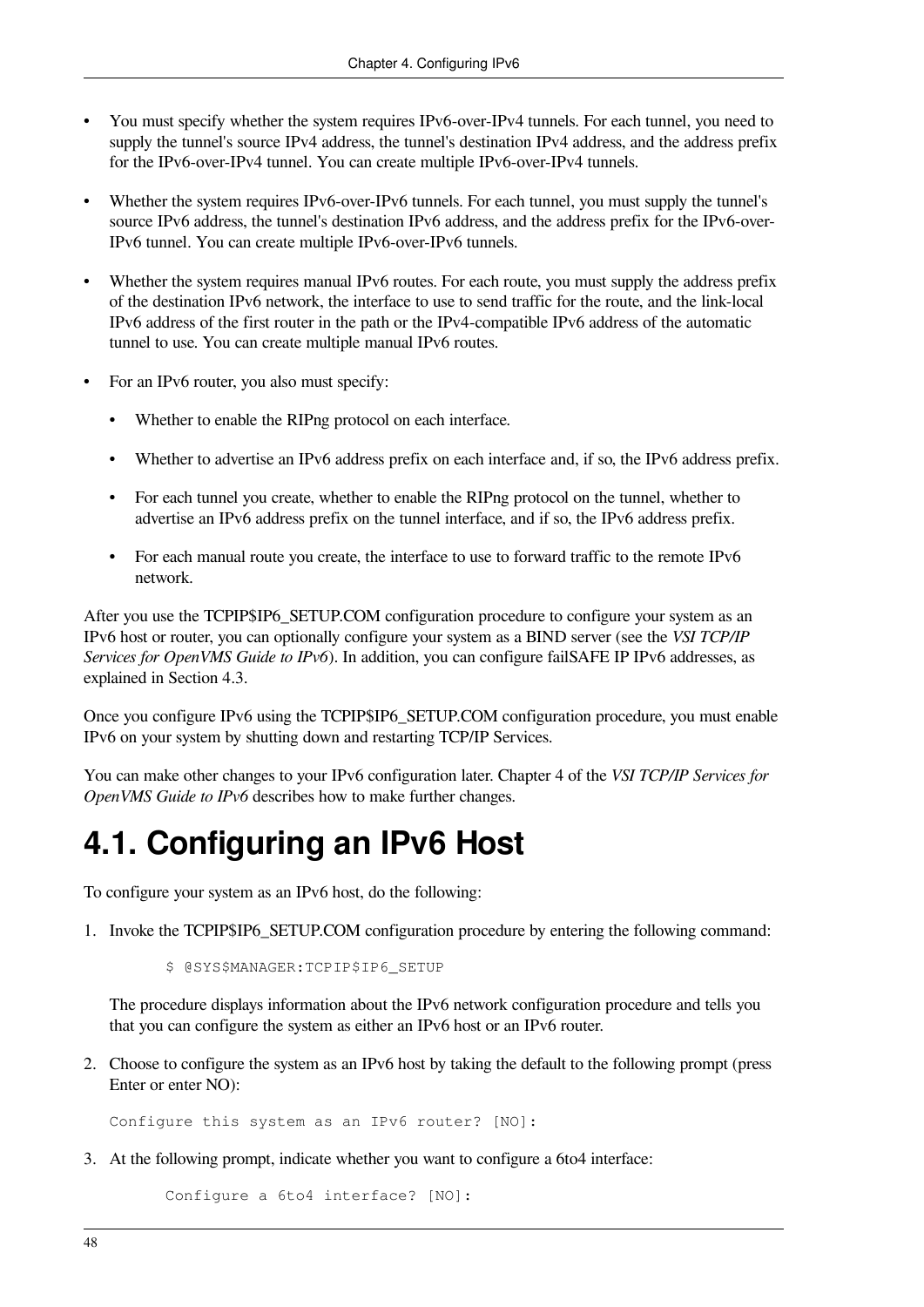A 6to4 interface is needed if this host is connected to an IPv4-only network and needs to communicate with other 6to4 or native IPv6 sites. If this system is a host within a 6to4 site, do not create a 6to4 interface; a 6to4 address is automatically configured on this system using standard IPv6 mechanisms.

If you do not want to configure a 6to4 interface, press Enter. The configuration procedure continues at step 8.

If you want to configure a 6to4 interface, enter YES. The configuration procedure then displays the 6to4 tunnel interface:

```
 The 6to4 tunnel is: TN1
```
You are prompted to enter information about the interface in subsequent steps.

4. Enter this host's IPv4 address:

```
 Enter this node's IPv4 address to use when generating your site's
 6to4 prefix:
```
Enter the IPv4 address in dotted-decimal format ( *d.d.d.d*). The configuration procedure automatically generates a 6to4 site prefix based on the IPv4 address entered, and displays the prefix as in the following example:

Your 6to4 site prefix is: 2002:*x*:*x*::/48

5. Enter the address prefix for the 6to4 tunnel in response to the following prompt:

 Enter an address prefix to use on interface TN1 [2002:*x*:*x*::/64]

To accept the IPv6 address prefix generated in step 4, take the default.

#### **Note**

The high-order 48 bits of the 6to4 address prefix must be the same as your 6to4 site prefix.

6. Indicate whether you want to configure a 6to4 relay router:

Configure a 6to4 relay router? [NO]:

A relay router is needed to connect your system to native IPv6 sites. If you do not configure a relay router, your system can connect to other 6to4 sites but not to native IPv6 sites.

If you do not want to configure a 6to4 relay router, press Enter. The configuration procedure continues at step 8.

If you want to configure a 6to4 relay router, enter YES.

7. Specify the address of a relay router:

 Enter the 6to4 address of a 6to4 relay router [2002:C058:6301::]:

The address of the default relay router is displayed. To use the default, press Enter. Otherwise, enter the 6to4 unicast address of a 6to4 relay router.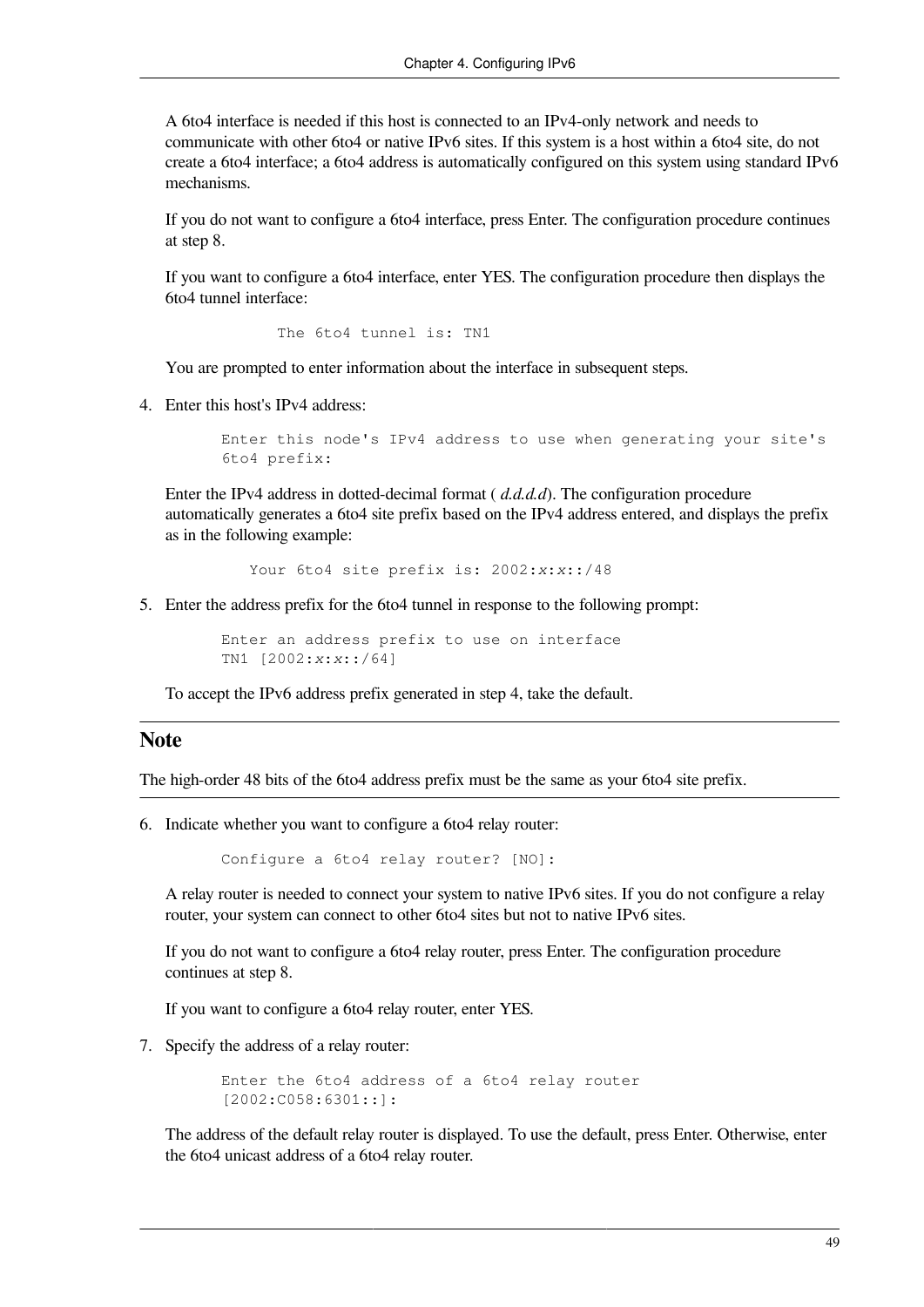8. For each interface on your system, the configuration procedure asks whether you want to enable IPv6 on that interface, as in the following example, where *ddn* is the interface name (such as WE0):

```
 Enable IPv6 on interface ddn? [YES]:
```
If you want to enable IPv6 on this interface, press Enter; if you do not, enter NO.

If your system has multiple interfaces, the procedure repeats this question for each interface.

9. Indicate whether you want to configure an automatic tunnel:

Configure an IPv6 over IPv4 automatic tunnel interface? [NO]:

If you do not want to configure an automatic tunnel, press Enter; the procedure continues at step 11. If you want to configure an automatic tunnel, enter YES; the procedure displays the automatic tunnel interface as in the following example. In step 10, the procedure prompts you for the tunnel's address.

The automatic tunnel is: TN0

#### **Note**

Because of potential IPv4-compatible address routing problems, VSI recommends that you avoid using automatic tunnels.

10. Enter the IPv4 address to use when constructing the automatic tunnel's endpoint:

 Enter this node's IPv4 address to use when creating your automatic tunnel:

Enter the IPv4 address in dotted-decimal format (*d.d.d.d*).

11. The configuration procedure asks whether you want to create an IPv6-over-IPv4 configured tunnel:

Create IPv6 over IPv4 configured tunnels? [NO]:

If you want to create an IPv6-over-IPv4 configured tunnel, enter YES. You are prompted for information about this tunnel in subsequent steps.

If you do not want to create an IPv6-over-IPv4 configured tunnel, press Enter; the procedure continues at step 16.

12. Enter the tunnel's source IPv4 address in response to the following prompt:

Enter the source IPv4 address of tunnel IT*n*:

Enter the tunnel's source IPv4 address in the dotted-decimal format (*d.d.d.d*).

13. Enter the tunnel's destination IPv4 address in response to the following prompt:

Enter the destination IPv4 address of tunnel IT*n*:

Enter the tunnel's destination IPv4 address in dotted-decimal format *d.d.d.d*. The tunnel's destination address must differ from the source address entered in step 12.

14. Enter an address prefix to use on the tunnel interface:

Enter an address prefix to use on interface IT*n* [DONE]: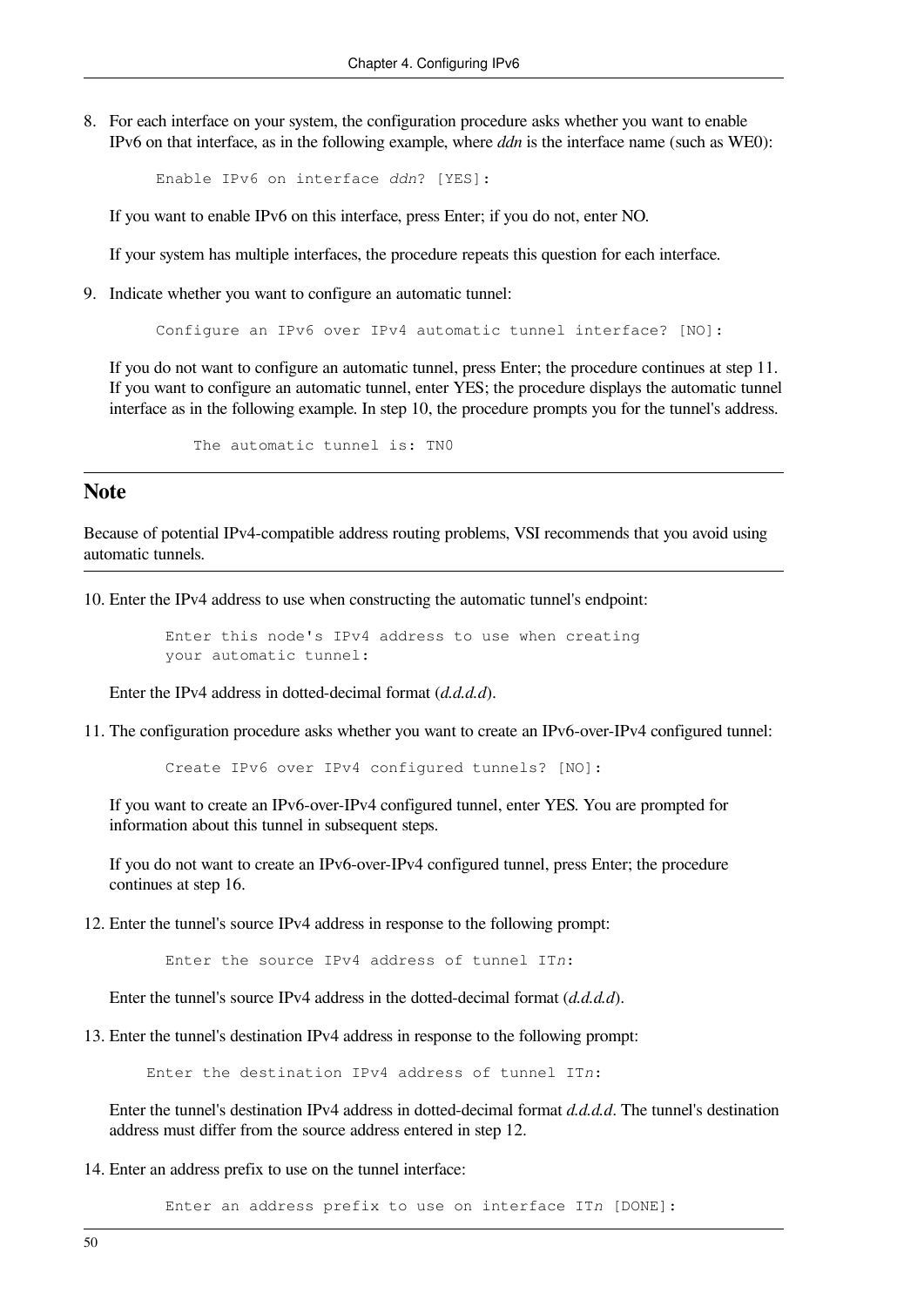If a router is not advertising a global address prefix on this tunnel interface, enter a 64-bit address prefix. You can configure multiple address prefixes for this configured tunnel. You are prompted for additional address prefixes until you enter DONE.

If you do not want the host to use an IPv6 address prefix on the tunnel interface, press Enter.

15. The configuration procedure asks whether you want to create another IPv6-over-IPv4 configured tunnel:

Create another IPv6 over IPv4 configured tunnel? [NO]:

If you want to create another IPv6-over-IPv4 configured tunnel, enter YES. The procedure repeats steps 12 through 14 for each additional configured tunnel you choose to create.

If you do not want to create another IPv6-over-IPv4 configured tunnel, press Enter. The procedure continues at step 16.

16. Indicate whether you want to create an IPv6-over-IPv6 configured tunnel:

Create IPv6 over IPv6 configured tunnels? [NO]:

If you want to create an IPv6-over-IPv6 configured tunnel, enter YES. You are prompted to enter information about this tunnel in subsequent steps.

If you do not want to create an IPv6-over-IPv6 configured tunnel, press Enter; the configuration procedure continues at step 21.

17. Enter the tunnel's source IPv6 address in response to the following prompt:

Enter the source IPv6 address of tunnel IT*n*:

Enter the tunnel's source IPv6 address in the dotted-decimal format (*d.d.d.d*).

18. Enter the IPv6-over-IPv6 tunnel's destination IPv6 address in response to the following prompt:

Enter the destination IPv6 address of tunnel IT*n*:

Enter an IPv6 address in dotted-decimal format *d.d.d.d*. The tunnel's destination address must differ from the source address entered in step 17.

19. Enter an address prefix to use on the tunnel interface:

Enter an address prefix to use on interface IT*n* [DONE]:

If a router is not advertising a global address prefix on this tunnel interface, enter a 64-bit address prefix. You can configure multiple address prefixes for this configured tunnel. You are prompted for additional address prefixes until you enter DONE.

If you do not want the host to use an IPv6 address prefix on the tunnel interface, press Enter.

20. The configuration procedure asks whether you want to create another IPv6-over-IPv6 configured tunnel:

Create another IPv6 over IPv6 configured tunnel? [NO]:

If you want to create another IPv6-over-IPv6 configured tunnel, enter YES. The procedure repeats steps 17 through 19 for each additional configured tunnel you choose to create.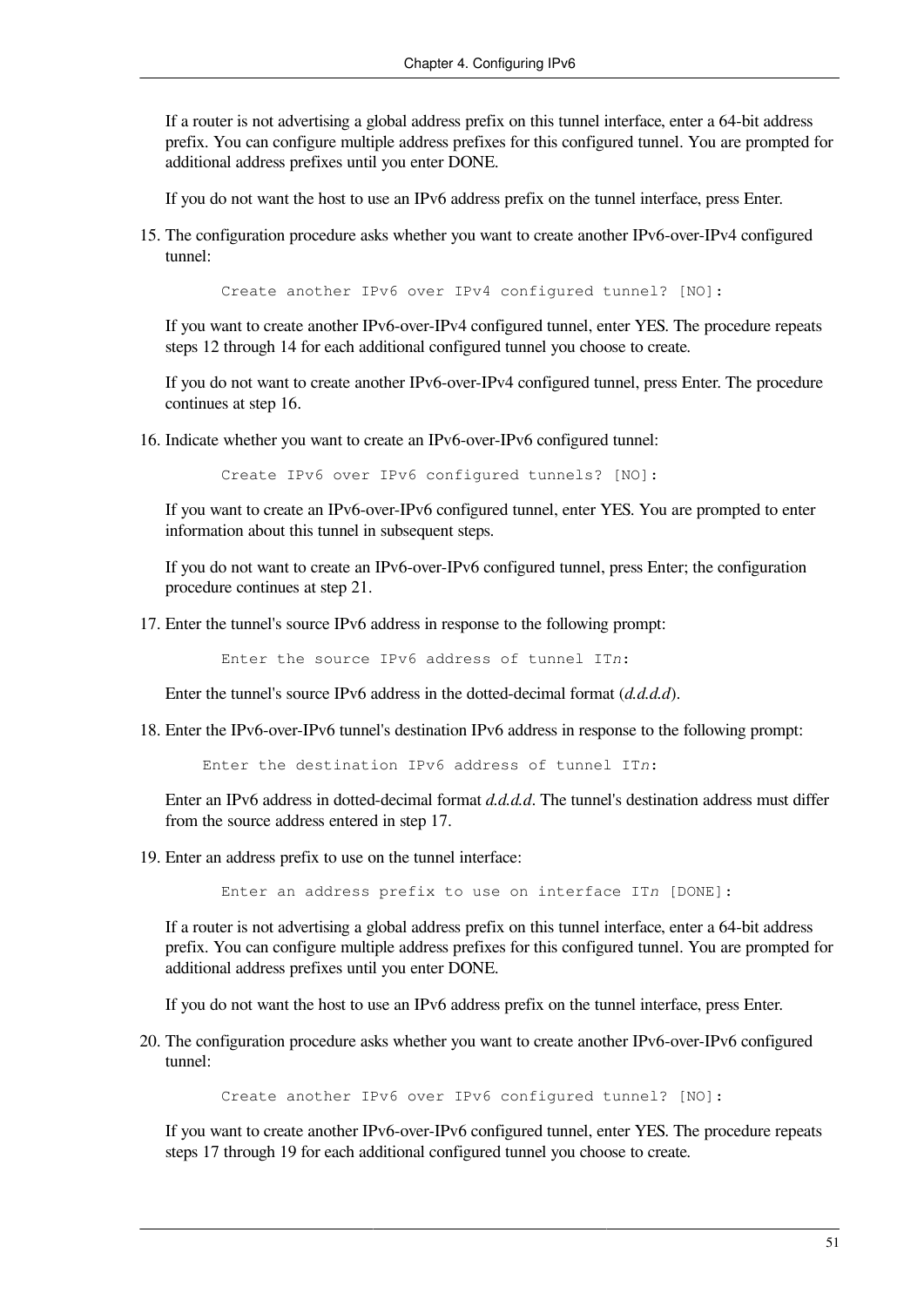If you do not want to create another IPv6-over-IPv6 configured tunnel, press Enter.

21. The procedure asks whether you want to configure manual IPv6 routes.

Configure manual IPv6 routes? [NO]:

If you want to configure a manual IPv6 route to an adjacent router or remote IPv6 network, enter YES; subsequent prompts ask you for information about the route. Otherwise, press Enter; the configuration procedure continues at step 26.

22. Indicate the address prefix of a destination IPv6 network:

Enter the destination network address prefix:

Enter the IPv6 address prefix of the destination IPv6 network, or enter DEFAULT for the default route.

23. Enter the name of the interface through which you will send traffic to the remote IPv6 network:

Enter interface to use when forwarding messages:

24. Enter the link-local IPv6 address of the first router in the path to the destination network. This address along with the IPv6 address prefix constitute the static routing table entry.

Enter the next node's IPv6 address:

If the next node is on the same link as this node or is reachable through a configured tunnel, enter the link-local address. If the next node is reachable through an automatic tunnel, enter the IPv4 compatible IPv6 address. For all other connections, enter the IPv6 address.

25. Indicate whether you want to define another manual route to an adjacent router or remote IPv6 network:

Configure another manual IPv6 route? [NO]:

If you want to define another manual route, enter YES. The configuration procedure repeats steps 22 through 24 for each additional manual IPv6 route you choose to define. If you do not want to define another manual route, press Enter.

26. At this point, the configuration procedure displays a summary of your new IPv6 host configuration, as shown in the following example:

```
 You configured this node as an IPv6 host with the
    following:
 Daemons:
  ND6HOST Dynamic Updates Disabled
 Interfaces:
 WE0 Dynamic Address Configuration Enabled
  TN1 6to4 Tunneling Enabled using 5.6.7.8
           Prefix 2002:506:708::/64
           Relay Router 2002:90A:B0C:1::1
 Manual Routes:
 2002::/16 TN1 FE80::5.6.7.8
  DEFAULT TN1 2002:90A:B0C:1::1
```
27. The configuration procedure asks whether you want to create a new host configuration file based on the choices you have made: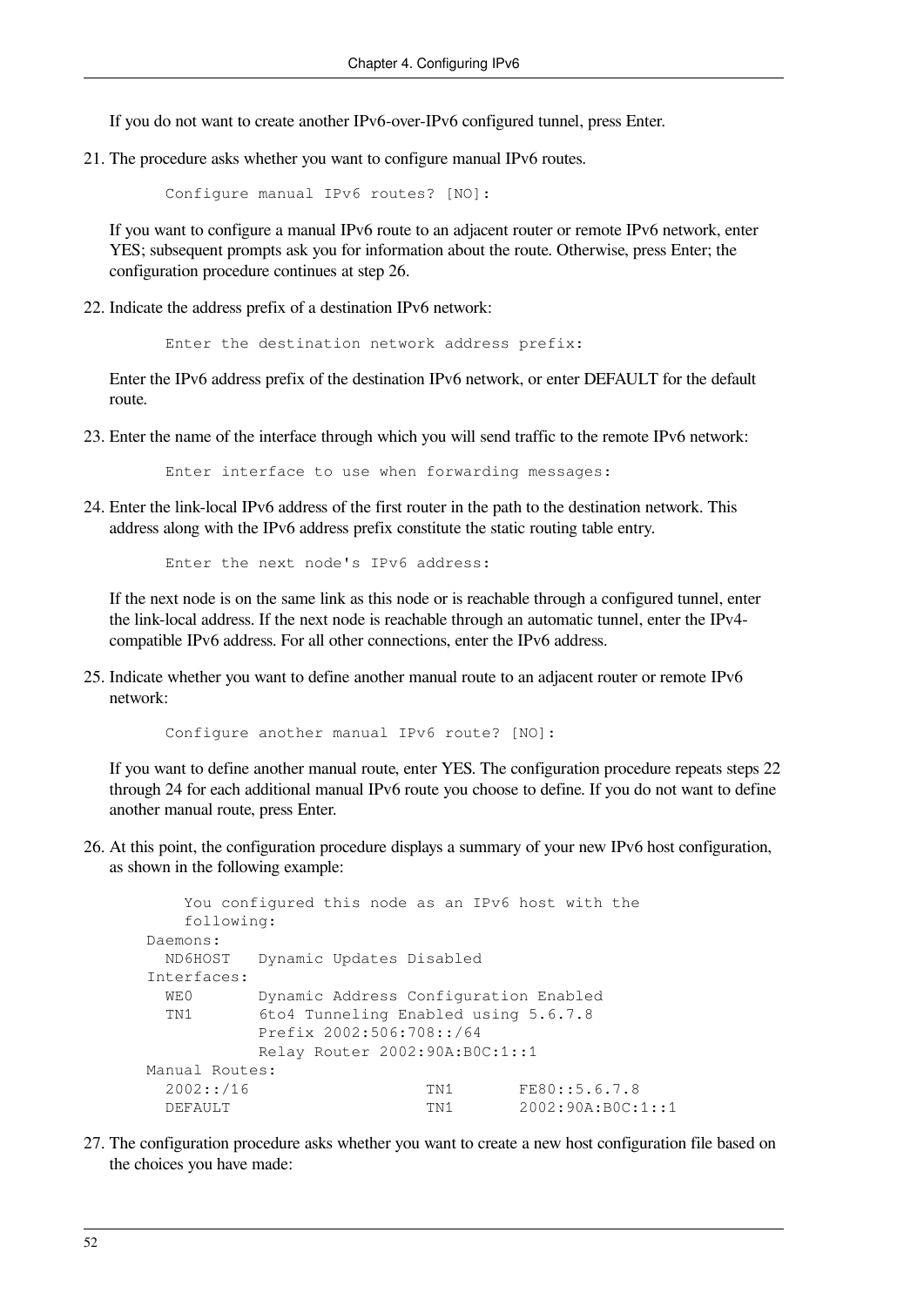Create new IPv6 network configuration files? [YES]:

If you are not satisfied with the configuration, enter NO; the configuration procedure ends immediately without changing the current IPv6 network configuration.

If you are satisfied with the configuration, press Enter. The configuration procedure creates a new host configuration file and displays the following information:

```
 A new IPv6 configuration file, SYS$SYSTEM:TCPIP
$INET6_CONFIG.DAT,
      has been created. The previous configuration file (if any) has
 been
      renamed to SYS$SYSTEM:TCPIP$INET6_CONFIG.DAT_OLD.
      This new IPv6 network configuration will become active the next 
 time
      TCP/IP Services for OpenVMS is started.
```
### <span id="page-60-0"></span>**4.2. Configuring an IPv6 Router**

To configure your system as an IPv6 router, follow the steps provided in this section.

1. Invoke the TCPIP\$IP6\_SETUP.COM configuration procedure by entering the following command:

\$ @SYS\$MANAGER:TCPIP\$IP6\_SETUP

The procedure displays information about the IPv6 network configuration procedure and tells you that you can configure the system as either an IPv6 host or an IPv6 router.

2. Choose to configure the system as an IPv6 router by entering YES at the following prompt:

Configure this system as an IPv6 router? [NO]:

3. Indicate whether you want to configure a 6to4 interface:

Configure a 6to4 interface? [NO]:

A 6to4 interface is needed to configure a border router. If you do not want to configure a 6to4 interface, press Enter. The configuration procedure continues at step 7.

If you want to configure a 6to4 interface, enter YES. The configuration procedure then displays the 6to4 tunnel interface:

The 6to4 tunnel is: TN1

You are prompted to enter information about the interface in subsequent steps.

4. Enter the node's IPv4 address in response to the following prompt:

 Enter this node's IPv4 address to use when generating your site's 6to4 prefix:

Enter the IPv4 address in dotted-decimal format (*d.d.d.d*). The configuration procedure automatically generates a 6to4 site prefix based on the IPv4 address entered, and displays the prefix as in the following example:

Your 6to4 site prefix is: 2002:*x*:*x*::/48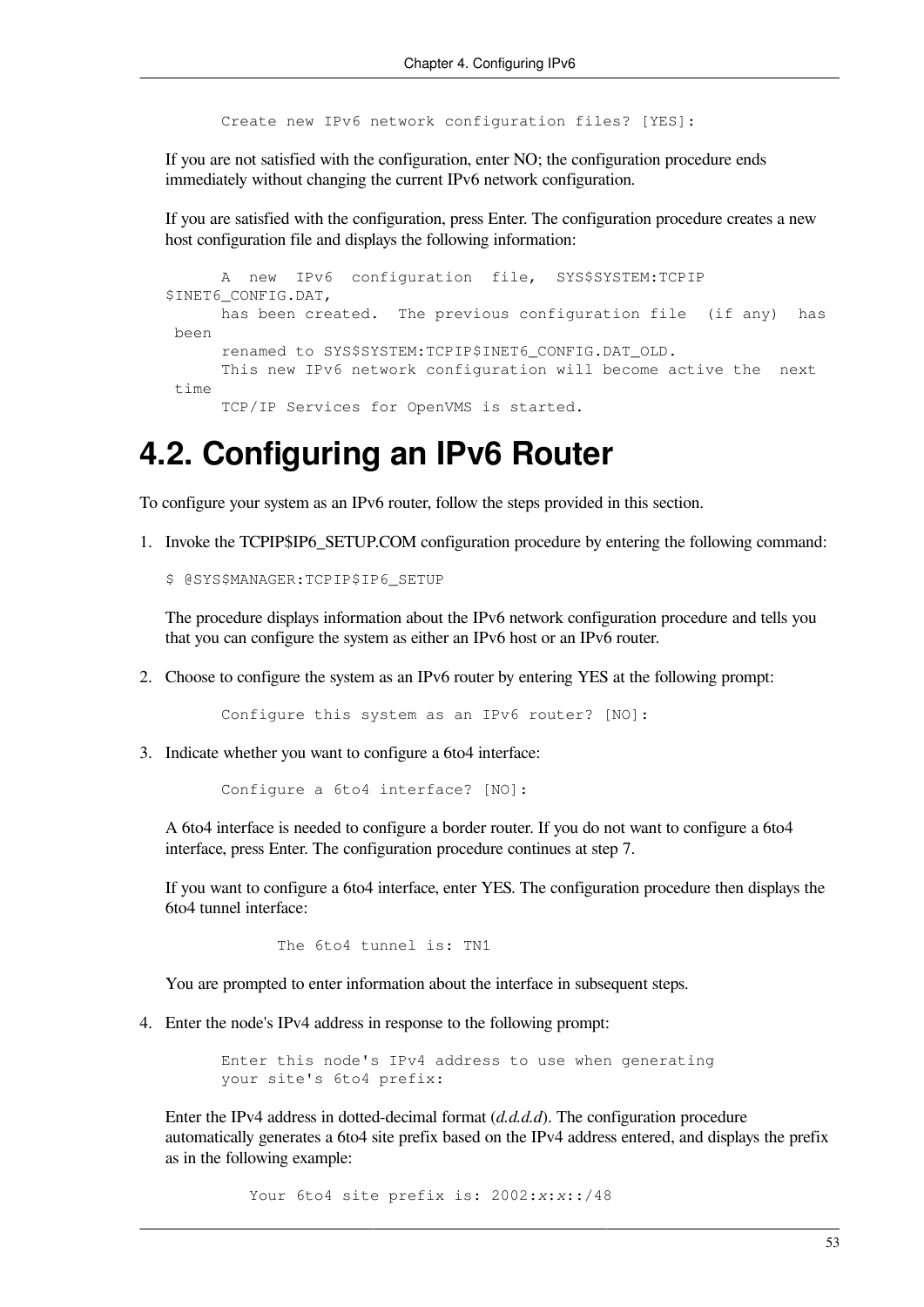This site prefix is advertised to hosts on the interfaces attached to the IPv6 site. This address must be a valid, globally unique IPv4 address configured on the router's interface to the IPv4 network.

5. The configuration procedure asks whether you want this system to function as a 6to4 relay router:

```
 Configure a 6to4 relay router? [NO]:
```
If hosts in this border router's 6to4 site need to communicate with native IPv6 sites (IPv6 only), configure this system as a 6to4 relay router. Enter YES.

If you do not want the system to function as a 6to4 relay router, press Enter. The configuration procedure continues at step 7.

6. Specify the address of a relay router:

```
 Enter 6to4 address of a 6to4 relay router
 [2002:C058:6301::]:
```
The address of the default relay router is displayed. To use the default, press Enter. Otherwise, enter the 6to4 unicast address of a 6to4 relay router.

7. For each interface on your system, the procedure asks whether you want to enable IPv6 on that interface, as in the following example, where *ddn* is the interface name (such as WE0):

```
 Enable IPv6 on interface ddn [YES]?
```
If you want to enable IPv6 on this interface, press Enter; if not, enter NO.

For each interface on your system, the configuration procedure repeats steps 7 through 9.

8. Indicate whether you want the router to run the RIPng protocol on the designated interface:

```
 Enable RIPng on interface ddn? [YES]:
```
The RIPng protocol allows this router to exchange IPv6 routes with other routers. If you want the router to run the RIPng protocol, press Enter; otherwise, enter NO.

9. The configuration procedure asks whether you want the router to advertise an IPv6 address prefix on the designated interface:

```
 Enter an address prefix to advertise on interface
 ddn [DONE]:
```
If you want the router to advertise an IPv6 address prefix, enter a 64-bit address prefix for the interface. You can configure multiple address prefixes for this interface. You are prompted for additional address prefixes until you enter DONE.

If you do not want the router to advertise an IPv6 address prefix on the designated interface, enter DONE.

10. Indicate whether you want to configure an automatic tunnel:

```
 Configure an IPv6 over IPv4 automatic tunnel interface? [NO]:
```
If you do not want to configure an automatic tunnel, press Enter. The configuration procedure continues at step 12.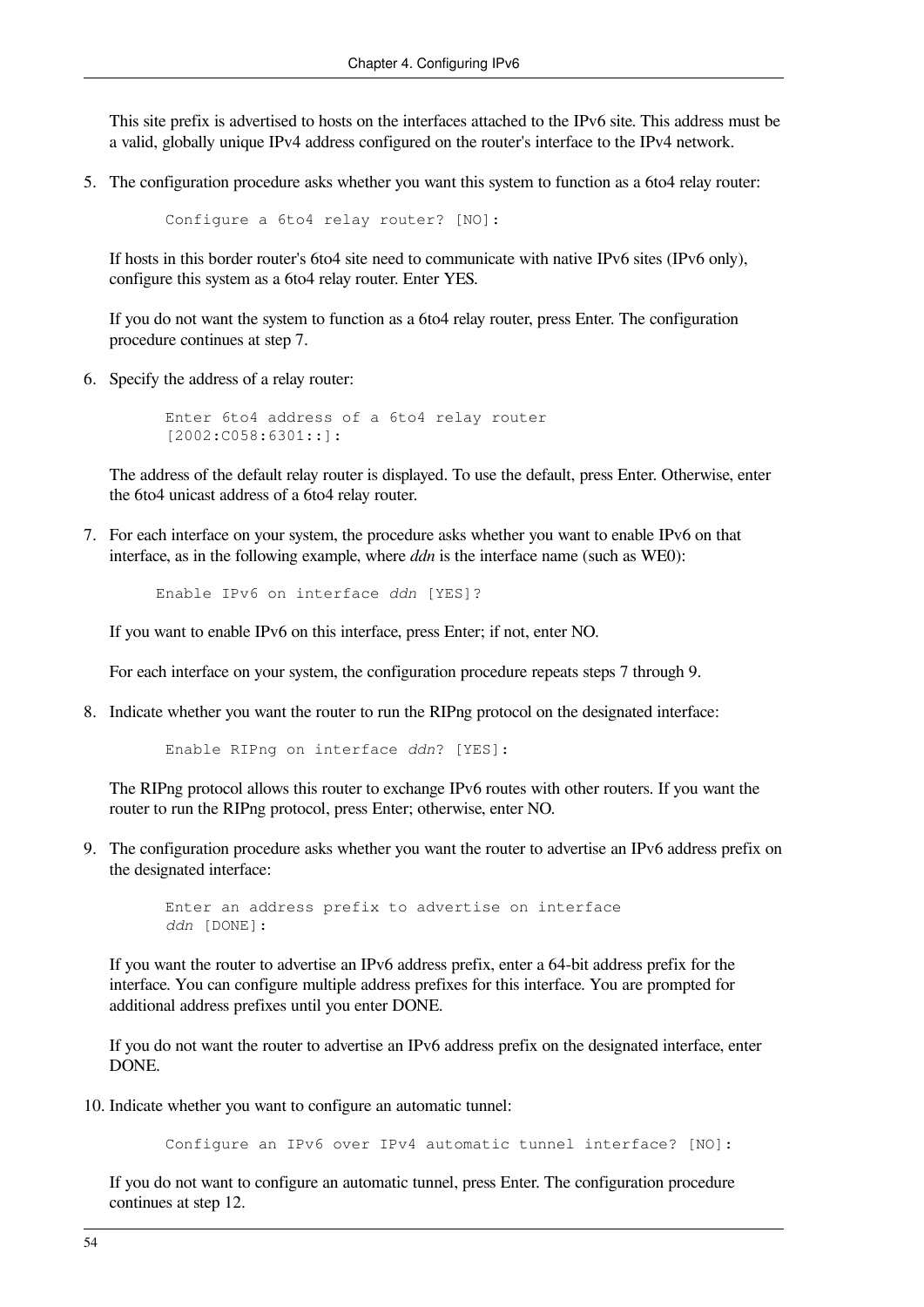If you want to configure an automatic tunnel, enter YES; the procedure displays the automatic tunnel interface as in the following example, and in the next step prompts you for the tunnel's address.

```
 The automatic tunnel is: TN0
```
#### **Note**

Because of potential IPv4-compatible address routing problems, VSI recommends that you avoid using automatic tunnels.

11. Enter the IPv4 address to use when constructing the automatic tunnel's endpoint:

 Enter the IPv4 address to use when creating your automatic tunnel:

Enter the IPv4 address in dotted-decimal format (*d.d.d.d*).

12. The configuration procedure asks whether you want to create an IPv6-over-IPv4 configured tunnel:

Create IPv6 over IPv4 configured tunnels? [NO]:

If you want to create an IPv6-over-IPv4 configured tunnel, enter YES. You are prompted for information about this tunnel in subsequent steps.

If you do not want to create an IPv6-over-IPv4 configured tunnel, press Enter; the procedure continues at step 18.

13. Enter the tunnel's source IPv4 address:

Enter the source IPv4 address of tunnel IT*n*:

Enter the tunnel's source IPv4 address in the dotted-decimal format (*d.d.d.d*).

14. Enter the tunnel's destination IPv4 address in response to the following prompt:

Enter the destination IPv4 address of tunnel IT*n*:

Enter an IPv4 address in dotted-decimal format *d.d.d.d*. The tunnel's destination address must differ from the source address entered in step 13.

15. Indicate whether you want to enable the RIPng protocol:

Enable RIPng on interface IT*n*? [YES]:

The RIPng protocol allows this router to exchange IPv6 routes with other routers. If you want to enable the RIPng protocol on the tunnel interface, press Enter; if you do not, enter NO.

16. Indicate whether you want the router to advertise an IPv6 address prefix on the tunnel interface:

Enter an address prefix to advertise on interface IT*n*? [DONE]:

If you want the router to advertise an IPv6 address prefix, enter a 64-bit address prefix for the designated interface. You can configure multiple address prefixes for this interface. You are prompted for additional address prefixes until you enter DONE.

If you do not want the router to use an IPv6 address prefix on the tunnel interface, enter DONE.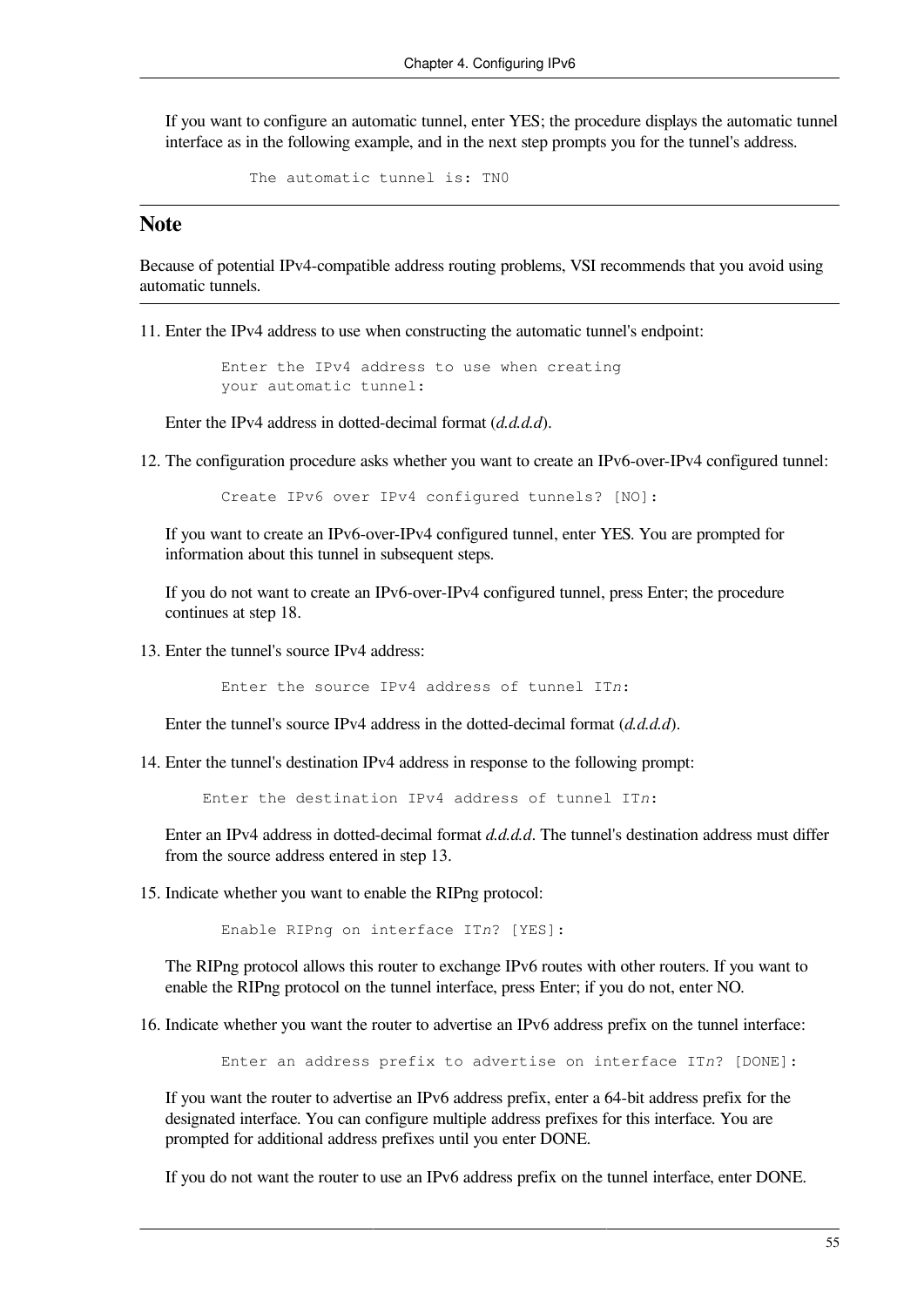17. The configuration procedure asks whether you want to create another IPv6-over-IPv4 configured tunnel:

Create another IPv6 over IPv4 configured tunnel? [NO]:

If you want to create another IPv6-over-IPv4 configured tunnel, enter YES. The procedure repeats steps 13 through 16 for each additional configured tunnel you choose to create.

If you do not want to create another IPv6-over-IPv4 configured tunnel, press Enter.

18. The procedure asks whether you want to create an IPv6-over-IPv6 configured tunnel:

Create IPv6 over IPv6 configured tunnels? [NO]:

If you want to create an IPv6-over-IPv6 configured tunnel, enter YES. You are prompted to enter information about this tunnel in subsequent steps.

If you do not want to create an IPv6-over-IPv6 configured tunnel, press Enter; the configuration procedure continues at step 24.

19. Enter the tunnel's source IPv6 address in response to the following prompt:

Enter the source IPv6 address of tunnel IT*n*:

Enter the tunnel's source IPv6 address in the dotted-decimal format (*d.d.d.d*).

20. Enter the IPv6-over-IPv6 tunnel's destination IPv6 address in response to the following prompt:

Enter the destination IPv6 address of tunnel IT*n*:

Enter an IPv6 address in dotted-decimal format *d.d.d.d*. The tunnel's destination address must differ from the source address entered in step 19.

21. Indicate whether you want to enable the RIPng protocol on the interface:

Enable RIPng on interface IT*n*? [YES]:

The RIPng protocol allows this router to exchange IPv6 routes with other routers. Press Enter if you want to enable the RIPng protocol on this interface; enter NO if you do not.

22. Indicate whether you want the router to advertise an IPv6 address prefix on the tunnel interface:

Enter an address prefix to advertise on interface IT*n*? [DONE]:

If you want the router to advertise an IPv6 address prefix, enter a 64-bit address prefix for the designated interface. You can configure multiple address prefixes for this interface. You are prompted for additional address prefixes until you enter DONE.

If you do not want the router to use an IPv6 address prefix on the tunnel interface, enter DONE.

23. You are asked whether you want to create another IPv6-over-IPv6 configured tunnel:

Create another IPv6 over IPv6 configured tunnel? [NO]:

If you want to create another IPv6-over-IPv6 configured tunnel, enter YES. The procedure repeats steps 19 through 22 for each additional configured tunnel you choose to create.

If you do not want to create another IPv6-over-IPv6 configured tunnel, press Enter.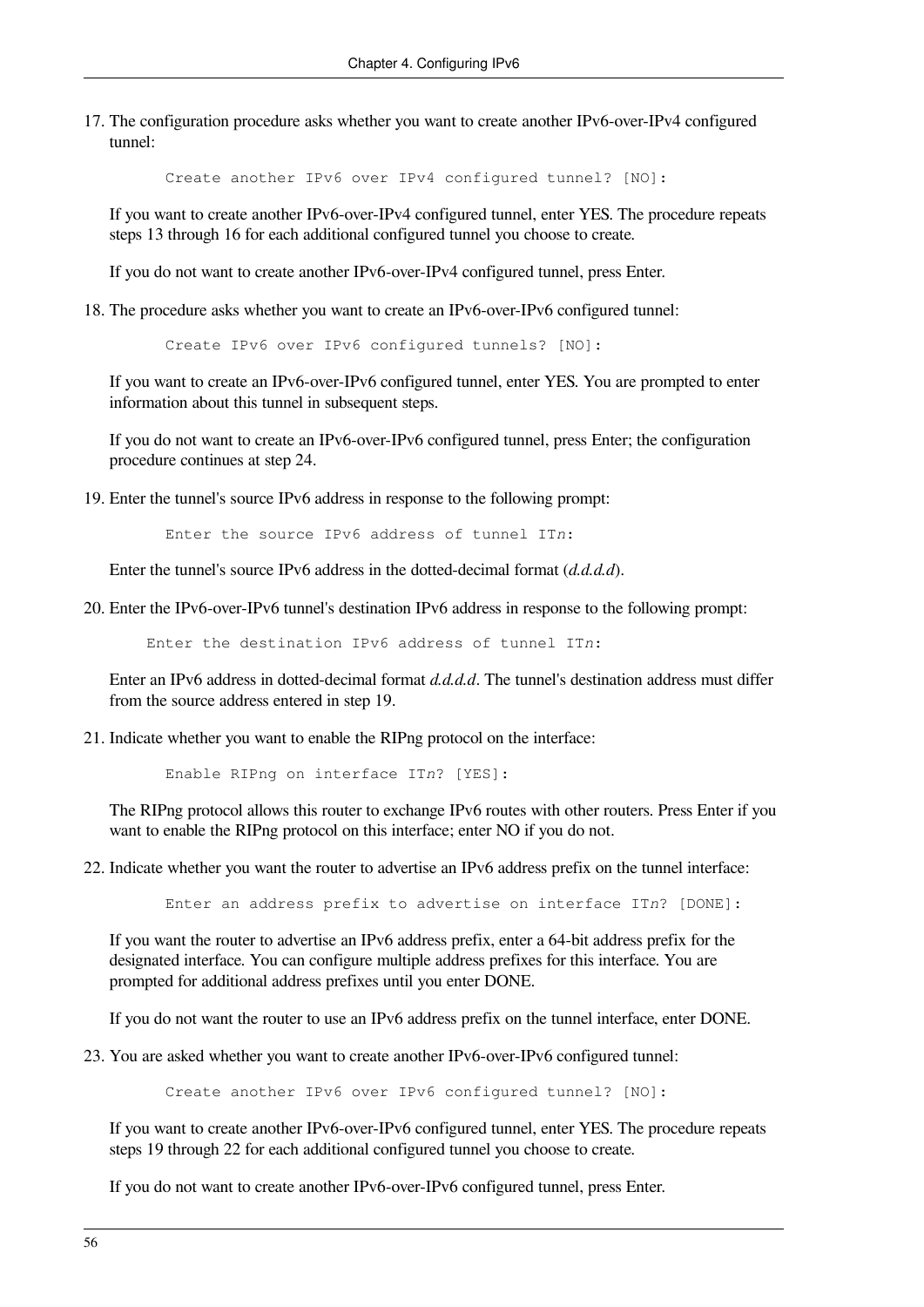24. Indicate whether you want to define manual routes to an adjacent router or remote IPv6 network:

Configure manual IPv6 routes? [NO]?

If you want to define a manual IPv6 route, enter YES. In subsequent steps, the procedure asks you to specify information for that route.

If you do not want to define manual routes, enter NO; the procedure continues at step 29.

25. Enter an address prefix of a destination IPv6 network:

Enter the destination network address prefix:

Enter the address prefix of the destination IPv6 network, or enter DEFAULT for the default route.

26. Enter the name of the interface through which you will send traffic to the remote IPv6 network:

Enter interface to use when forwarding messages:

27. The procedure asks you to enter the link-local IPv6 address of the first router in the path to the destination network. This address along with the IPv6 address prefix constitute the static routing table entry.

Enter the next node's IPv6 address:

If the next node is on the same link as this node or is reachable through a configured tunnel, enter the link-local address. If the next node is reachable through an automatic tunnel, enter the IPv4 compatible IPv6 address. For all other connections, enter the IPv6 address.

28. Indicate whether you want to configure another manual IPv6 route to an adjacent router or remote IPv6 network:

Configure another manual IPv6 route? [NO]:

If you want to configure another manual route, enter YES. The configuration procedure repeats steps 25 through 27 for each additional manual IPv6 route you choose to configure. If you do not want to configure another manual route, press Enter.

29. At this point, the configuration procedure displays a summary of your new IPv6 router configuration, as shown in the following example:

```
 You configured this node as an IPv6 router with the
    following:
 Daemons:
  IP6RTRD
 Interfaces:
 WEO RIP Enabled
   IT0 RIP Enabled
            Tunnel Source ::1
            Tunnel Destination ::2
            Prefix AAAA::/64
            Prefix BBBB::/64
   TN1 6to4 Tunneling Enabled using 1.2.3.4
            Relay Router 2002:C058:6301::
 Manual Routes:
   ::4/64 WE0 ::5
```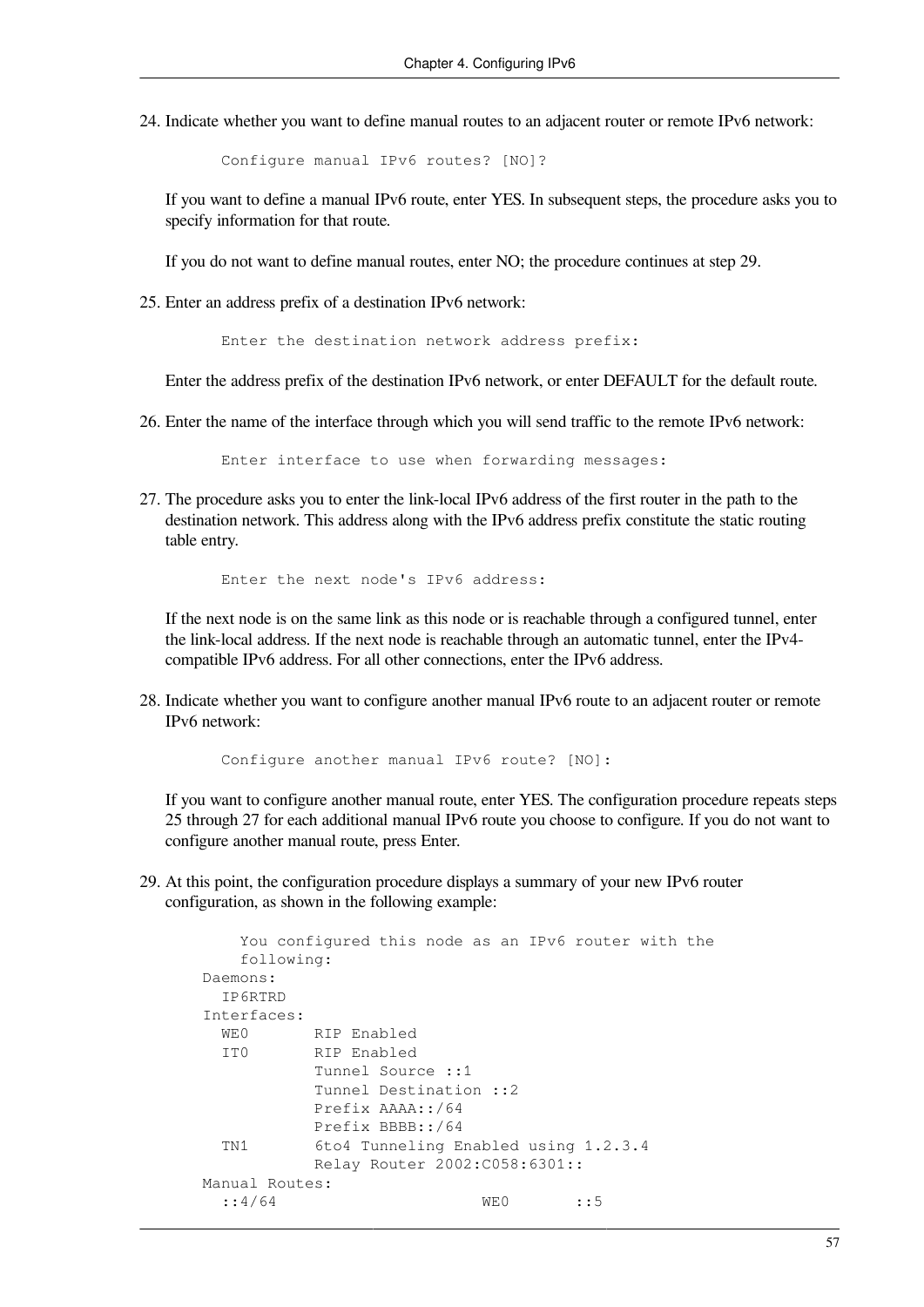30. The configuration procedure asks whether you want to create router configuration files based on the choices you have made:

Create new IPv6 network configuration files? [YES]:

If you are not satisfied with the configuration, enter NO; the configuration procedure ends immediately without changing the current IPv6 network configuration.

If you are satisfied with the configuration, press Enter. The configuration procedure creates new router configuration files and displays the following information:

```
 A new IPv6 configuration file, SYS$SYSTEM:TCPIP
$INET6_CONFIG.DAT,
      has been created. The previous configuration file (if any) has
 been
      renamed to SYS$SYSTEM:TCPIP$INET6_CONFIG.DAT_OLD.
      A new IPv6 configuration file, SYS$SYSTEM:TCPIP$IP6RTRD.CONF, has
      been created. The previous configuration file (if any) has been
      renamed to SYS$SYSTEM:TCPIP$IP6RTRD.CONF_OLD.
      This new IPv6 network configuration will become active the next 
time TCP/IP Services for OpenVMS is started.
```
## <span id="page-65-0"></span>**4.3. Configuring failSAFE IP IPv6 Addresses**

Standby failSAFE IP IPv6 addresses must be configured manually. IPv6 supports addresses with various scopes; only link-local addresses need to be configured with standby addresses. (Link-local addresses are those that have high-order bits with the hexadecimal value FE80.)

To configure standby failSAFE IP IPv6 addresses, follow these steps:

1. Determine the link-local IPv6 addresses that have been dynamically created on each interface by using the ifconfig command, as in the following example. The last line for each interface contains the IPv6 link-local address. Note that the IPv4 addresses have already been configured with standby addresses. (The instructions for configuring IPv4 standby addresses are given in [Section](#page-31-0) 3.4.4.4.)

```
$ ifconfig -a
IE0: flags=c43
<UP,BROADCAST,RUNNING,MULTICAST,SIMPLEX>
      failSAFE IP Addresses:
         inet 16.176.56.81 netmask fffffe00 broadcast 10.0.255.255 (on
 GRYFFIIE1)
     *inet 16.176.56.65 netmask ff000000 broadcast 16.255.255.255 ipmtu
  1500
     *inet6 fe80::202:a5ff:fe60:a368
IE1: flags=c43
<UP,BROADCAST,RUNNING,MULTICAST,SIMPLEX>
      failSAFE IP Addresses:
         inet 16.176.56.65 netmask fffffe00 broadcast 10.0.255.255 (on
  GRYFFIIE0)
     *inet 16.176.56.81 netmask fffffe00 broadcast 16.176.57.255 ipmtu
  1500
     *inet6 fe80::202:a5ff:fe60:a369
```
2. Create standby IPv6 addresses by executing the following commands, specifying the IPv6 addresses obtained in step 1: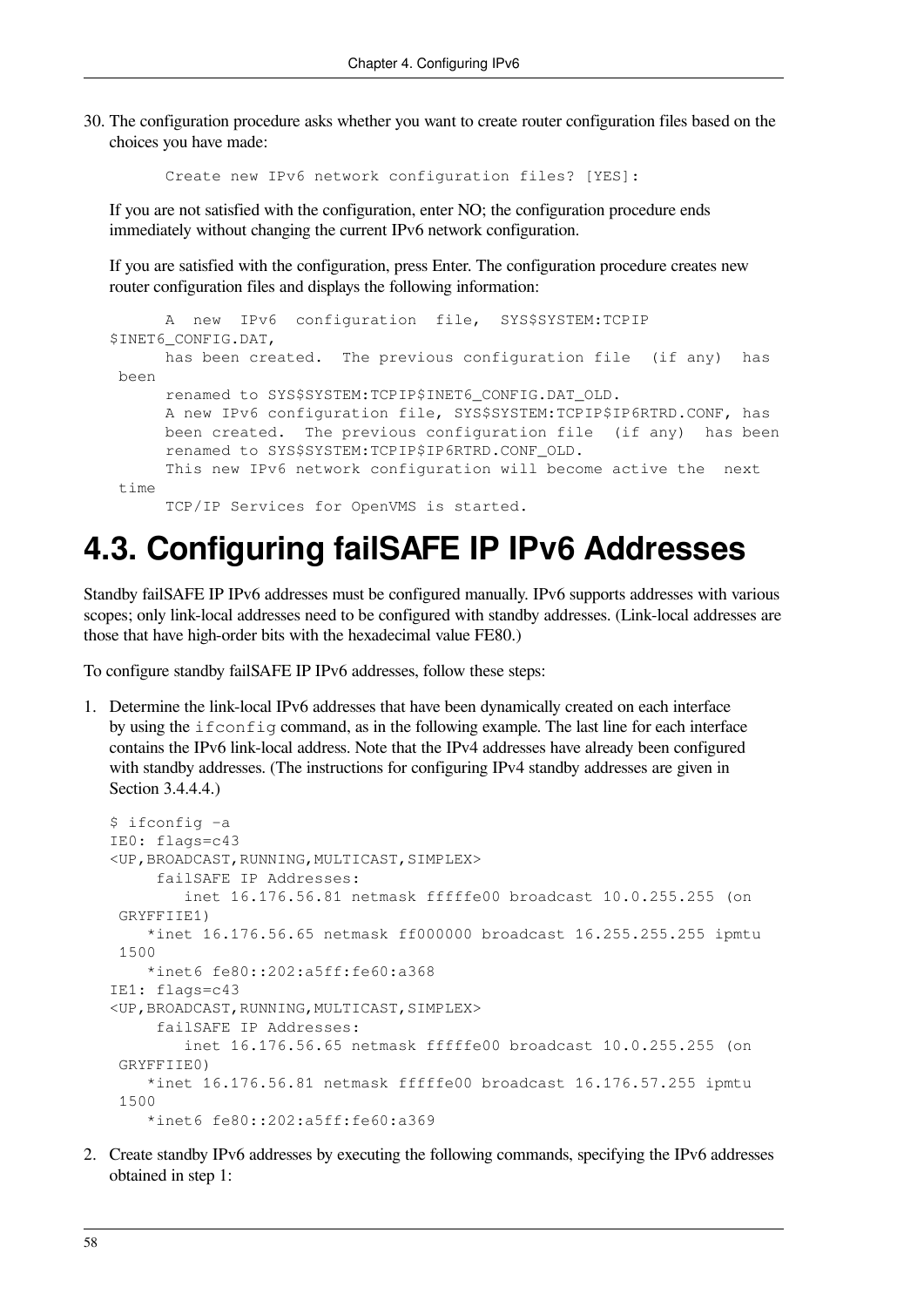\$ ifconfig ie1 inet6 alias fe80::202:a5ff:fe60:a368 \$ ifconfig ie0 inet6 alias fe80::202:a5ff:fe60:a369

In this example, the link-local IPv6 address configured on interface IE0 is added to IE1 as a standby. Similarly, the IPv6 address configured on interface IE1 is added to IE0 as a standby.

3. Restart the failSAFE IP service to make the configuration changes take effect (see [Section](#page-43-1) 3.6). To make the changes take effect each time TCP/IP Services starts, edit SYS\$STARTUP:TCPIP \$SYSTARTUP.COM and add the following commands, which include the same ifconfig commands specified in step 2:

```
$!$! IPv6 failSAFE Addresses
$!$ ifconfig ie1 inet6 alias fe80::202:a5ff:fe60:a368
$ ifconfig ie0 inet6 alias fe80::202:a5ff:fe60:a369
$!$! Restart failSAFE to pick up IPv6 address changes
$!$ @sys$startup:tcpip$failsafe_shutdown
$ @sys$startup:tcpip$failsafe_startup
$!
```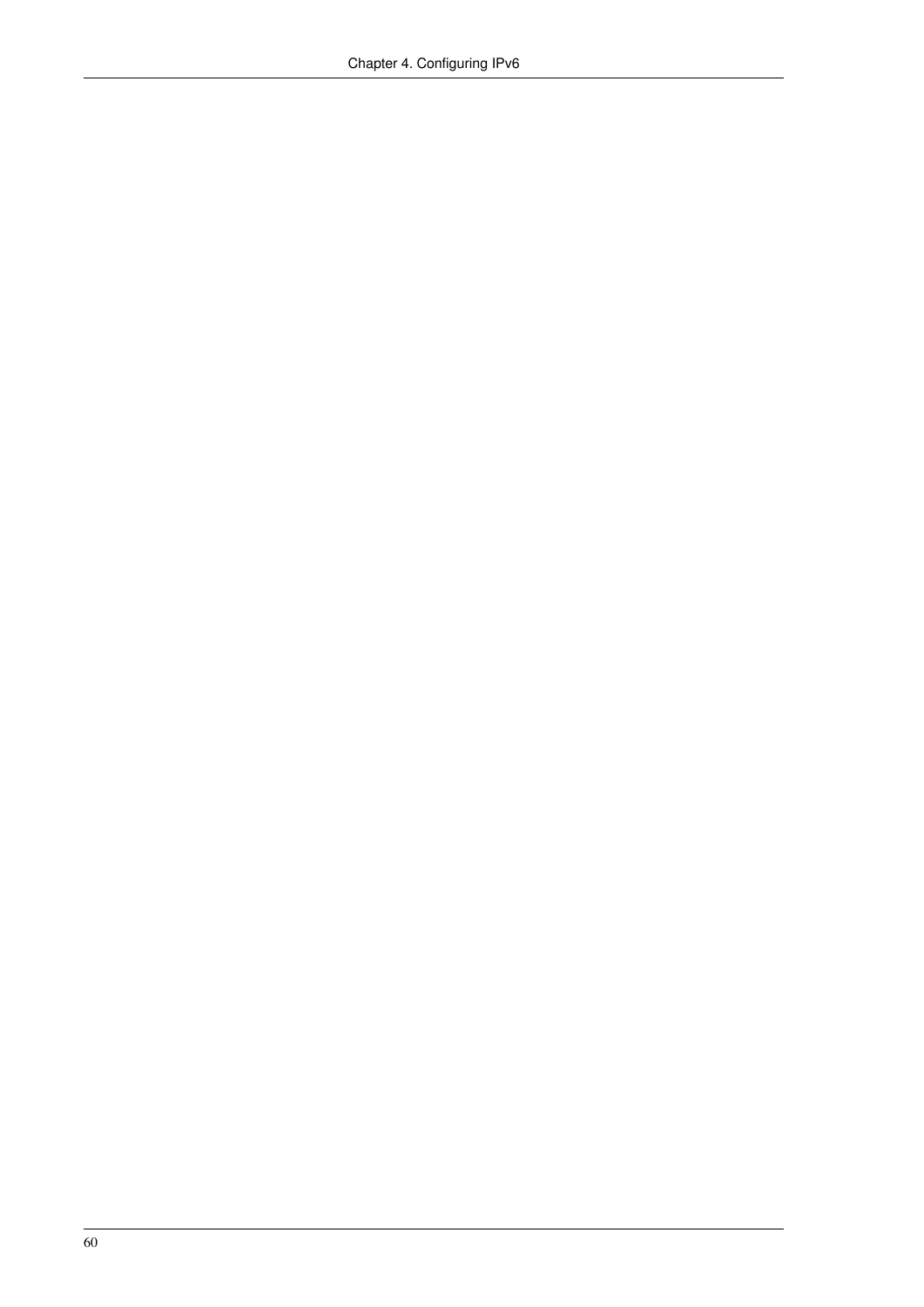# **Appendix A. Sample New TCP/IP Services Installation and Configuration**

This appendix shows a sample installation and configuration of the TCP/IP Services product on a system on which the product has never been installed.

## **A.1. Sample New Installation Procedure**

The following example shows a sample installation dialog for the TCP/IP Services. In this example, the installation takes place on an OpenVMS Alpha system on which the product has not been installed. If TCP/IP Services had been installed previously on the system, the installation dialog would differ slightly (see [Chapter](#page-16-0) 2).

#### **Note**

The symbols *xx* in the following example represent the product's two-digit update version number.

Output for installations on OpenVMS I64 systems are similar. One difference is the TCP/IP Services product name: on OpenVMS I64 systems it is I64VMS TCPIP, while on OpenVMS Alpha systems it is DEC AXPVMS TCPIP (as shown in the following example).

Choose one or more items from the menu separated by commas: 1 The following product has been selected: DEC AXPVMS TCPIP V5.6-xx Layered Product Do you want to continue? [YES] **Return** Configuration phase starting ... You will be asked to choose options, if any, for each selected product and for any products that may be installed to satisfy software dependency requirements. DEC AXPVMS TCPIP V5.6-*xx*: HP TCP/IP Services for OpenVMS. Copyright 1976, 2006 Hewlett-Packard Development Company, L.P. Hewlett-Packard Development Company, L.P. HP TCP/IP Services for OpenVMS offers several license options. Do you want the defaults for all options? [YES] **Return** Do you want to review the options? [NO] **Return** Execution phase starting ... The following product will be installed to destination: DEC AXPVMS TCPIP V5.6-*xx* DISK\$ALPHASYS:[VMS\$COMMON.] Portion done: 0%...10%...20%...30%...40%...50%...60%...70%...80%...90% %PCSI-I-PRCOUTPUT, output from subprocess follows ... % TCPIP-I-PCSI\_INSTALL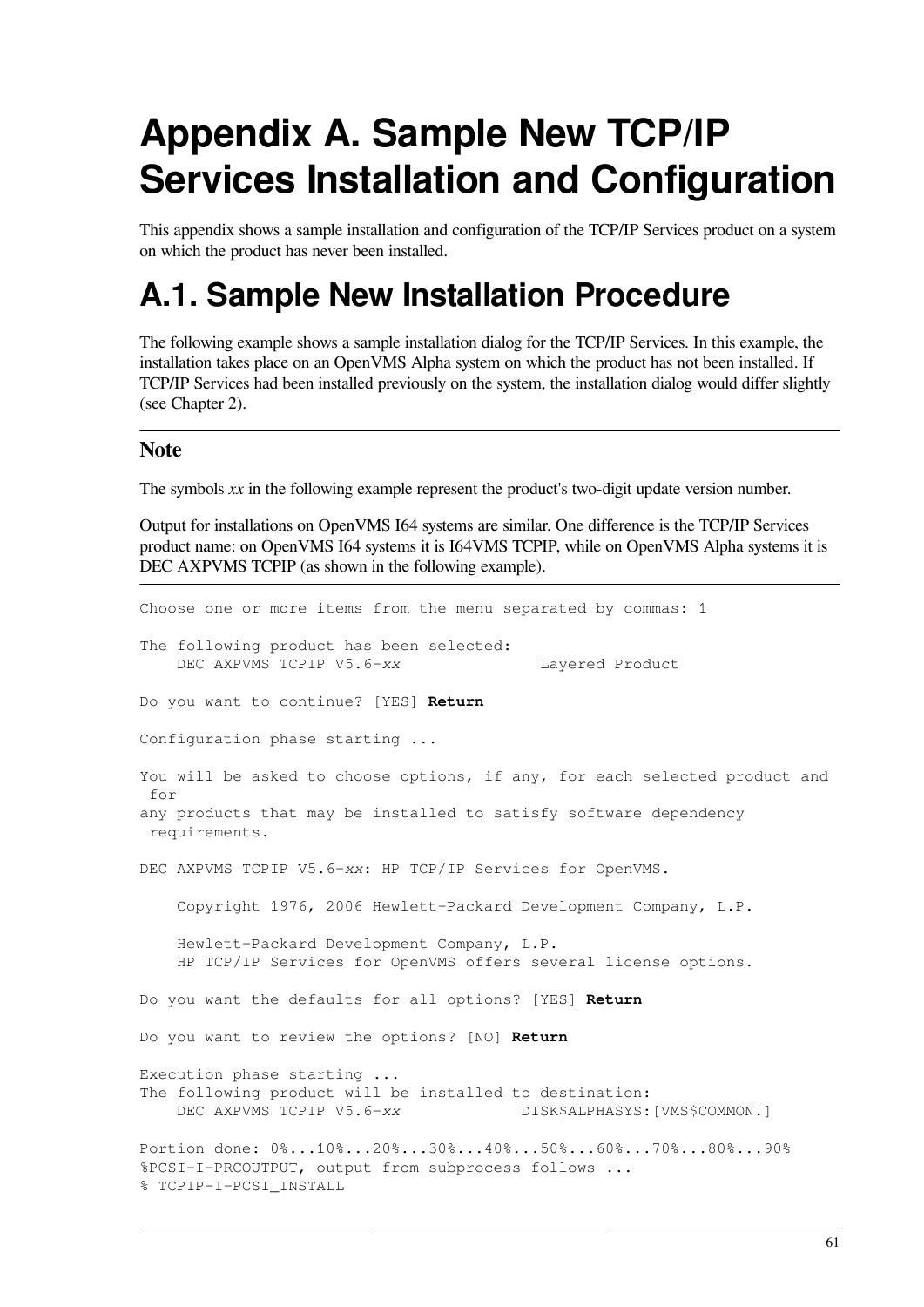```
% - Execute SYS$MANAGER:TCPIP$CONFIG.COM to proceed with configuration of
% HP TCP/IP Services.
\approxPortion done: 100%
The following product has been installed:
   DEC VAXVMS TCPIP V5.6-xx Layered Product
DEC VAXVMS TCPIP V5.6-xx: HP TCP/IP Services for OpenVMS.
    Check the release notes for current status of the product.
$
```
## **A.2. Sample New Configuration Procedure**

The following example shows a sample configuration dialog for the TCP/IP Services, in which the following components are configured:

- Core environment
- TELNET client
- FTP server

In this example, the configuration takes place on a system on which the product has never been configured. If TCP/IP Services had been configured previously on the system, the dialog would differ significantly (see [Chapter](#page-20-0) 3).

```
 HP TCP/IP Services for OpenVMS Configuration Menu
         Configuration options:
                  1 - Core environment
                  2 - Client components
                  3 - Server components
                  4 - Optional components
                  5 - Shutdown HP TCP/IP Services for OpenVMS
                  6 - Startup HP TCP/IP Services for OpenVMS
                  7 - Run tests
                  A - Configure options 1 - 4
                 [E] - Exit configuration procedure
Enter configuration option: 1
         HP TCP/IP Services for OpenVMS Core Environment Configuration Menu
         Configuration options:
                  1 - Domain
                  2 - Interfaces
                  3 - Routing
                  4 - BIND Resolver
                  5 - Time Zone
                  A - Configure options 1 - 5
                 [E] - Exit menu
Enter configuration option: 1
         HP TCP/IP Services for OpenVMS Core Environment Configuration Menu
         Configuration options:
                  1 - Domain
                  2 - Interfaces
                  3 - Routing
                  4 - BIND Resolver
                  5 - Time Zone
                  A - Configure options 1 - 5
```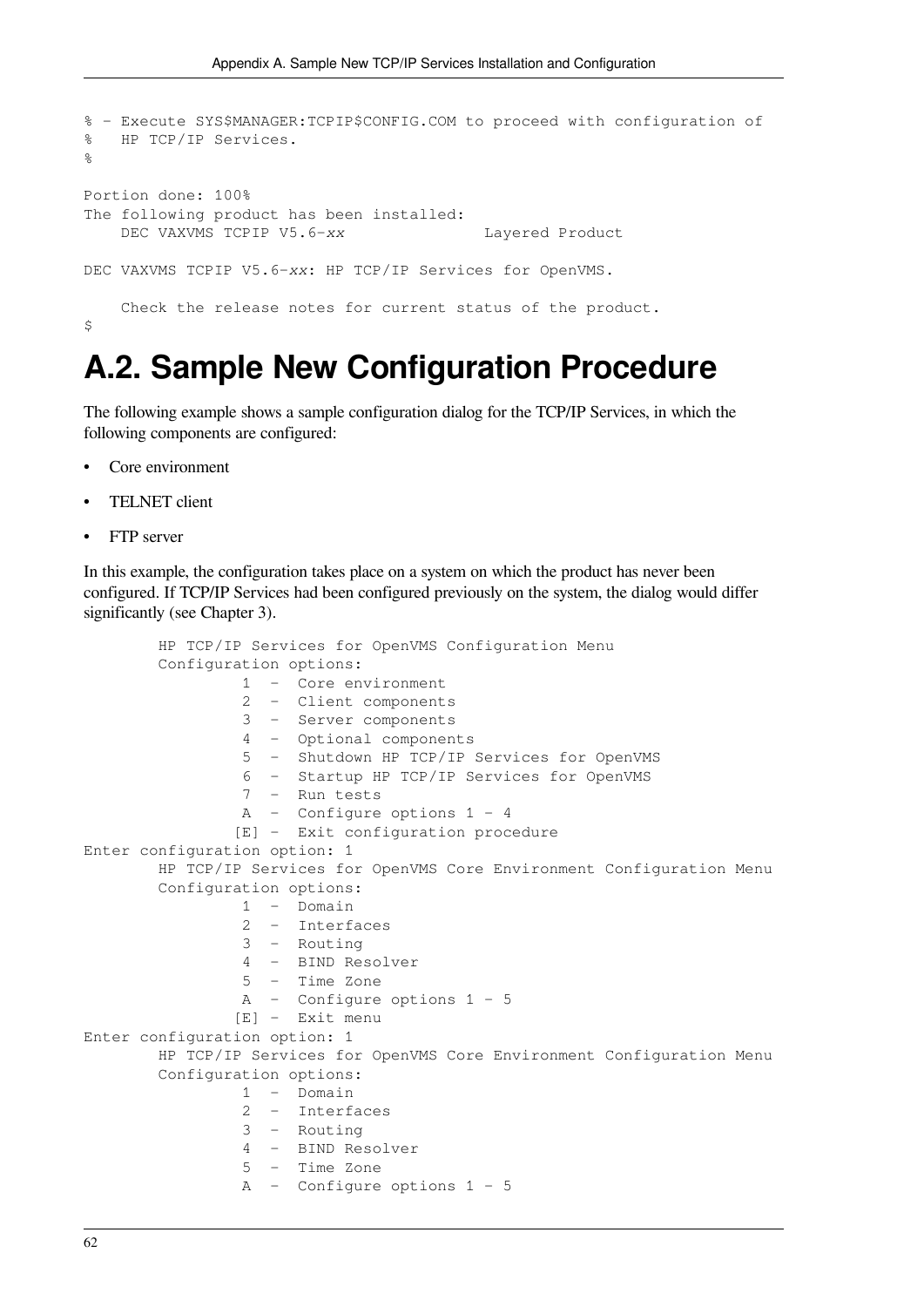```
 [E] - Exit menu
Enter configuration option: 1
DOMAIN Configuration
Enter Internet domain: yourdomain.com
        HP TCP/IP Services for OpenVMS Core Environment Configuration Menu
        Configuration options:
                  1 - Domain
                  2 - Interfaces
                  3 - Routing
                  4 - BIND Resolver
                  5 - Time Zone
                  A - Configure options 1 - 5
                 [E] - Exit menu
Enter configuration option: 2
       HP TCP/IP Services for OpenVMS Interface & Address Configuration Menu
  Hostname Details: Configured=Not Configured, Active=Not Configured
  Configuration options:
    1 - WE0 Menu (EWA0: TwistedPair 100mbps)
    2 - IE0 Menu (EIA0: TwistedPair 100mbps)
    3 - IE1 Menu (EIB0: TwistedPair 100mbps)
   [E] - Exit menu
Enter configuration option: 1
       HP TCP/IP Services for OpenVMS Interface WE0 Configuration Menu
  Configuration options:
          1 - Add a primary address on WE0
          2 - Add an alias address on WE0
          3 - Enable DHCP client to manage address on WE0
         [E] - Exit menu
Enter configuration option: 1
       HP TCP/IP Services for OpenVMS Interface WE0 Configuration Menu
  Configuration options:
          1 - Add a primary address on WE0
          2 - Add an alias address on WE0
          3 - Enable DHCP client to manage address on WE0
         [E] - Exit menu
Enter configuration option: 1
     IPv4 Address may be entered with CIDR bits suffix.
     E.g. For a 16-bit netmask enter 10.0.1.1/16
Enter IPv4 Address []: 10.0.1.1/16
Enter hostname []: yourmachine
Requested configuration:
       Address : 10.0.1.1/16
       Netmask : 255.255.0.0 (CIDR bits: 16)
       Hostname : yourmachine
* Is this correct [YES]: Return
Added hostname yourmachine (10.0.1.1) to host database
NOTE:
   The system hostname is not configured.
  It will now be set to yourmachine (10.0.1.1).
   This can be changed later via the Interface Configuration Menu.
Updated system hostname in configuration database
Added address WE0:10.0.1.1 to configuration database
       HP TCP/IP Services for OpenVMS Interface & Address Configuration Menu
  Hostname Details: Configured=yourmachine, Active=Not Configured
  Configuration options:
    1 - WE0 Menu (EWA0: TwistedPair 100mbps)
    2 - 10.0.1.1/16 yourmachine Configured
    3 - IE0 Menu (EIA0: TwistedPair 100mbps)
```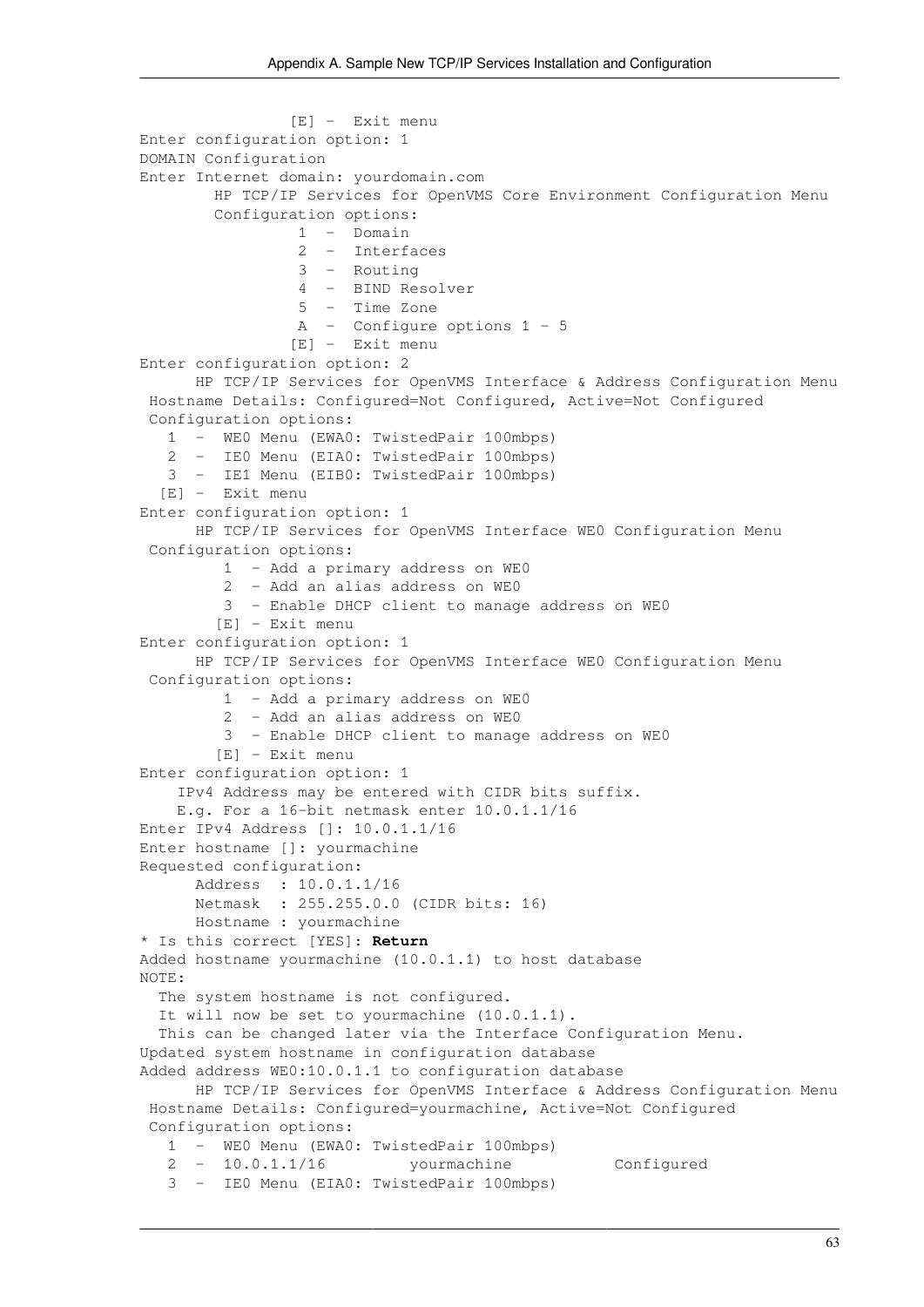```
 4 - IE1 Menu (EIB0: TwistedPair 100mbps)
   [E] - Exit menu
Enter configuration option: Return
        HP TCP/IP Services for OpenVMS Core Environment Configuration Menu
         Configuration options:
                  1 - Domain
                  2 - Interfaces
                  3 - Routing
                  4 - BIND Resolver
                  5 - Time Zone
                  A - Configure options 1 - 5
                 [E] - Exit menu
Enter configuration option: 3
DYNAMIC ROUTING Configuration
         Dynamic routing has not been configured.
         You may configure dynamic ROUTED or GATED routing.
         You cannot enable both at the same time. If you want
         to change from one to the other, you must disable the
         current routing first, then enable the desired routing.
         If you enable dynamic ROUTED routing, this host will use the
         Routing Information Protocol (RIP) - Version 1 to listen
         for all dynamic routing information coming from other
         hosts to update its internal routing tables.
         It will also supply its own Internet addresses to
         routing requests made from remote hosts.
         If you enable dynamic GATED routing, you will be able to
         configure this host to use any combination of the following
         routing protocols to exchange dynamic routing information
         with other hosts on the network:
             Routing Information Protocol (RIP) - Version 1 & 2
             Router Discovery Protocol (RDISC)
             Open Shortest Path First (OSPF)
             Exterior Gateway Protocol (EGP)
             Border Gateway Protocol (BGP-4)
             Static routes
* Do you want to configure dynamic ROUTED or GATED routing [NO]:
         A default route has not been configured.
* Do you want to configure a default route [YES]:
Enter your Default Gateway host name or address: yourgateway.yourdomain.com
         yourgateway.yourdomain.com is not in the local host database.
Enter Internet address for yourgateway.yourdomain.com: 10.0.2.1
         HP TCP/IP Services for OpenVMS Core Environment Configuration Menu
         Configuration options:
                  1 - Domain
                  2 - Interfaces
                  3 - Routing
                  4 - BIND Resolver
                  5 - Time Zone
                  A - Configure options 1 - 5
                 [E] - Exit menu
Enter configuration option: 4
BIND RESOLVER Configuration
         A BIND resolver has not been configured.
         HP TCP/IP Services for OpenVMS supports the Berkeley Internet Name
         Domain (BIND) resolver. BIND is a network service that enables
  clients
         to name resources or objects and share information with other
  objects
```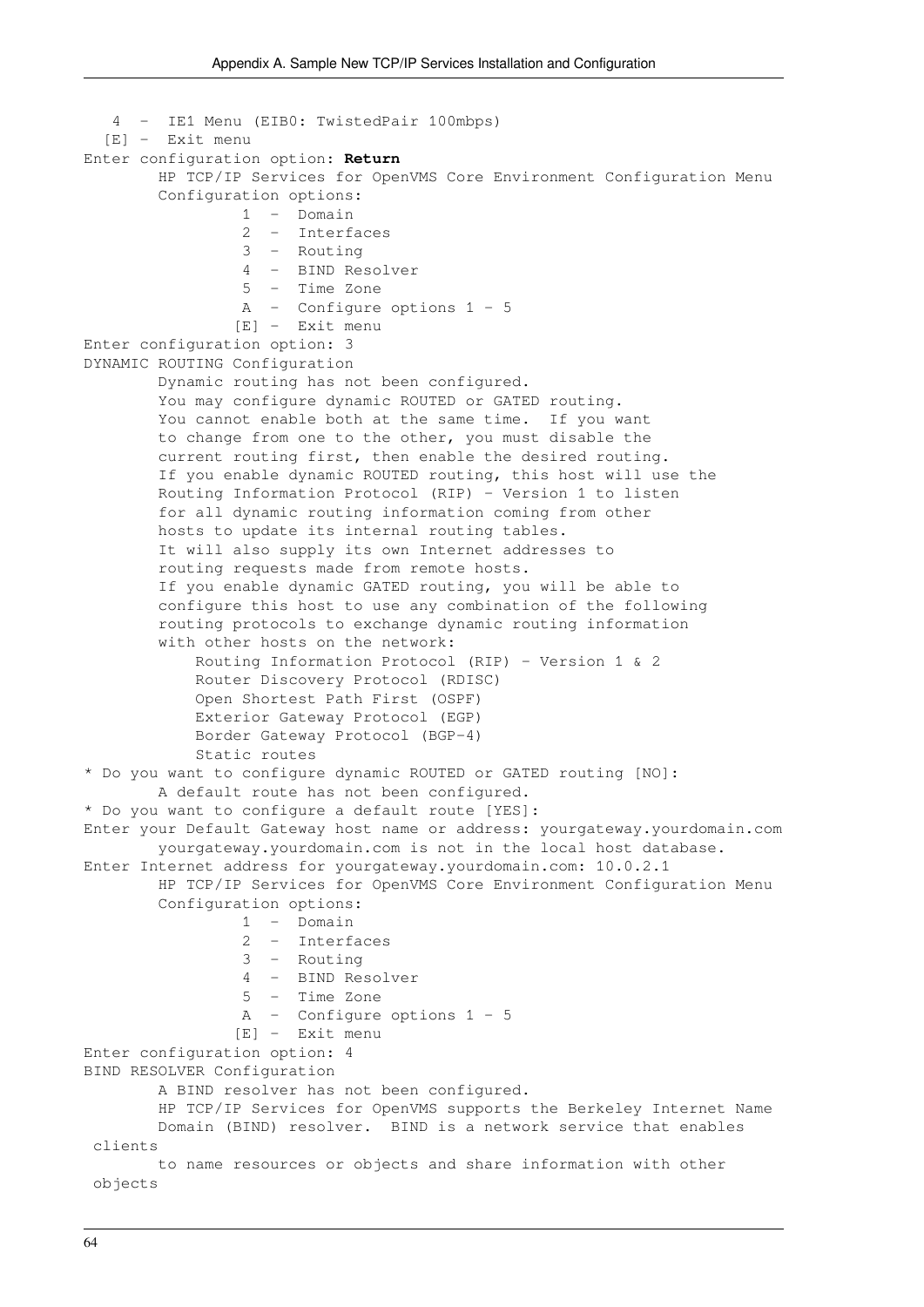```
 on the network.
        Before configuring your system as a BIND resolver, you should
        first be sure that there is at least one system on the network
        configured as either a BIND primary or secondary server for
        this domain.
        You can specify a BIND server by its address or name;
        however, if specified by name, an entry for it must
        exist in the TCPIP$HOST database.
        You will be asked one question for each server.
        Press Return at the prompt to terminate the list.
Enter your BIND server name: yourserver
        yourserver is not in the local host database.
Enter Internet address for yourserver: 10.0.2.2
Enter next BIND server name: Return
        HP TCP/IP Services for OpenVMS Core Environment Configuration Menu
        Configuration options:
                 1 - Domain
                 2 - Interfaces
                 3 - Routing
                 4 - BIND Resolver
                 5 - Time Zone
                 A - Configure options 1 - 5
                [E] - Exit menu
       HP TCP/IP Services for OpenVMS Configuration Menu
        Configuration options:
                 1 - Core environment
                 2 - Client components
                 3 - Server components
                 4 - Optional components
                 5 - Shutdown HP TCP/IP Services for OpenVMS
                 6 - Startup HP TCP/IP Services for OpenVMS
                 7 - Run tests
                 A - Configure options 1 - 4
                [E] - Exit configuration procedure
Enter configuration option: 2
      HP TCP/IP Services for OpenVMS Client Components Configuration Menu
        Configuration options:
                 1 - DHCP Client Disabled Stopped
 2 - FTP Client Disabled Stopped
 3 - NFS Client Disabled Stopped
 4 - REXEC and RSH Disabled Stopped
                 5 - RLOGIN Disabled Stopped
                 6 - SMTP Disabled Stopped
                 7 - SSH Client Disabled Stopped
                 8 - TELNET Disabled Stopped
                 9 - TELNETSYM Disabled Stopped
                 A - Configure options 1 - 9
                [E] - Exit menu
Enter configuration option: 8
TELNET Configuration
Service is defined in the SYSUAF.
Service is defined in the TCPIP$SERVICE database.
Service is not enabled.
Service is stopped.
        TELNET configuration options:
                 1 - Enable service on this node
                 2 - Enable & Start service on this node
```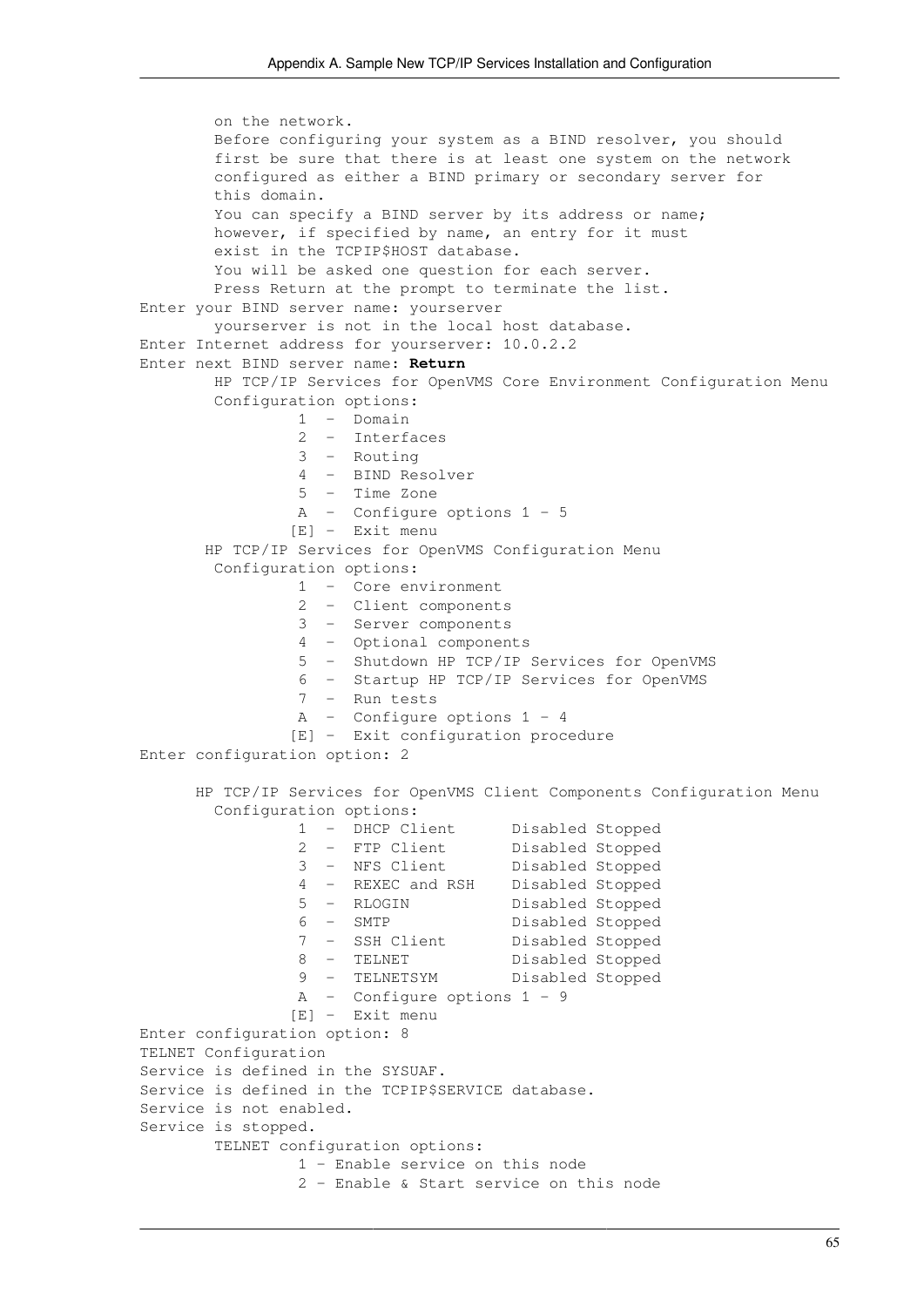[E] - Exit TELNET configuration Enter configuration option: 2 %TCPIP-I-INFO, image SYS\$SYSTEM:TCPIP\$TELNET.EXE installed %TCPIP-I-INFO, logical names created %TCPIP-I-INFO, service enabled %TCPIP-S-STARTDONE, TCPIP\$TELNET startup completed Press <ENTER> key to continue ... HP TCP/IP Services for OpenVMS Client Components Configuration Menu Configuration options: 1 - DHCP Client Disabled Stopped 2 - FTP Client Disabled Stopped 3 - NFS Client Disabled Stopped 4 - REXEC and RSH Disabled Stopped 5 - RLOGIN Disabled Stopped 6 - SMTP Disabled Stopped 7 - SSH Client Disabled Stopped 8 - TELNET Enabled Started 9 - TELNETSYM Disabled Stopped A - Configure options  $1 - 9$  [E] - Exit menu Enter configuration option: **Return** HP TCP/IP Services for OpenVMS Configuration Menu Configuration options: 1 - Core environment 2 - Client components 3 - Server components 4 - Optional components 5 - Shutdown HP TCP/IP Services for OpenVMS 6 - Startup HP TCP/IP Services for OpenVMS 7 - Run tests A - Configure options 1 - 4 [E] - Exit configuration procedure Enter configuration option: 3 HP TCP/IP Services for OpenVMS Server Components Configuration Menu Configuration options: 1 - BIND Disabled Stopped 12 - NTP Disabled Stopped 2 - BOOTP Disabled Stopped 13 - PC-NFS Disabled Stopped 3 - DHCP Disabled Stopped 14 - POP Disabled Stopped 4 - FINGER Disabled Stopped 15 - PORTMAPPER Disabled Stopped 5 - FTP Disabled Stopped 16 - RLOGIN Enabled Started 6 - IMAP Disabled Stopped 17 - RMT Disabled Stopped 7 - LBROKER Disabled Stopped 18 - SNMP Disabled Stopped 8 - LPR/LPD Disabled Stopped 19 - SSH Disabled Stopped 9 - METRIC Disabled Stopped 20 - TELNET Enabled Started 10 - NFS Disabled Stopped 21 - TFTP Disabled Stopped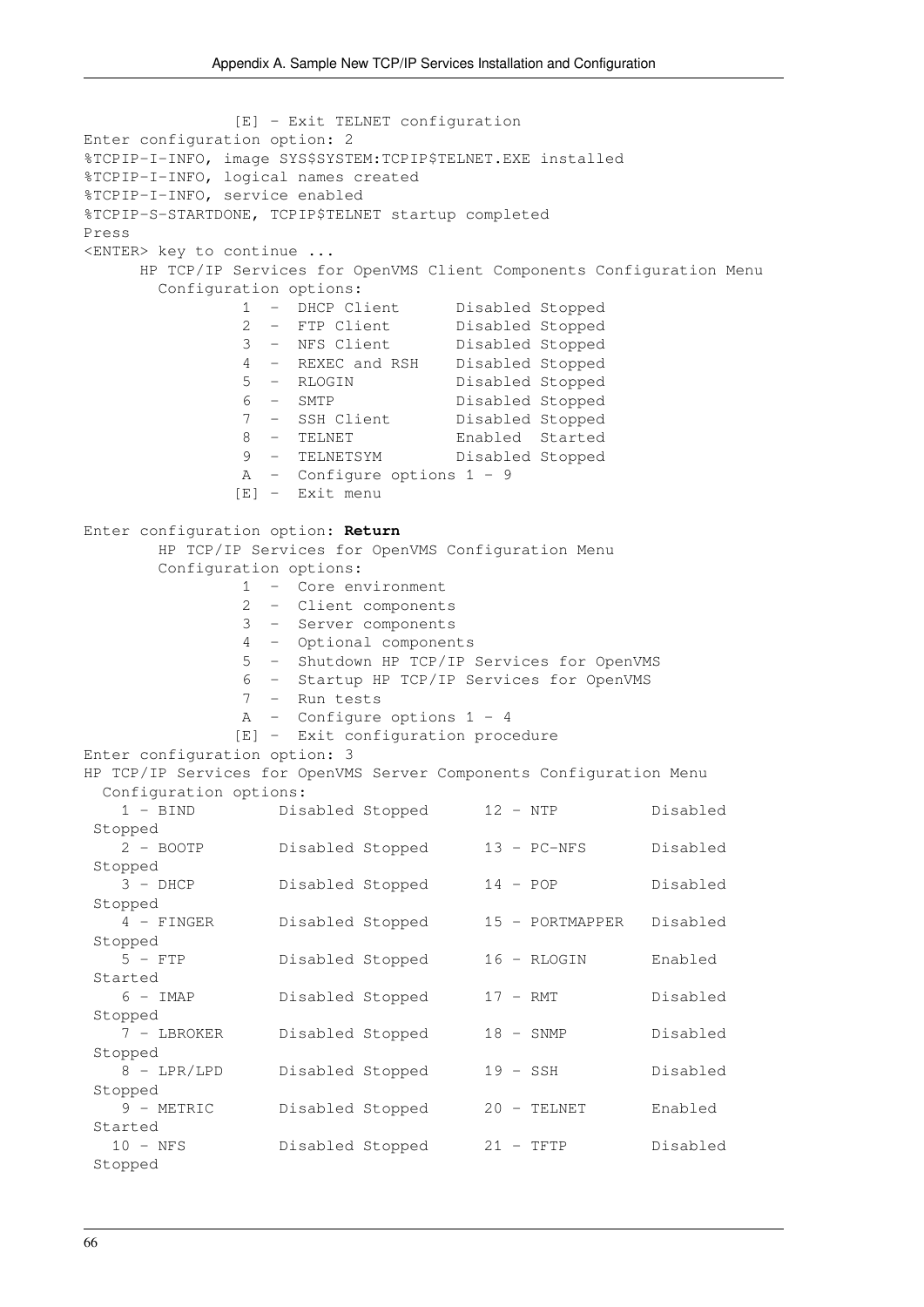```
 11 - LOCKD/STATD Disabled Stopped 22 - XDM Disabled
 Stopped
    A - Configure options 1 - 22
   [E] - Exit menu
Enter configuration option: 5
FTP Configuration
Service is defined in the SYSUAF.
Service is defined in the TCPIP$SERVICE database.
Service is not enabled.
Service is stopped.
        FTP configuration options:
                1 - Enable service on this node
                2 - Enable & Start service on this node
               [E] - Exit FTP configuration
Enter configuration option: 2
%TCPIP-I-INFO, image SYS$SYSTEM:TCPIP$FTP_CHILD.EXE installed
%TCPIP-I-INFO, image SYS$SYSTEM:TCPIP$FTP_SERVER.EXE installed
%TCPIP-I-INFO, logical names created
%TCPIP-I-INFO, service enabled
%TCPIP-S-STARTDONE, TCPIP$FTP startup completed
Press
<ENTER> key to continue ...
The FTP CLIENT is not enabled.
* Do you want to configure FTP CLIENT [NO]:
HP TCP/IP Services for OpenVMS Server Components Configuration Menu
  Configuration options:
    1 - BIND Disabled Stopped 12 - NTP Disabled
 Stopped
    2 - BOOTP Disabled Stopped 13 - PC-NFS Disabled
  Stopped
    3 - DHCP Disabled Stopped 14 - POP Disabled
 Stopped
    4 - FINGER Disabled Stopped 15 - PORTMAPPER Disabled
  Stopped
    5 - FTP Enabled Started 16 - RLOGIN Enabled 
 Started
    6 - IMAP Disabled Stopped 17 - RMT Disabled
  Stopped
    7 - LBROKER Disabled Stopped 18 - SNMP Disabled
 Stopped
    8 - LPR/LPD Disabled Stopped 19 - SSH Disabled
  Stopped
    9 - METRIC Disabled Stopped 20 - TELNET Enabled 
 Started
   10 - NFS Disabled Stopped 21 - TFTP Disabled
 Stopped
   11 - LOCKD/STATD Disabled Stopped 22 - XDM Disabled
 Stopped
    A - Configure options 1 - 22
   [E] - Exit menu
Enter configuration option: Return
        HP TCP/IP Services for OpenVMS Configuration Menu
        Configuration options:
                1 - Core environment
                2 - Client components
                3 - Server components
                4 - Optional components
```